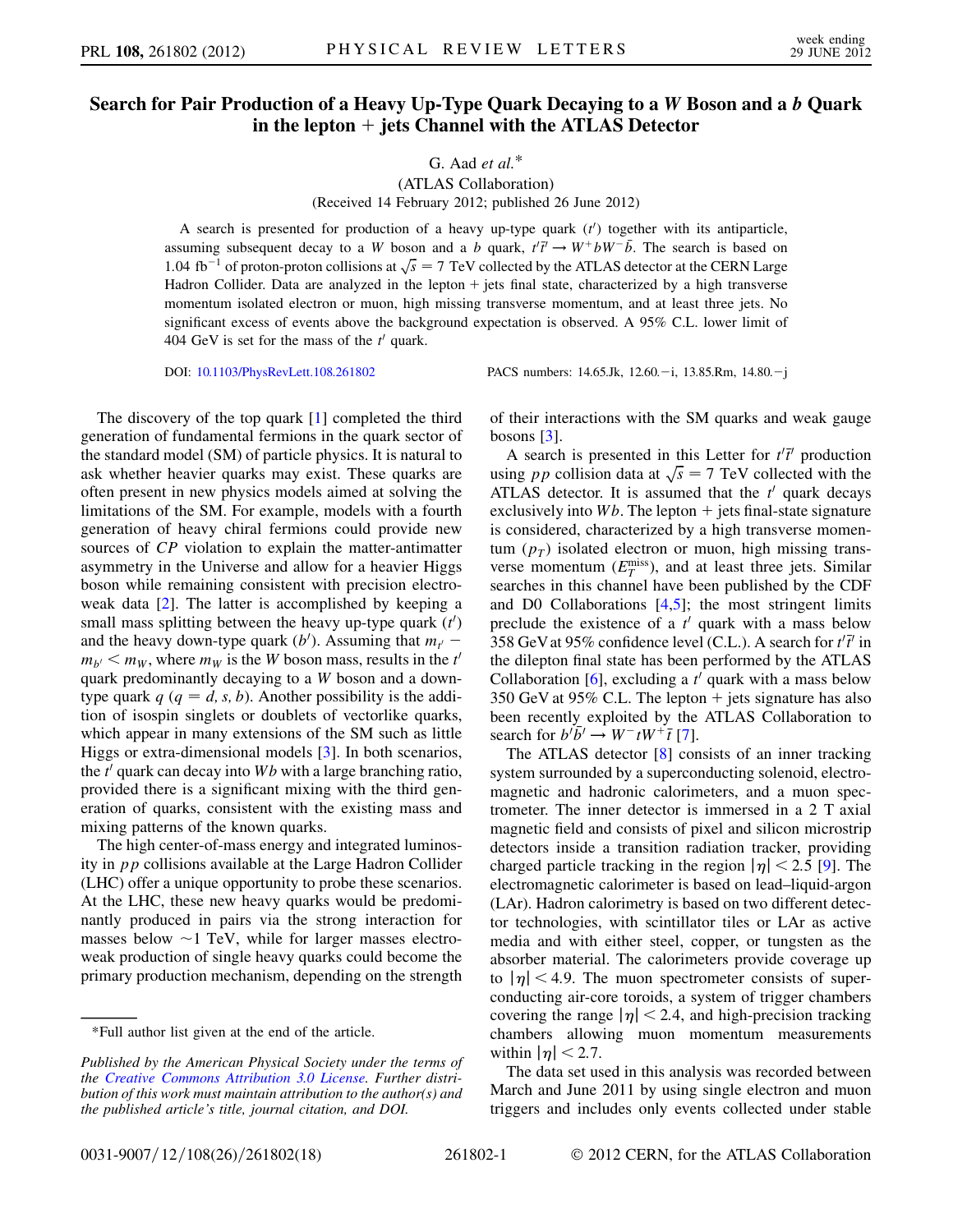beam conditions and for which all detector subsystems were fully operational. The corresponding integrated luminosity is  $1.04 \text{ fb}^{-1}$ . The event selection criteria closely follow those used in recent ATLAS top quark studies, e.g., Ref. [[10\]](#page-4-9). Electron candidates are required to satisfy  $p_T > 25$  GeV and  $|\eta| < 2.47$ , excluding the transition region  $1.37 < |\eta| < 1.52$  between the barrel and end cap electromagnetic calorimeters. Muon candidates are required to satisfy  $p_T > 20$  GeV and  $|\eta| < 2.5$ . The  $p_T$ threshold requirement ensures that the selected leptons are in the efficiency plateau of the single-lepton triggers. Background from multijet production is suppressed by a requirement of  $E_T^{\text{miss}} > 35(20) \text{ GeV}$  [\[11\]](#page-4-10) in the electron<br>(muon) channel followed by  $E_{\text{miss}} + m_{\text{max}} > 60 \text{ GeV}$ (muon) channel, followed by  $E_T^{\text{miss}} + m_T > 60$  GeV,<br>where  $m_T$  is the transverse mass of the lenton and  $E_{\text{miss}}$ where  $m<sub>T</sub>$  is the transverse mass of the lepton and  $E_T^{\text{miss}}$ [\[12\]](#page-4-11). The  $E_T^{\text{miss}}$  is constructed from the vector sum of all calorimeter cells contained in topological clusters [\[13\]](#page-4-12), calibrated at the energy scale of the associated high- $p_T$ object, and including contributions from selected muons. Further requirements are that there be at least three jets with  $p_T > 25$  GeV and  $|\eta| < 2.5$ , with at least one jet satisfying  $p<sub>T</sub> > 60$  GeV. Jets are reconstructed with the anti-k<sub>t</sub> algorithm [\[14\]](#page-4-13) with radius parameter  $R = 0.4$ , from topological clusters of energy deposits in the calorimeters calibrated at the electromagnetic scale. These jets are then calibrated to the particle level [\[15\]](#page-4-14) by using a  $p_T$ - and  $\eta$ -dependent correction factor derived from simulated events and validated by using data. Finally, to further reduce the backgrounds, at least one jet is required to be identified as originating from the hadronization of a b quark (*b* tagging). This is achieved via an algorithm  $[16]$ using multivariate techniques to combine information from the impact parameters of displaced tracks as well as topological properties of secondary and tertiary decay vertices reconstructed within the jet; a working point is used with ~70% efficiency for b-quark jets and a rejection factor of<br>~100 for jets originating from light quarks (u d s) or ~100 for jets originating from light quarks  $(u, d, s)$  or gluons. Events with exactly one electron or one muon and gluons. Events with exactly one electron or one muon and with exactly three jets or with four or more jets are analyzed separately to take advantage of their different signal-to-background ratio and background composition, as discussed below.

After event selection, the main background is  $t\bar{t}$  produc-<br>in followed by the production of a W boson in association tion, followed by the production of a W boson in association with jets ( $W +$  jets). Smaller contributions arise from multijet events, single top quark,  $Z +$  jets, and diboson production. All of the backgrounds which do not involve top quarks are significantly suppressed by the b-tagging requirement. Multijet events contribute to the selected sample via the misidentification of a jet or a photon as an electron or the presence of a nonprompt lepton, e.g., from a semileptonic b- or c-hadron decay. The normalization and shape of the multijet background kinematic distributions are esti-mated via data-driven methods [[11](#page-4-10)]. For the  $W +$  jets background, the shape is estimated from the simulation, but the normalization is estimated from the asymmetry between  $W^+$  + jets and  $W^-$  + jets production [\[17\]](#page-4-16) in the data. All other backgrounds, as well as the signal, are estimated from the simulation and normalized to their theoretical cross sections. A summary of the background estimates in each of the four channels analyzed and a comparison with the observed yields in data are presented in Table [I](#page-1-0), showing a good agreement within the uncertainties.

Monte Carlo (MC) samples of  $t\bar{t}$  and single top quark<br>ckaround are generated by using MC@NLO  $y^3$  41 [18] background are generated by using MC@NLO v3.41 [[18\]](#page-4-17), assuming a top quark mass of 172.5 GeV, using the CTEQ6.6 set of parton distribution functions (PDFs) [\[19\]](#page-4-18), and are normalized to the approximate next-to-next-to-leadingorder (NNLO) theoretical cross sections [[20](#page-4-19),[21](#page-4-20)]. Samples of  $W/Z$  + jets background are generated by using ALPGEN V2.13 [\[22\]](#page-4-21) and the CTEQ6L1 PDF set [\[19\]](#page-4-18). The  $Z +$  jets background is normalized to the NNLO theoretical cross section [\[23\]](#page-4-22), while the  $W +$  jets background normalization is extracted from the data. Both MC@NLO and ALPGEN are interfaced to HERWIG v6.5 [[24\]](#page-4-23) to model the parton shower and fragmentation, while JIMMY  $[25]$  $[25]$  $[25]$  is used to simulate the underlying event. The diboson backgrounds are modeled by using HERWIG v6.5 and normalized to their NLO theoretical cross sections  $[26]$  $[26]$ . The signal is modeled by using PYTHIA 6.421 [\[27\]](#page-4-26). Signal samples are generated for

<span id="page-1-0"></span>TABLE I. Number of events observed compared to the background expectation after final event selection in each of the four channels considered. Also shown are the expected signal yields assuming  $m_t = 400 \text{ GeV}$ . The quoted uncertainties are prior to the fit to data and include hoth statistical and systematic contributions, taking into account correlations among processes both statistical and systematic contributions, taking into account correlations among processes.

|                   | ັ                                   |
|-------------------|-------------------------------------|
| $e + \geq 4$ jets | $\mu$ + $\geq$ 4 jets               |
| $4470 \pm 920$    | $5900 \pm 1200$                     |
| $830 \pm 580$     | $1160 \pm 790$                      |
| $86 \pm 56$       | $83 \pm 46$                         |
| $262 \pm 70$      | $325 \pm 79$                        |
| $12 + 5$          | $17 \pm 5$                          |
| $320 \pm 320$     | $340 \pm 340$                       |
|                   | $7800 \pm 1400$                     |
| 6145              | 8149                                |
|                   | $98.1 \pm 11.1$                     |
|                   | $6000 \pm 1100$<br>$102.0 \pm 10.5$ |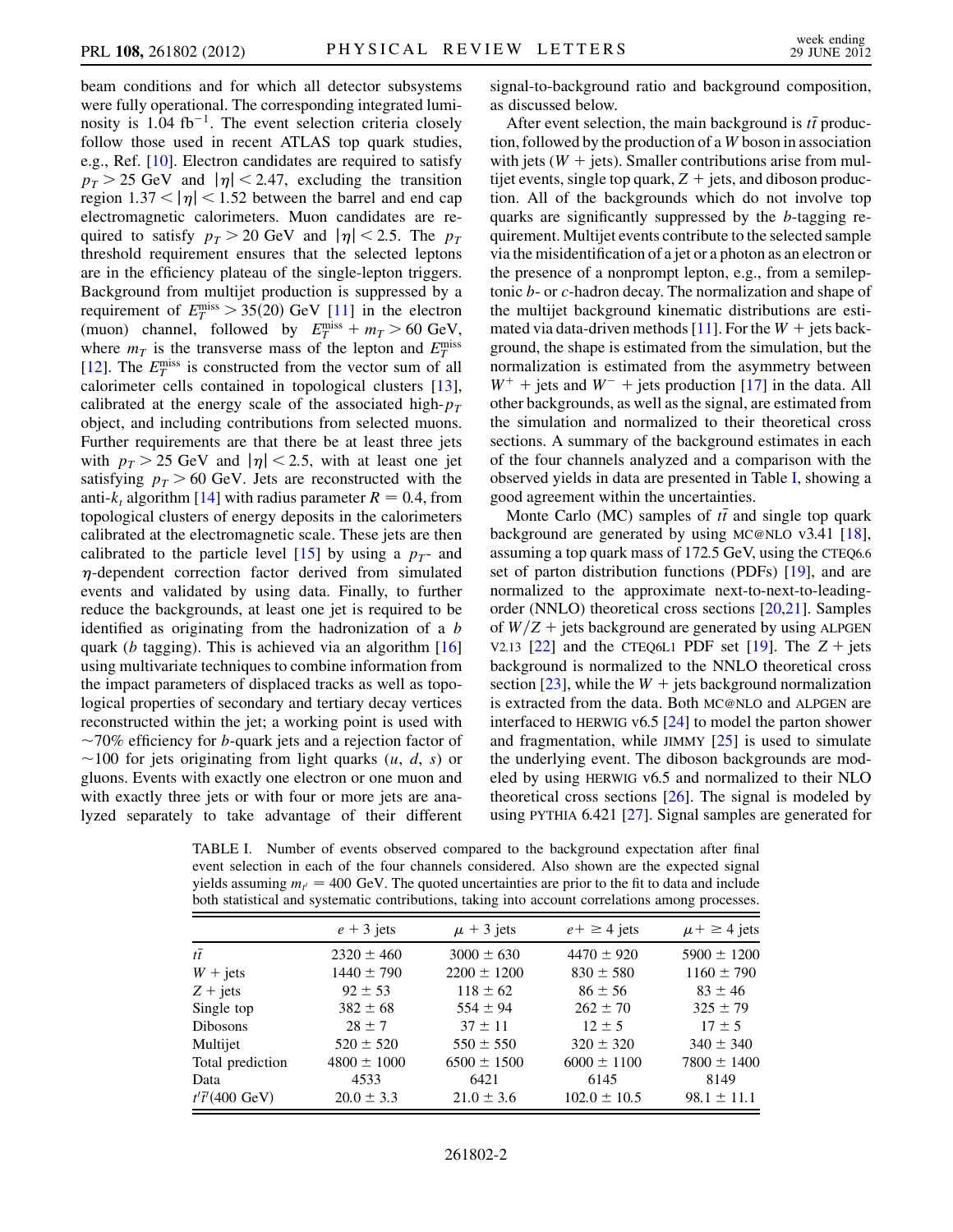a range of masses  $m_{t'}$  from 250 to 500 GeV in steps of 50 GeV and are normalized to the approximate NNLO theoretical cross sections [\[20\]](#page-4-19) using the CTEQ6.6 PDF. The MC samples generated by using HERWIG or PYTHIA use the MRST2007 LO\* PDF set [[28](#page-4-27)]. All MC samples include multiple  $pp$  interactions and are processed through a full simulation [\[29\]](#page-4-28) of the detector geometry and re-sponse using GEANT4 [[30](#page-4-29)] and the same reconstruction software as the data. Simulated events are corrected to match the object identification efficiencies and resolutions determined in data control samples. The total signal detection efficiency, considering both lepton flavors and jet multiplicities analyzed, ranges from 5.2% for  $m_{t'} =$ 250 GeV to 17.3% for  $m_{t'} = 500$  GeV.<br>This analysis uses the reconstructed

This analysis uses the reconstructed heavy quark mass  $(m_{\text{reco}})$  as the primary discriminating variable. In the case of events with  $\geq 4$  jets,  $m_{\text{reco}}$  is estimated by performing a kinematic likelihood fit [[17](#page-4-16)] to the  $t'\bar{t}' \rightarrow \tilde{W}^+ b \tilde{W}^- \bar{b} \rightarrow$ <br> $\ell_{\lambda b} \tilde{\sigma}^i \bar{b}$  hypothesis, imposing the constraints that  $t'$  and  $\ell \nu b q \bar{q}' \bar{b}$  hypothesis, imposing the constraints that  $t'$  and  $\bar{r}'$  have the same mass and that the mass of the lepton- $\vec{r}'$  have the same mass and that the mass of the lepton-<br>neutrino system, as well as that of a jet pair equals the neutrino system, as well as that of a jet pair, equals the nominal W boson mass. The final-state objects considered are the lepton,  $E_T^{\text{miss}}$ , and the four jets with highest  $p_T$ . Among all possible jet-parton permutations, the one yielding the highest likelihood value after maximization over the fit parameters is kept. In the case of events with exactly three jets,  $m_{\text{reco}}$  is taken to be the invariant mass of the three-jet system. In order to ensure a robust background prediction in the tail of the  $m_{\text{reco}}$  distribution, a dynamic binning scheme is adopted; starting from the high side and low side of the distributions, bins are merged until the statistical uncertainty in the sum of the background predictions in that bin drops below 5%.

Systematic uncertainties affecting the normalization and shape of the  $m_{\text{reco}}$  distribution are estimated for both signal and background, taking into account correlations among processes as well as channels. The dominant sources of uncertainty arise from the modeling of the  $t\bar{t}$  background.<br>The uncertainties on the  $t\bar{t}$  background come from the The uncertainties on the  $t\bar{t}$  background come from the<br>theoretical uncertainty on the cross section  $(17.0 \text{ }\% )$  as theoretical uncertainty on the cross section  $\binom{+7.0}{-9.6}$  as<br>well as the effects on both normalization and shape of well as the effects on both normalization and shape of the  $m_{\text{reco}}$  distribution from a number of sources; these are uncertainties on the fragmentation model (based on the comparison of HERWIG and PYTHIA fragmentations), on the NLO event generator (based on the comparison of MC@NLO and POWHEG  $[31]$  $[31]$ , and on the top quark mass (taken to be  $\pm 1$  GeV).

The uncertainty on the jet energy scale affects the normalization of signal (2%–12%) and backgrounds (5%– 30%) modeled through the simulation, as well as the shape of their  $m_{\text{reco}}$  distributions.

Uncertainties on the modeling of initial- and final-state QCD radiation, evaluated by varying corresponding generator parameters, are considered as correlated between the  $t\bar{t}$  background and the  $t'\bar{t}'$  signal.

While the normalization is obtained from the asymmetry measurement, the uncertainties on the normalization of the  $W +$  jets background are derived from measurements of  $W + 2$  jets dominated data samples and take into account the uncertainty on the heavy-flavor content of the samples as well as the extrapolation to higher jet multiplicities. The total uncertainty on the  $W +$  jets normalization is 50% and 70% for events with exactly 3 jets and  $\geq 4$  jets, respectively. Uncertainties on the shape of the  $m_{\text{reco}}$  distribution for the  $W +$  jets background are estimated by varying the choices of the matching scale (from 15 to 10 GeV) and the factorization scale (from  $\mu_F^2 = m_W^2 + \sum p_{T,\text{jet}}^2$  to  $\mu_F^2 = m_Z^2 + n_Z^2$ ) in MDCFM  $m_W^2 + p_{T,W}^2$ ) in ALPGEN.

Uncertainties on the modeling of the b-tagging algorithms affect the identification of  $b/c$  jets (6%–8% for signal and backgrounds containing top quarks and  $6\%$ –12% for the other backgrounds) as well as the misidentification of light jets  $\approx 0.5\%$  for signal and backgrounds containing top quarks and up to 5% for the other backgrounds). The  $Z +$  jets, single top, and diboson backgrounds are varied within the uncertainty on their theoretical cross sections. The uncertainty on the multijet background event normalizations is conservatively taken as 100%. Uncertainties on the shapes of the multijet background are derived by varying the lepton identification criteria used to extract this background.

The uncertainties on the lepton identification and trigger efficiencies, as well as their energy scales and resolutions, impact the yields by 3% for electrons and 6% for muons.

Uncertainties on the integrated luminosity (3.7%) [[32\]](#page-4-31), jet reconstruction efficiency, jet resolution modeling, effect of multiple *pp* interactions on the modeling of the  $E_T^{\text{miss}}$ , and treatment of imperfections in the detector description in the MC simulation are also considered and are all found to have a very small effect on the result.

Good agreement between the data and the background prediction is observed in terms of both overall normalization and shape of the  $m_{\text{reco}}$  distribution. The  $m_{\text{reco}}$  distribution is analyzed by using a log-likelihood ratio  $LLR = -2 \log(L_{s+b}/L_b)$  as a test statistic, where  $L_{s+b}$  $(L_h)$  is a Poisson likelihood to observe the data under the signal-plus-background (background-only) hypothesis. The per-bin signal and background predictions are parameterized in terms of 12 nuisance parameters, describing the effect of leading sources of systematic uncertainty such as jet energy scale, initial- and final-state QCD radiation, and  $\hat{t}$ ,  $\hat{t}$ ,  $\hat{W}$  + jets, and QCD multijet normalizations. The impact of systematic uncertainties on the sensitivity of the search is reduced by maximizing both likelihood functions,  $L_{s+b}$  and  $L_b$ , with respect to these nuisance parameters, subject to Gaussian constraints of their prior values. The set of fitted nuisance parameters is chosen based on their overall impact on the search sensitivity, the expected constraining power of the data, and their suitability to be treated as continuous parameters. The simultaneous constraint of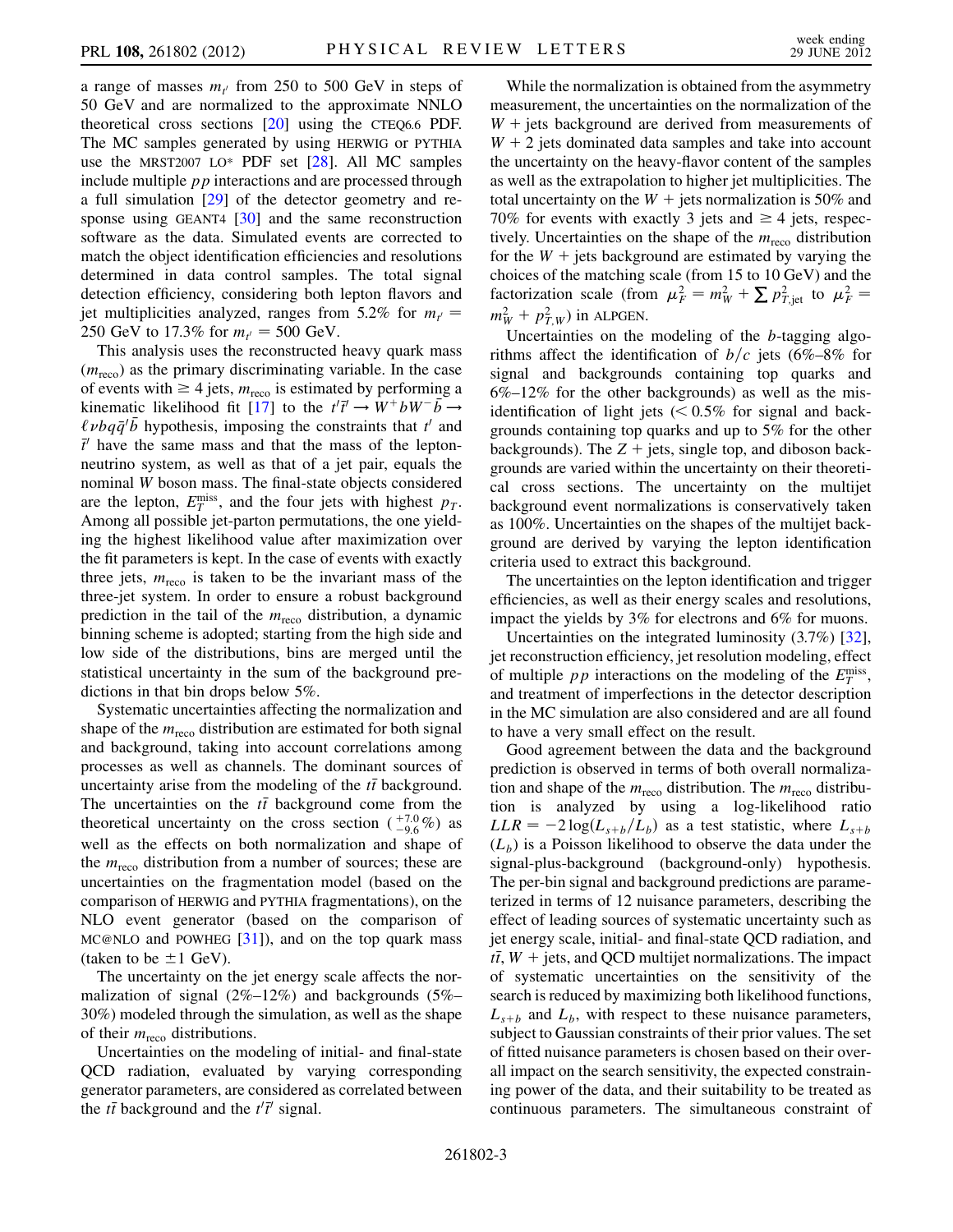several of these systematic uncertainties is possible because of the inclusion of the 3-jet channel in the analysis. The latter has a higher fraction of  $W +$  jets background than the  $\geq$  4-jets channel and provides sensitivity to event migration to different jet multiplicities when varying uncertainties such as jet energy scale or initial- and final-state QCD radiation. In addition to the jet multiplicity spectrum, the jet energy scale affects the peak position of the  $m_{\text{reco}}$  spectrum for  $t\bar{t}$  background and can be constrained owing to the small uncertainty on the measured top quark mass  $\begin{bmatrix} 331 \end{bmatrix}$ small uncertainty on the measured top quark mass [\[33\]](#page-5-0). Nuisance parameters associated with smaller systematic

<span id="page-3-0"></span>

FIG. 1 (color online).  $m_{\text{reco}}$  distribution in the combined (a)  $e/\mu + 3$  jets and (b)  $e/\mu + \ge 4$  jets channels. The data (points) are compared to the SM background predictions using (points) are compared to the SM background predictions using the values of the nuisance parameters obtained from the fit to data under the background-only hypothesis (stacked histograms). In the top panels, the bin contents have been divided by bin width. The bottom panels show the backgroundsubtracted data distribution. The underflow and overflow have been folded into the first and last bins, respectively. Also shown is the expected contribution from a signal with mass  $m_{t'} =$ 400 GeV (histogram).

uncertainties (e.g., lepton identification or trigger) are only weakly constrained.

Figure [1](#page-3-0) shows a comparison of the postfit  $m_{\text{reco}}$  distribution between the data and the background prediction for the combined  $e/\mu + 3$  jets and  $e/\mu + \geq 4$  jets channels.<br>The fitted parameters are typically within 1 standard de-The fitted parameters are typically within 1 standard deviation of their nominal values, and their uncertainties are consistent with expectations based on pseudoexperiments. Several additional studies were performed to check the integrity of the fitting procedure. The likelihood was verified to be parabolic near the minimum for each of the fitted parameters and to yield reasonable fit uncertainties; the lack of sensitivity to the assumed  $p<sub>T</sub>$  and  $\eta$  correlation of the jet energy scale uncertainty was verified.

In the absence of any significant data excess, either in the  $e + \text{jets}$  or  $\mu + \text{jets}$  channels individually or in their combination, 95% C.L. upper limits on the  $t^{\dagger} \vec{t}$  production<br>cross section are derived by using the CL method [34] cross section are derived by using the  $CL<sub>S</sub>$  method [[34\]](#page-5-1), which employs the *LLR* test statistic described above. Pseudoexperiments are generated under both the signalplus-background  $(s + b)$  and background-only  $(b)$  hypotheses, taking into account per-bin statistical fluctuations of the total predictions according to Poisson statistics, as well as Gaussian fluctuations in the signal and background expectations describing the effect of systematic uncertainties. The fraction of  $s + b$  and b pseudoexperiments with LLR larger than the median or observed LLR defines  $CL_{s+b}$  and  $CL_b$  for the expected or observed limits, respectively. Signal cross sections for which  $CL_s =$  $CL_{s+b}/CL_b < 0.05$  are deemed excluded at the 95% C.L.

The resulting observed and expected upper limits on the  $t'\bar{t}'$  production cross section are shown in Fig. [2](#page-3-1) as a function of the  $t'$  mass, compared to the theoretical function of the  $t'$  mass, compared to the theoretical prediction, assuming a  $BR(t' \rightarrow Wb) = 1$ . As a result, an

<span id="page-3-1"></span>

FIG. 2 (color online). Observed (solid line) and expected (dashed line) 95% C.L. upper limits on the  $t^{\prime}$  cross section as a function of the  $t^{\prime}$  mass. The surrounding shaded bands corre a function of the  $t'$  mass. The surrounding shaded bands correspond to the 1 and 2 standard deviations (s.d.) around the expected limit. The thin line shows the theoretical prediction including its 1 s.d. uncertainty band. The shaded area is the mass region previously excluded by the CDF experiment [[4](#page-4-3)].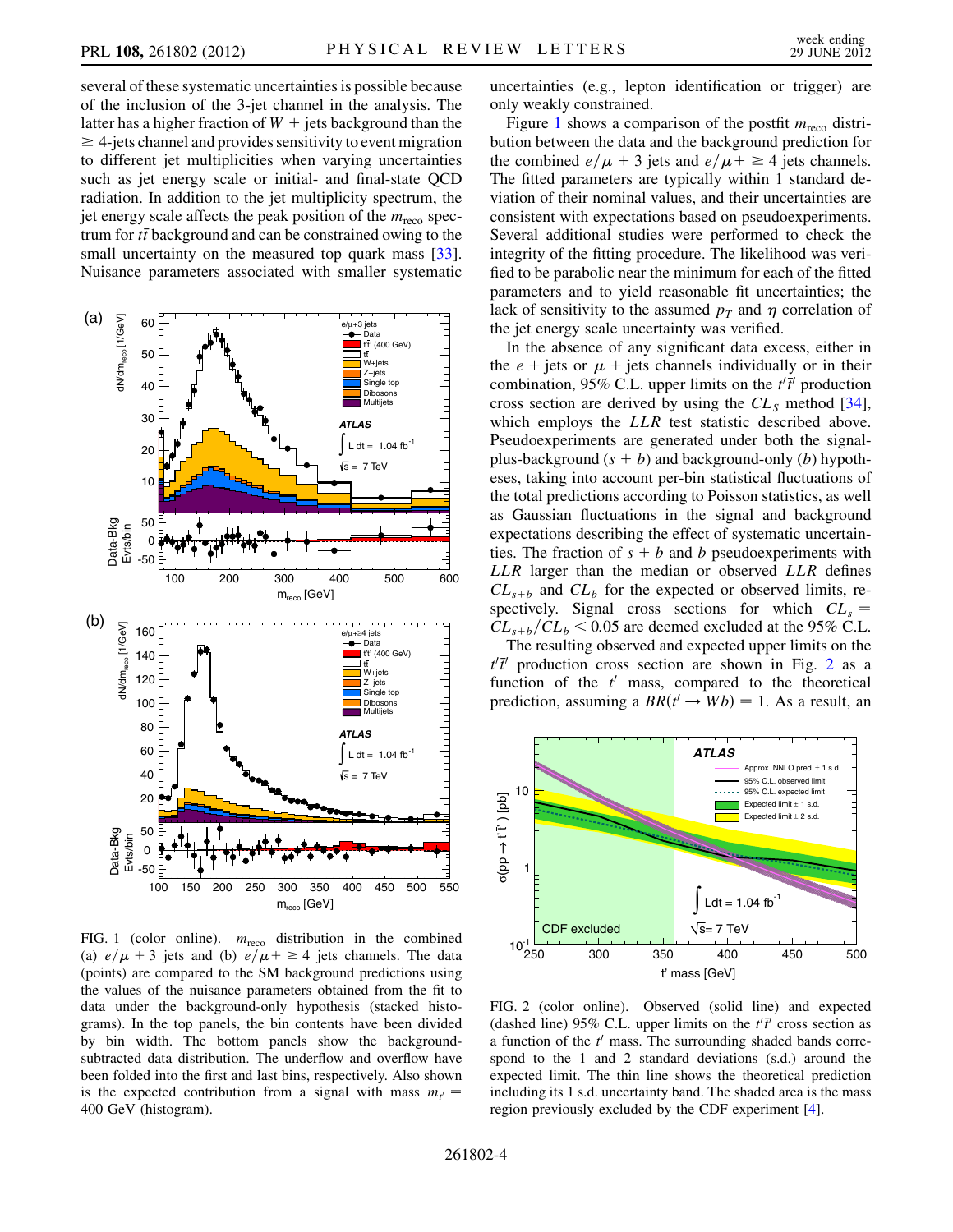observed (expected) 95% C.L. lower limit of 404 (394) GeV on the mass of the  $t'$  quark is derived.

In summary, a search for  $t^{T}$  production has been per-<br>treed in the lepton  $+$  jets final state under the assumption formed in the lepton  $+$  jets final state under the assumption  $BR(t' \rightarrow Wb) = 1$ . No significant excess of events in the rail of the *m* distribution was found resulting in an tail of the  $m_{\text{reco}}$  distribution was found, resulting in an observed lower limit of  $m_t$  > 404 GeV at 95% C.L. This represents the most stringent limit to date. This limit is also represents the most stringent limit to date. This limit is also directly applicable to a down-type vectorlike quark with electric charge of  $-4/3$  decaying into a W boson and a b quark [\[3\]](#page-4-2).

We thank CERN for the very successful operation of the LHC, as well as the support staff from our institutions without whom ATLAS could not be operated efficiently. We acknowledge the support of ANPCyT, Argentina; YerPhI, Armenia; ARC, Australia; BMWF, Austria; ANAS, Azerbaijan; SSTC, Belarus; CNPq and FAPESP, Brazil; NSERC, NRC, and CFI, Canada; CERN; CONICYT, Chile; CAS, MOST, and NSFC, China; COLCIENCIAS, Colombia; MSMT CR, MPO CR, and VSC CR, Czech Republic; DNRF, DNSRC, and Lundbeck Foundation, Denmark; ARTEMIS and ERC, European Union; IN2P3-CNRS, CEA-DSM/IRFU, France; GNAS, Georgia; BMBF, DFG, HGF, MPG, and AvH Foundation, Germany; GSRT, Greece; ISF, MINERVA, GIF, DIP, and Benoziyo Center, Israel; INFN, Italy; MEXT and JSPS, Japan; CNRST, Morocco; FOM and NWO, The Netherlands; RCN, Norway; MNiSW, Poland; GRICES and FCT, Portugal; MERYS (MECTS), Romania; MES of Russia and ROSATOM, Russian Federation; JINR; MSTD, Serbia; MSSR, Slovakia; ARRS and MVZT, Slovenia; DST/NRF, South Africa; MICINN, Spain; SRC and Wallenberg Foundation, Sweden; SER, SNSF, and Cantons of Bern and Geneva, Switzerland; NSC, Taiwan; TAEK, Turkey; STFC, the Royal Society, and Leverhulme Trust, United Kingdom; DOE and NSF, United States of America. The crucial computing support from all WLCG partners is acknowledged gratefully, in particular, from CERN and the ATLAS Tier-1 facilities at TRIUMF (Canada), NDGF (Denmark, Norway, Sweden), CC-IN2P3 (France), KIT/GridKA (Germany), INFN-CNAF (Italy), NL-T1 (The Netherlands), PIC (Spain), ASGC (Taiwan), RAL (United Kingdom), and BNL (USA) and in the Tier-2 facilities worldwide.

- <span id="page-4-0"></span>[1] F. Abe et al. (CDF Collaboration), [Phys. Rev. Lett.](http://dx.doi.org/10.1103/PhysRevLett.74.2626) 74, [2626 \(1995\);](http://dx.doi.org/10.1103/PhysRevLett.74.2626) S. Abachi et al. (D0 Collaboration), [Phys.](http://dx.doi.org/10.1103/PhysRevLett.74.2632) Rev. Lett. 74[, 2632 \(1995\).](http://dx.doi.org/10.1103/PhysRevLett.74.2632)
- <span id="page-4-1"></span>[2] See, e.g., B. Holdom, W. S. Hou, T. Hurth, M. L. Mangano, S. Sultansoy, and G. Ünel, [PMC Phys. A](http://dx.doi.org/10.1186/1754-0410-3-4) 3, 4 [\(2009\)](http://dx.doi.org/10.1186/1754-0410-3-4), and references therein.
- <span id="page-4-2"></span>[3] See, e.g., J. A. Aguilar-Saavedra, [J. High Energy Phys. 11](http://dx.doi.org/10.1088/1126-6708/2009/11/030) [\(2009\) 030](http://dx.doi.org/10.1088/1126-6708/2009/11/030), and references therein.
- <span id="page-4-3"></span>[4] T. Aaltonen et al. (CDF Collaboration), [Phys. Rev. Lett.](http://dx.doi.org/10.1103/PhysRevLett.107.261801) 107[, 261801 \(2011\)](http://dx.doi.org/10.1103/PhysRevLett.107.261801).
- <span id="page-4-4"></span>[5] V.M. Abazov et al. (D0 Collaboration), *[Phys. Rev. Lett.](http://dx.doi.org/10.1103/PhysRevLett.107.082001)* 107[, 082001 \(2011\)](http://dx.doi.org/10.1103/PhysRevLett.107.082001).
- <span id="page-4-5"></span>[6] ATLAS Collaboration, [arXiv:1202.3389.](http://arXiv.org/abs/1202.3389)
- <span id="page-4-6"></span>[7] ATLAS Collaboration, [arXiv:1202.6540](http://arXiv.org/abs/1202.6540) [Phys. Rev. Lett. (to be published)].
- <span id="page-4-7"></span>[8] ATLAS Collaboration, JINST 3[, S08003 \(2008\).](http://dx.doi.org/10.1088/1748-0221/3/08/S08003)
- <span id="page-4-8"></span>[9] Pseudorapidity is defined as  $\eta = -\ln[\tan(\theta/2)]$ , where  $\theta$ is the polar angle relative to the beam direction and  $\phi$  is the azimuthal angle in the plane transverse to the beam direction.
- <span id="page-4-9"></span>[10] ATLAS Collaboration, [arXiv:1201.1889.](http://arXiv.org/abs/1201.1889)
- <span id="page-4-11"></span><span id="page-4-10"></span>[11] ATLAS Collaboration, [Eur. Phys. J. C](http://dx.doi.org/10.1140/epjc/s10052-011-1577-6) 71, 1577 (2011).
- [12] The transverse mass is defined by the formula  $m<sub>T</sub>$  =  $\sqrt{2p_f^{\ell}E_T^{\text{miss}}(1-\cos\Delta\phi)}$ , where  $p_f^{\ell}$  is the  $p_T$  of the lepton and  $\Delta \phi$  is the azimuthal angle separation between the lepton and  $F<sup>miss</sup>$ lepton and  $E_T^{\text{miss}}$ .
- <span id="page-4-13"></span><span id="page-4-12"></span>[13] ATLAS Collaboration, [Eur. Phys. J. C](http://dx.doi.org/10.1140/epjc/s10052-011-1844-6) **72**, 1844 (2012).
- [14] M. Cacciari, G.P. Salam, and G. Soyez, [J. High Energy](http://dx.doi.org/10.1088/1126-6708/2008/04/063) [Phys. 04 \(2008\) 063.](http://dx.doi.org/10.1088/1126-6708/2008/04/063)
- <span id="page-4-14"></span>[15] ATLAS Collaboration, [arXiv:1112.6426](http://arXiv.org/abs/1112.6426) [Eur. Phys. J. C (to be published)].
- <span id="page-4-15"></span>[16] ATLAS Collaboration, Report No. ATLAS-CONF-2011- 102, 2011, [https://cdsweb.cern.ch/record/1369219.](https://cdsweb.cern.ch/record/1369219)
- <span id="page-4-16"></span>[17] ATLAS Collaboration, [arXiv:1203.4211](http://arXiv.org/abs/1203.4211) [Eur. Phys. J. C (to be published)].
- <span id="page-4-17"></span>[18] S. Frixione and B.R. Webber, [J. High Energy Phys. 06](http://dx.doi.org/10.1088/1126-6708/2002/06/029) [\(2002\) 029;](http://dx.doi.org/10.1088/1126-6708/2002/06/029) S. Frixione, E. Laenen, P. Motylinski, and B. R. Webber, [J. High Energy Phys. 03 \(2006\) 092](http://dx.doi.org/10.1088/1126-6708/2006/03/092); S. Frixione, E. Laenen, P. Motylinski, C. White, and B. R. Webber, [J. High Energy Phys. 07 \(2008\) 029.](http://dx.doi.org/10.1088/1126-6708/2008/07/029)
- <span id="page-4-18"></span>[19] P. M. Nadolsky, H.-L. Lai, Q.-H. Cao, J. Huston, J. Pumplin, D. Stump, W.-K. Tung, and C.-P. Yuan, [Phys.](http://dx.doi.org/10.1103/PhysRevD.78.013004) Rev. D 78[, 013004 \(2008\)](http://dx.doi.org/10.1103/PhysRevD.78.013004).
- <span id="page-4-19"></span>[20] M. Aliev, H. Lacker, U. Langenfeld, S. Moch, P. Uwera, and M. Wiedermann, [Comput. Phys. Commun.](http://dx.doi.org/10.1016/j.cpc.2010.12.040) 182, 1034 [\(2011\)](http://dx.doi.org/10.1016/j.cpc.2010.12.040).
- <span id="page-4-20"></span>[21] N. Kidonakis, Phys. Rev. D 83[, 091503 \(2011\);](http://dx.doi.org/10.1103/PhysRevD.83.091503) [81](http://dx.doi.org/10.1103/PhysRevD.81.054028), [054028 \(2010\).](http://dx.doi.org/10.1103/PhysRevD.81.054028)
- <span id="page-4-21"></span>[22] M. L. Mangano, F. Piccinini, A. D. Polosa, M. Moretti, and R. Pittau, [J. High Energy Phys. 07 \(2003\) 001](http://dx.doi.org/10.1088/1126-6708/2003/07/001).
- <span id="page-4-22"></span>[23] K. Melnikov and F. Petriello, [Phys. Rev. D](http://dx.doi.org/10.1103/PhysRevD.74.114017) 74, 114017 [\(2006\)](http://dx.doi.org/10.1103/PhysRevD.74.114017).
- <span id="page-4-23"></span>[24] G. Corcella, I. G. Knowles, G. Marchesini, S. Moretti, K. Odagiri, P. Richardson, M. H. Seymour, and B. R. Webber, [J. High Energy Phys. 01 \(2001\) 010.](http://dx.doi.org/10.1088/1126-6708/2001/01/010)
- <span id="page-4-24"></span>[25] J. Butterworth, J. Forshaw, and M. Seymour, [Z. Phys. C](http://dx.doi.org/10.1007/s002880050286) 72[, 637 \(1996\)](http://dx.doi.org/10.1007/s002880050286).
- <span id="page-4-25"></span>[26] J. Campbell, R. K. Ellis, and D. Rainwater, *[Phys. Rev. D](http://dx.doi.org/10.1103/PhysRevD.68.094021)* 68[, 094021 \(2003\)](http://dx.doi.org/10.1103/PhysRevD.68.094021).
- <span id="page-4-26"></span>[27] T. Sjostrand, P. Edén, C. Friberg, L. Lönnblad, G. Miu, S. Mrenna, and E. Norrbin, [Comput. Phys. Commun.](http://dx.doi.org/10.1016/S0010-4655(00)00236-8) 135, [238 \(2001\)](http://dx.doi.org/10.1016/S0010-4655(00)00236-8).
- <span id="page-4-28"></span><span id="page-4-27"></span>[28] A. Sherstnev and R. Thorne, [Eur. Phys. J. C](http://dx.doi.org/10.1140/epjc/s10052-008-0610-x) 55, 553 (2008).
- <span id="page-4-29"></span>[29] ATLAS Collaboration, [Eur. Phys. J. C](http://dx.doi.org/10.1140/epjc/s10052-010-1429-9) **70**, 823 (2010).
- [30] S. Agostinelli et al., [Nucl. Instrum. Methods Phys. Res.,](http://dx.doi.org/10.1016/S0168-9002(03)01368-8) Sect. A **506**[, 250 \(2003\).](http://dx.doi.org/10.1016/S0168-9002(03)01368-8)
- <span id="page-4-31"></span><span id="page-4-30"></span>[31] P. Nason, [J. High Energy Phys. 11 \(2004\) 040.](http://dx.doi.org/10.1088/1126-6708/2004/11/040)
- [32] ATLAS Collaboration, [Eur. Phys. J. C](http://dx.doi.org/10.1140/epjc/s10052-011-1630-5) 71, 1630 (2011); ATLAS-CONF-2011-116, 2011, [https://cdsweb.cern.ch/](https://cdsweb.cern.ch/record/1376384) [record/1376384.](https://cdsweb.cern.ch/record/1376384)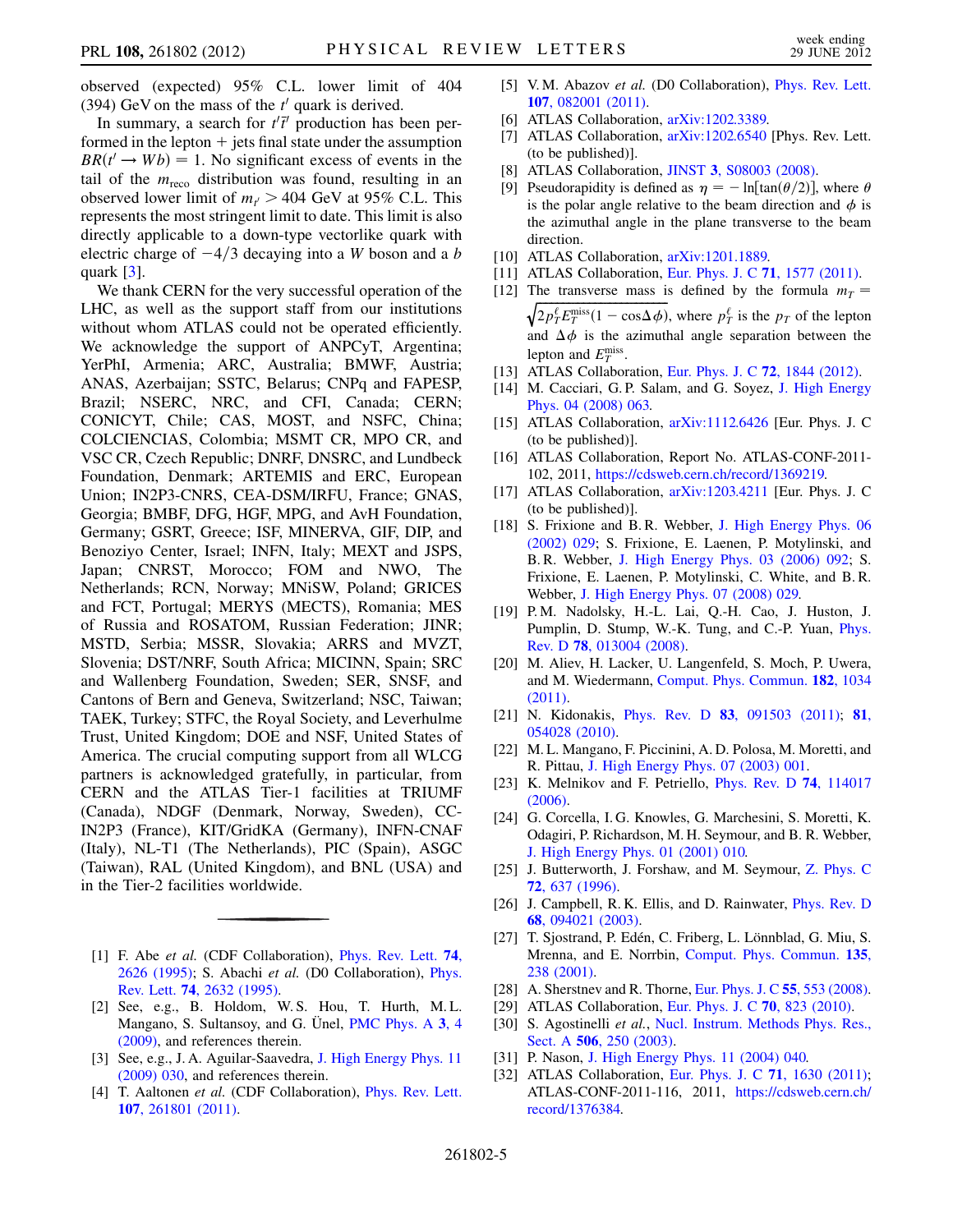- <span id="page-5-0"></span>[33] K. Nakamura et al. (Particle Data Group), [J. Phys. G](http://dx.doi.org/10.1088/0954-3899/37/7A/075021) 37, [075021 \(2010\),](http://dx.doi.org/10.1088/0954-3899/37/7A/075021) and 2011 partial update for the 2012 edition.
- <span id="page-5-1"></span>[34] T. Junk, [Nucl. Instrum. Methods Phys. Res., Sect. A](http://dx.doi.org/10.1016/S0168-9002(99)00498-2) 434[, 435 \(1999\);](http://dx.doi.org/10.1016/S0168-9002(99)00498-2) A. L. Read, [J. Phys. G](http://dx.doi.org/10.1088/0954-3899/28/10/313) 28, 2693 [\(2002\)](http://dx.doi.org/10.1088/0954-3899/28/10/313).

<span id="page-5-8"></span><span id="page-5-7"></span><span id="page-5-6"></span><span id="page-5-5"></span><span id="page-5-4"></span><span id="page-5-3"></span><span id="page-5-2"></span>G. Aad,<sup>47</sup> B. Abbott,<sup>110</sup> J. Abdallah,<sup>11</sup> A. A. Abdelalim,<sup>48</sup> A. Abdesselam,<sup>117</sup> O. Abdinov,<sup>10</sup> B. Abi,<sup>111</sup> M. Abolins,<sup>87</sup> O. S. AbouZeid,<sup>157</sup> H. Abramowicz,<sup>152</sup> H. Abreu,<sup>114</sup> E. Acerbi,<sup>88a,88b</sup> B. S. Acharya,<sup>163a,163b</sup> L. Adamczyk,<sup>37</sup> D. L. Adams,<sup>24</sup> T. N. Addy,<sup>55</sup> J. Adelman,<sup>174</sup> M. Aderholz,<sup>98</sup> S. Adomeit,<sup>97</sup> P. Adragna,<sup>74</sup> T. Adye,<sup>128</sup> S. Aefsky,<sup>22</sup> J. A. Aguilar-Saavedra,<sup>123[b](#page-17-0),b</sup> M. Aharrouche, <sup>80</sup> S. P. Ahlen,<sup>21</sup> F. Ahles,<sup>47</sup> A. Ahmad,<sup>147</sup> M. Ahsan,<sup>40</sup> G. Aielli,<sup>132a,132b</sup> T. Akdogan,<sup>18a</sup> T. P. A. Åkesson,<sup>78</sup> G. Akimoto,<sup>154</sup> A. V. Akimov,<sup>93</sup> A. Akiyama,<sup>66</sup> M. S. Alam,<sup>1</sup> M. A. Alam,<sup>75</sup> J. Albert,<sup>168</sup> S. Albrand,<sup>54</sup> M. Aleksa,<sup>29</sup> I. N. Aleksandrov,<sup>64</sup> F. Alessandria,<sup>88a</sup> C. Alexa,<sup>25a</sup> G. Alexander, <sup>152</sup> G. Alexandre, <sup>48</sup> T. Alexopoulos, <sup>9</sup> M. Alhroob, <sup>20</sup> M. Aliev, <sup>15</sup> G. Alimonti, <sup>88a</sup> J. Alison, <sup>119</sup> M. Aliyev,<sup>10</sup> B. M. M. Allbrooke,<sup>17</sup> P. P. Allport,<sup>72</sup> S. E. Allwood-Spiers,<sup>52</sup> J. Almond,<sup>81</sup> A. Aloisio,<sup>101a,101b</sup> R. Alon,<sup>170</sup> A. Alonso,<sup>78</sup> B. Alvarez Gonzalez,<sup>87</sup> M. G. Alviggi,<sup>101a,101b</sup> K. Amako,<sup>65</sup> P. Amaral,<sup>29</sup> C. Amelung,<sup>22</sup> V. V. Ammosov,<sup>127</sup> A. Amorim,<sup>123a,[c](#page-17-1)</sup> G. Amorós,<sup>166</sup> N. Amram,<sup>152</sup> C. Anastopoulos,<sup>29</sup> L. S. Ancu,<sup>16</sup> N. Andari,<sup>114</sup> T. Andeen,<sup>34</sup> C. F. Anders,<sup>20</sup> G. Anders,<sup>57a</sup> K. J. Anderson,<sup>30</sup> A. Andreazza,<sup>88a,88b</sup> V. Andrei,<sup>57a</sup> M-L. Andrieux,<sup>54</sup> X. S. Anduaga, <sup>69</sup> A. Angerami, <sup>34</sup> F. Anghinolfi, <sup>29</sup> A. Anisenkov, <sup>106</sup> N. Anjos, <sup>123a</sup> A. Annovi, <sup>46</sup> A. Antonaki, <sup>8</sup> M. Antonelli,<sup>46</sup> A. Antonov,<sup>95</sup> J. Antos,<sup>143b</sup> F. Anulli,<sup>131a</sup> S. Aoun,<sup>82</sup> L. Aperio Bella,<sup>4</sup> R. Apolle,<sup>117[,d](#page-17-2)</sup> G. Arabidze,<sup>87</sup> I. Aracena, <sup>142</sup> Y. Arai, <sup>65</sup> A. T. H. Arce, <sup>44</sup> S. Arfaoui, <sup>147</sup> J-F. Arguin, <sup>14</sup> E. Arik, <sup>18a, a</sup> M. Arik, <sup>18a</sup> A. J. Armbruster, <sup>86</sup> O. Arnaez, <sup>80</sup> C. Arnault, <sup>114</sup> A. Artamonov, <sup>94</sup> G. Artoni, <sup>131a, 131b</sup> D. Arutinov, <sup>20</sup> S. Asai, <sup>154</sup> R. Asfandiyarov, <sup>171</sup> S. Ask,<sup>27</sup> B. Åsman,<sup>145a,145b</sup> L. Asquith,<sup>5</sup> K. Assamagan,<sup>24</sup> A. Astbury,<sup>168</sup> A. Astvatsatourov,<sup>51</sup> B. Aubert,<sup>4</sup> E. Aug[e](#page-17-4),<sup>114</sup> K. Augsten,<sup>126</sup> M. Aurousseau,<sup>144a</sup> G. Avolio,<sup>162</sup> R. Avramidou,<sup>9</sup> D. Axen,<sup>167</sup> C. Ay,<sup>53</sup> G. Azuelos,<sup>92,e</sup> Y. Azuma,<sup>154</sup> M. A. Baak,<sup>29</sup> G. Baccaglioni,<sup>88a</sup> C. Bacci,<sup>133a,133b</sup> A. M. Bach,<sup>14</sup> H. Bachacou,<sup>135</sup> K. Bachas,<sup>29</sup> M. Backes,<sup>48</sup> M. Backhaus,<sup>20</sup> E. Badescu,<sup>25a</sup> P. Bagnaia,<sup>131a,131b</sup> S. Bahinipati,<sup>2</sup> Y. Bai,<sup>32a</sup> D. C. Bailey,<sup>157</sup> T. Bain,<sup>157</sup> J. T. Baines,<sup>128</sup> O. K. Baker,<sup>174</sup> M. D. Baker,<sup>24</sup> S. Baker,<sup>76</sup> E. Banas,<sup>38</sup> P. Banerjee,<sup>92</sup> Sw. Banerjee,<sup>171</sup> D. Banfi,<sup>29</sup> A. Bangert,<sup>149</sup> V. Bansal,<sup>168</sup> H. S. Bansil,<sup>17</sup> L. Barak,<sup>170</sup> S. P. Baranov,<sup>93</sup> A. Barashkou,<sup>64</sup> A. Barbaro Galtieri,<sup>14</sup> T. Barber,<sup>47</sup> E. L. Barberio,<sup>85</sup> D. Barberis,<sup>49a,49b</sup> M. Barbero,<sup>20</sup> D. Y. Bardin,<sup>64</sup> T. Barillari,<sup>98</sup> M. Barisonzi,<sup>173</sup> T. Barklow,  $^{142}$  N. Barlow,  $^{27}$  B. M. Barnett,  $^{128}$  R. M. Barnett,  $^{14}$  A. Baroncelli,  $^{133a}$  G. Barone,  $^{48}$  A. J. Barr,  $^{117}$ F. Barreiro,<sup>79</sup> J. Barreiro Guimarães da Costa,<sup>56</sup> P. Barrillon,<sup>114</sup> R. Bartoldus,<sup>142</sup> A. E. Barton,<sup>70</sup> V. Bartsch,<sup>148</sup> R. L. Bates,<sup>52</sup> L. Batkova,<sup>143a</sup> J. R. Batley,<sup>27</sup> A. Battaglia,<sup>16</sup> M. Battistin,<sup>29</sup> F. Bauer,<sup>135</sup> H. S. Bawa,<sup>142,[f](#page-17-5)</sup> S. Beale,<sup>97</sup> T. Beau,<sup>77</sup> P. H. Beauchemin,<sup>160</sup> R. Beccherle,<sup>49a</sup> P. Bechtle,<sup>20</sup> H. P. Beck,<sup>16</sup> S. Becker,<sup>97</sup> M. Beckingham,<sup>137</sup> K. H. Becks,<sup>173</sup> A. J. Beddall,<sup>18c</sup> A. Beddall,<sup>18c</sup> S. Bedikian,<sup>174</sup> V. A. Bednyakov,<sup>64</sup> C. P. Bee,<sup>82</sup> M. Begel,<sup>24</sup> S. Behar Harpaz, <sup>151</sup> P. K. Behera, <sup>62</sup> M. Beimforde, <sup>98</sup> C. Belanger-Champagne, <sup>84</sup> P. J. Bell, <sup>48</sup> W. H. Bell, <sup>48</sup> G. Bella,<sup>152</sup> L. Bellagamba,<sup>19a</sup> F. Bellina,<sup>29</sup> M. Bellomo,<sup>29</sup> A. Belloni,<sup>56</sup> O. Beloborodova,<sup>106[,g](#page-17-6)</sup> K. Belotskiy,<sup>95</sup> O. Beltramello,<sup>29</sup> S. Ben Ami,<sup>151</sup> O. Benary,<sup>152</sup> D. Benchekroun,<sup>134a</sup> C. Benchouk,<sup>82</sup> M. Bendel,<sup>80</sup> N. Benekos,<sup>164</sup> Y. Benhammou,<sup>152</sup> E. Benhar Noccioli,<sup>48</sup> J. A. Benitez Garcia,<sup>158b</sup> D. P. Benjamin,<sup>44</sup> M. Benoit,<sup>114</sup> J. R. Bensinger,<sup>22</sup> K. Benslama,  $^{129}$  S. Bentvelsen,  $^{104}$  D. Berge,  $^{29}$  E. Bergeaas Kuutmann,  $^{41}$  N. Berger,  $^{4}$  F. Berghaus,  $^{168}$  E. Berglund,  $^{104}$ J. Beringer,<sup>14</sup> P. Bernat,<sup>76</sup> R. Bernhard,<sup>47</sup> C. Bernius,<sup>24</sup> T. Berry,<sup>75</sup> C. Bertella,<sup>82</sup> A. Bertin,<sup>19a,19b</sup> F. Bertinelli,<sup>29</sup> F. Bertolucci,<sup>121a,121b</sup> M. I. Besana,<sup>88a,88b</sup> N. Besson,<sup>135</sup> S. Bethke,<sup>98</sup> W. Bhimji,<sup>45</sup> R. M. Bianchi,<sup>29</sup> M. Bianco,<sup>71a,71b</sup> O. Biebel,<sup>97</sup> S. P. Bieniek,<sup>76</sup> K. Bierwagen,<sup>53</sup> J. Biesiada,<sup>14</sup> M. Biglietti,<sup>133a</sup> H. Bilokon,<sup>46</sup> M. Bindi,<sup>19a,19b</sup> S. Binet,<sup>114</sup> A. Bingul,<sup>18c</sup> C. Bini,<sup>131a,131b</sup> C. Biscarat,<sup>176</sup> U. Bitenc,<sup>47</sup> K. M. Black,<sup>21</sup> R. E. Blair,<sup>5</sup> J.-B. Blanchard,<sup>135</sup> G. Blanchot,<sup>29</sup> T. Blazek,<sup>143a</sup> C. Blocker,<sup>22</sup> J. Blocki,<sup>38</sup> A. Blondel,<sup>48</sup> W. Blum,<sup>80</sup> U. Blumenschein,<sup>53</sup> G. J. Bobbink,<sup>104</sup> V. B. Bobrovnikov,<sup>106</sup> S. S. Bocchetta,<sup>78</sup> A. Bocci,<sup>44</sup> C. R. Boddy,<sup>117</sup> M. Boehler,<sup>41</sup> J. Boek,<sup>173</sup> N. Boelaert,<sup>35</sup> J. A. Bogaerts,<sup>29</sup> A. Bogdanchikov,<sup>106</sup> A. Bogouch,<sup>89[,a](#page-17-3)</sup> C. Bohm,<sup>145a</sup> V. Boisvert,<sup>75</sup> T. Bold,<sup>37</sup> V. Boldea,<sup>25a</sup> N. M. Bolnet,<sup>135</sup> M. Bona,<sup>74</sup> V. G. Bondarenko,<sup>95</sup> M. Bondioli,<sup>162</sup> M. Boonekamp,<sup>135</sup> C. N. Booth,<sup>138</sup> S. Bordoni,<sup>77</sup> C. Borer,<sup>16</sup> A. Borisov,<sup>127</sup> G. Borissov,<sup>70</sup> I. Borjanovic,<sup>12a</sup> M. Borri,<sup>81</sup> S. Borroni,<sup>86</sup> V. Bortolotto,  $^{133a,133b}$  K. Bos,  $^{104}$  D. Boscherini,  $^{19a}$  M. Bosman,  $^{11}$  H. Boterenbrood,  $^{104}$  D. Botterill,  $^{128}$  J. Bouchami,  $^{92}$ J. Boudreau,  $^{122}$  E. V. Bouhova-Thacker,  $^{70}$  D. Boumediene,  $^{33}$  C. Bourdarios,  $^{114}$  N. Bousson,  $^{82}$  A. Boveia,  $^{30}$  J. Boyd,  $^{29}$ I. R. Boyko,<sup>64</sup> N. I. Bozhko,<sup>127</sup> I. Bozovic-Jelisavcic,<sup>12b</sup> J. Bracinik,<sup>17</sup> A. Braem,<sup>29</sup> P. Branchini,<sup>133a</sup> G. W. Brandenburg, <sup>56</sup> A. Brandt, <sup>7</sup> G. Brandt, <sup>117</sup> O. Brandt, <sup>53</sup> U. Bratzler, <sup>155</sup> B. Brau, <sup>83</sup> J. E. Brau, <sup>113</sup> H. M. Braun, <sup>173</sup> B. Brelier,<sup>157</sup> J. Bremer,<sup>29</sup> R. Brenner,<sup>165</sup> S. Bressler,<sup>170</sup> D. Britton,<sup>52</sup> F. M. Brochu,<sup>27</sup> I. Brock,<sup>20</sup> R. Brock,<sup>87</sup> T. J. Brodbeck,<sup>70</sup> E. Brodet,<sup>152</sup> F. Broggi,<sup>88a</sup> C. Bromberg,<sup>87</sup> J. Bronner,<sup>98</sup> G. Brooijmans,<sup>34</sup> W. K. Brooks,<sup>31b</sup>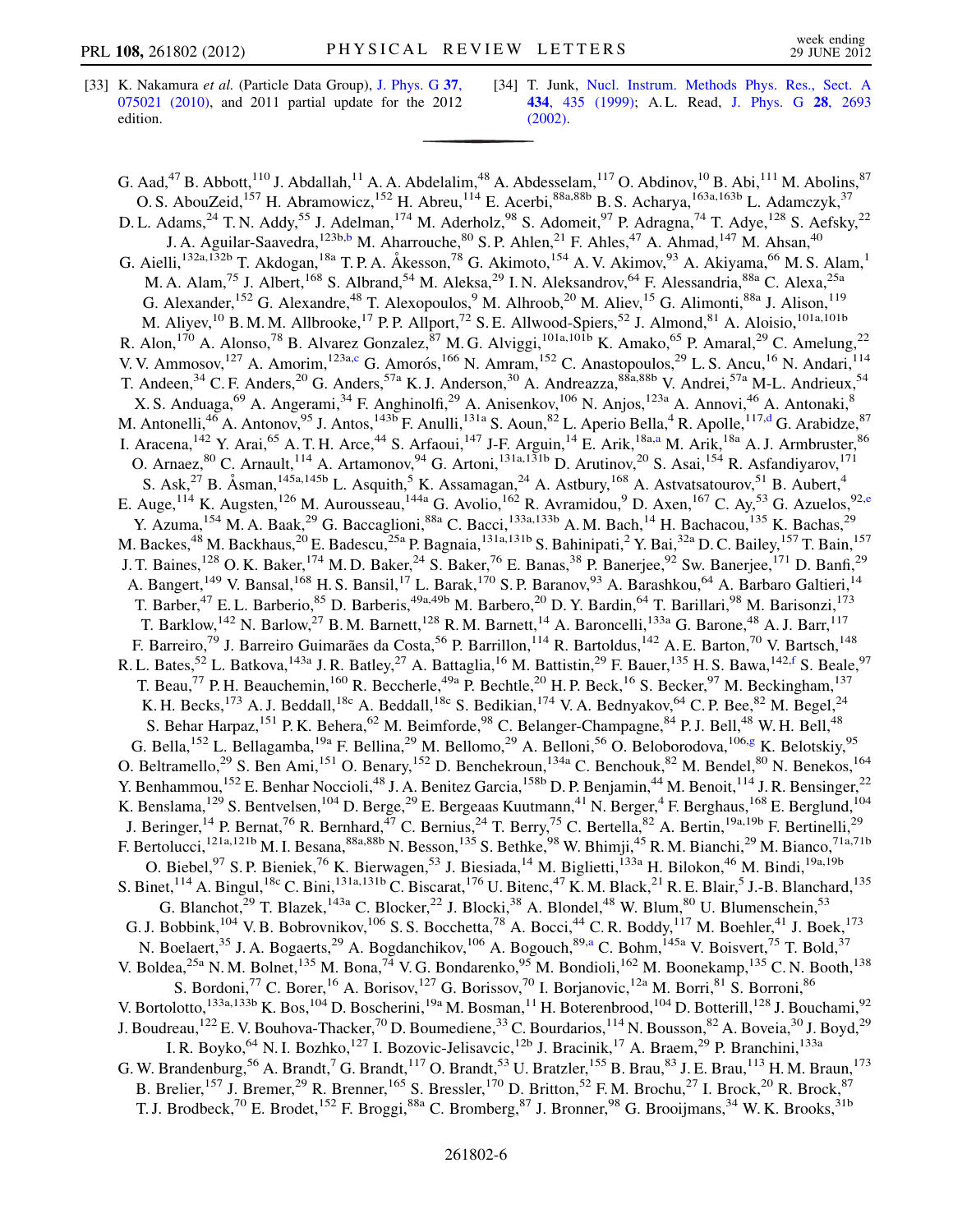<span id="page-6-6"></span><span id="page-6-5"></span><span id="page-6-4"></span><span id="page-6-3"></span><span id="page-6-2"></span><span id="page-6-1"></span><span id="page-6-0"></span>G. Brown,<sup>81</sup> H. Brown,<sup>7</sup> P. A. Bruckman de Renstrom,<sup>38</sup> D. Bruncko,<sup>143b</sup> R. Bruneliere,<sup>47</sup> S. Brunet,<sup>60</sup> A. Bruni,<sup>19a</sup> G. Bruni,<sup>19a</sup> M. Bruschi,<sup>19a</sup> T. Buanes,<sup>13</sup> Q. Buat,<sup>54</sup> F. Bucci,<sup>48</sup> J. Buchanan,<sup>117</sup> N. J. Buchanan,<sup>2</sup> P. Buchholz,<sup>140</sup> R. M. Buckingham, <sup>117</sup> A. G. Buckley, <sup>45</sup> S. I. Buda, <sup>25a</sup> I. A. Budagov, <sup>64</sup> B. Budick, <sup>107</sup> V. Büscher, <sup>80</sup> L. Bugge, <sup>116</sup> O. Bulekov, <sup>95</sup> M. Bunse, <sup>42</sup> T. Buran, <sup>116</sup> H. Burckhart, <sup>29</sup> S. Burdin, <sup>72</sup> T. Burgess, <sup>13</sup> S. Burke, <sup>128</sup> E. Busato, <sup>33</sup> P. Bussey,<sup>52</sup> C. P. Buszello,<sup>165</sup> F. Butin,<sup>29</sup> B. Butler,<sup>142</sup> J. M. Butler,<sup>21</sup> C. M. Buttar,<sup>52</sup> J. M. Butterworth,<sup>76</sup> W. Buttinger,<sup>27</sup> S. Cabrera Urbán,<sup>166</sup> D. Caforio,<sup>19a,19b</sup> O. Cakir,<sup>3a</sup> P. Calafiura,<sup>14</sup> G. Calderini,<sup>77</sup> P. Calfayan,<sup>97</sup> R. Calkins,<sup>105</sup> L. P. Caloba,<sup>23a</sup> R. Caloi,<sup>131a,131b</sup> D. Calvet,<sup>33</sup> S. Calvet,<sup>33</sup> R. Camacho Toro,<sup>33</sup> P. Camarri,<sup>132a,132b</sup> M. Cambiaghi,<sup>118a,118b</sup> D. Cameron,<sup>116</sup> L. M. Caminada,<sup>14</sup> S. Campana,<sup>29</sup> M. Campanelli,<sup>76</sup> V. Canale,<sup>101a,101b</sup> F. Canelli,<sup>30,[h](#page-17-7)</sup> A. Canepa,<sup>158a</sup> J. Cantero,<sup>79</sup> L. Capasso,<sup>101a,101b</sup> M.D.M. Capeans Garrido,<sup>29</sup> I. Caprini,<sup>25a</sup> M. Caprini,<sup>25a</sup> D. Capriotti,<sup>98</sup> M. Capua,<sup>36a,36b</sup> R. Caputo,<sup>80</sup> C. Caramarcu,<sup>24</sup> R. Cardarelli,<sup>132a</sup> T. Carli,<sup>29</sup> G. Carlino, <sup>101a</sup> L. Carminati,  $88a,88b$  B. Caron,  $84$  S. Caron,  $103$  G. D. Carrillo Montoya,  $171$  A. A. Carter,  $74$  J. R. Carter,  $27$ J. Carvalho, <sup>123a[,i](#page-17-8)</sup> D. C[a](#page-17-3)sadei, <sup>107</sup> M. P. Casado, <sup>11</sup> M. Cascella, <sup>121a, 121b</sup> C. Caso, <sup>49a, 49b, a</sup> A. M. Castaneda Hernandez,<sup>171</sup> E. Castaneda-Miranda,<sup>171</sup> V. Castillo Gimenez,<sup>166</sup> N. F. Castro,<sup>123a</sup> G. Cataldi,<sup>71a</sup> F. Cataneo,<sup>29</sup> A. Catinaccio,<sup>29</sup> J. R. Catmore,<sup>29</sup> A. Cattai,<sup>29</sup> G. Cattani,<sup>132a,132b</sup> S. Caughron,<sup>87</sup> D. Cauz,<sup>163a,163c</sup> P. Cavalleri,<sup>77</sup> D. Cavalli,<sup>88a</sup> M. Cavalli-Sforza,<sup>11</sup> V. Cavasinni,<sup>121a,121b</sup> F. Ceradini,<sup>133a,133b</sup> A. S. Cerqueira,<sup>23b</sup> A. Cerri,<sup>29</sup> L. Cerrito,<sup>74</sup> F. Cerutti,<sup>46</sup> S. A. Cetin,<sup>18b</sup> F. Cevenini,<sup>101a,101b</sup> A. Chafaq,<sup>134a</sup> D. Chakraborty,<sup>105</sup> K. Chan,<sup>2</sup> B. Chapleau, <sup>84</sup> J.D. Chapman, <sup>27</sup> J.W. Chapman, <sup>86</sup> E. Chareyre, <sup>77</sup> D.G. Charlton, <sup>17</sup> V. Chavda, <sup>81</sup> C. A. Chavez Barajas,<sup>29</sup> S. Cheatham,<sup>84</sup> S. Chekanov,<sup>5</sup> S. V. Chekulaev,<sup>158a</sup> G. A. Chelkov,<sup>64</sup> M. A. Chelstowska,<sup>103</sup> C. Chen,<sup>63</sup> H. Chen,<sup>24</sup> S. Chen,<sup>32c</sup> T. Chen,<sup>32c</sup> X. Chen,<sup>171</sup> S. Cheng,<sup>32a</sup> A. Cheplakov,<sup>64</sup> V. F. Chepurnov,<sup>64</sup> R. Cherkaoui El Moursli,<sup>134e</sup> V. Chernyatin,<sup>24</sup> E. Cheu,<sup>6</sup> S. L. Cheung,<sup>157</sup> L. Chevalier,<sup>135</sup> G. Chiefari,<sup>101a,101b</sup> L. Chikovani,<sup>50a</sup> J. T. Childers,<sup>29</sup> A. Chilingarov,<sup>70</sup> G. Chiodini,<sup>71a</sup> A. S. Chisholm,<sup>17</sup> M. V. Chizhov,<sup>64</sup> G. Choudalakis,<sup>30</sup> S. Chouridou,<sup>136</sup> I. A. Christidi,<sup>76</sup> A. Christov,<sup>47</sup> D. Chromek-Burckhart,<sup>29</sup> M. L. Chu,<sup>150</sup> J. Chudoba, <sup>124</sup> G. Ciapetti, <sup>131a,131b</sup> K. Ciba, <sup>37</sup> A. K. Ciftci, <sup>3a</sup> R. Ciftci, <sup>3a</sup> D. Cinca, <sup>33</sup> V. Cindro, <sup>73</sup> M. D. Ciobotaru, <sup>162</sup> C. Ciocca,<sup>19a</sup> A. Ciocio,<sup>14</sup> M. Cirilli,<sup>86</sup> M. Citterio,<sup>88a</sup> M. Ciubancan,<sup>25a</sup> A. Clark,<sup>48</sup> P.J. Clark,<sup>45</sup> W. Cleland,<sup>122</sup> J. C. Clemens, <sup>82</sup> B. Clement, <sup>54</sup> C. Clement, <sup>145a, 145b</sup> R. W. Clifft, <sup>128</sup> Y. Coadou, <sup>82</sup> M. Cobal, <sup>163a, 163c</sup> A. Coccaro, <sup>171</sup> J. Cochran,<sup>63</sup> P. Coe,<sup>117</sup> J. G. Cogan,<sup>142</sup> J. Coggeshall,<sup>164</sup> E. Cogneras,<sup>176</sup> J. Colas,<sup>4</sup> A. P. Colijn,<sup>104</sup> N. J. Collins,<sup>17</sup> C. Collins-Tooth,<sup>52</sup> J. Collot,<sup>54</sup> G. Colon,<sup>83</sup> P. Conde Muiño,<sup>123a</sup> E. Coniavitis,<sup>117</sup> M. C. Conidi,<sup>11</sup> M. Consonni,<sup>103</sup> V. Consorti, <sup>47</sup> S. Constantinescu, <sup>25a</sup> C. Conta, <sup>118a,118b</sup> F. Conventi, <sup>101a[,j](#page-17-9)</sup> J. Cook, <sup>29</sup> M. Cooke, <sup>14</sup> B.D. Cooper, <sup>76</sup> A. M. Cooper-Sarkar, <sup>117</sup> K. Copic, <sup>14</sup> T. Cornelissen, <sup>173</sup> M. Corradi, <sup>19a</sup> F. Corriveau, <sup>84[,k](#page-17-10)</sup> A. Cortes-Gonzalez, <sup>164</sup> G. Cortiana, <sup>98</sup> G. Costa, <sup>88a</sup> M. J. Costa, <sup>166</sup> D. Costanzo, <sup>138</sup> T. Costin, <sup>30</sup> D. Côté, <sup>29</sup> R. Coura Torres, <sup>23a</sup> L. Courneyea,<sup>168</sup> G. Cowan,<sup>75</sup> C. Cowden,<sup>27</sup> B. E. Cox,<sup>81</sup> K. Cranmer,<sup>107</sup> F. Crescioli,<sup>121a,121b</sup> M. Cristinziani,<sup>20</sup> G. Crosetti,  $36a,36b$  R. Crupi,  $71a,71b$  S. Crépé-Renaudin,  $54$  C.-M. Cuciuc,  $25a$  C. Cuenca Almenar,  $174$ T. Cuhadar Donszelmann,<sup>138</sup> M. Curatolo,<sup>46</sup> C. J. Curtis,<sup>17</sup> C. Cuthbert,<sup>149</sup> P. Cwetanski,<sup>60</sup> H. Czirr,<sup>140</sup> P. Czodrowski,<sup>43</sup> Z. Czyczula,<sup>174</sup> S. D'Auria,<sup>52</sup> M. D'Onofrio,<sup>72</sup> A. D'Orazio,<sup>131a,131b</sup> P. V. M. Da Silva,<sup>23a</sup> C. Da Via, <sup>81</sup> W. Dabrowski, <sup>37</sup> T. Dai, <sup>86</sup> C. Dallapiccola, <sup>83</sup> M. Dam, <sup>35</sup> M. Dameri, <sup>49a, 49b</sup> D. S. Damiani, <sup>136</sup> H. O. Danielsson,<sup>29</sup> D. Dannheim,<sup>98</sup> V. Dao,<sup>48</sup> G. Darbo,<sup>49a</sup> G. L. Darlea,<sup>25b</sup> W. Davey,<sup>20</sup> T. Davidek,<sup>125</sup> N. Davidson,<sup>85</sup> R. Davidson,<sup>70</sup> E. Davies,<sup>117[,d](#page-17-2)</sup> M. Davies,<sup>92</sup> A. R. Davison,<sup>76</sup> Y. Davygora,<sup>57a</sup> E. Dawe,<sup>141</sup> I. Dawson,<sup>138</sup> J. W. Dawson,<sup>5[,a](#page-17-3)</sup> R. K. Daya-Ishmukhametova,<sup>22</sup> K. De,<sup>7</sup> R. de Asmundis,<sup>101a</sup> S. De Castro,<sup>19a,19b</sup> P. E. De Castro Faria Salgado,<sup>24</sup> S. De Cecco,<sup>77</sup> J. de Graat,<sup>97</sup> N. De Groot,<sup>103</sup> P. de Jong,<sup>104</sup> C. De La Taille,<sup>114</sup> H. De la Torre,<sup>79</sup> B. De Lotto,<sup>163a,163c</sup> L. de Mora,<sup>70</sup> L. De Nooij,<sup>104</sup> D. De Pedis,<sup>131a</sup> A. De Salvo,<sup>131a</sup> U. De Sanctis,  $^{163a,163c}$  A. De Santo,  $^{148}$  J. B. De Vivie De Regie,  $^{114}$  S. Dean,  $^{76}$  W. J. Dearnaley,  $^{70}$  R. Debbe,  $^{24}$ C. Debenedetti,<sup>45</sup> D. V. Dedovich,<sup>64</sup> J. Degenhardt,<sup>119</sup> M. Dehchar,<sup>117</sup> C. Del Papa,<sup>163a,163c</sup> J. Del Peso,<sup>79</sup> T. Del Prete,<sup>121a,121b</sup> T. Delemontex,<sup>54</sup> M. Deliyergiyev,<sup>73</sup> A. Dell'Acqua,<sup>29</sup> L. Dell'Asta,<sup>21</sup> M. Della Pietra,<sup>101a[,j](#page-17-9)</sup> D. della Volpe,<sup>101a,101b</sup> M. Delmastro,<sup>4</sup> N. Delruelle,<sup>29</sup> P. A. Delsart,<sup>54</sup> C. Deluca,<sup>147</sup> S. Demers,<sup>174</sup> M. Demichev,<sup>64</sup> B. Demirkoz, 11,1 J. Deng, <sup>162</sup> S. P. Denisov, <sup>127</sup> D. Derendarz, <sup>38</sup> J. E. Derkaoui, <sup>134d</sup> F. Derue, <sup>77</sup> P. Dervan, <sup>72</sup> K. Desch, <sup>20</sup> E. Devetak,  $147$  P.O. Deviveiros,  $104$  A. Dewhurst,  $128$  B. DeWilde,  $147$  S. Dhaliwal,  $157$  R. Dhullipudi,  $24,\text{m}$  $24,\text{m}$  $24,\text{m}$ A. Di Ciaccio,<sup>132a,132b</sup> L. Di Ciaccio,<sup>4</sup> A. Di Girolamo,<sup>29</sup> B. Di Girolamo,<sup>29</sup> S. Di Luise,<sup>133a,133b</sup> A. Di Mattia,<sup>171</sup> B. Di Micco,<sup>29</sup> R. Di Nardo,<sup>46</sup> A. Di Simone,<sup>132a,132b</sup> R. Di Sipio,<sup>19a,19b</sup> M. A. Diaz,<sup>31a</sup> F. Diblen,<sup>18c</sup> E. B. Diehl,<sup>86</sup> J. Dietrich,<sup>41</sup> T. A. Dietzsch,<sup>57a</sup> S. Diglio,<sup>85</sup> K. Dindar Yagci,<sup>39</sup> J. Dingfelder,<sup>20</sup> C. Dionisi,<sup>131a,131b</sup> P. Dita,<sup>25a</sup> S. Dita,<sup>25a</sup> F. Dittus,<sup>29</sup> F. Djama,<sup>82</sup> T. Djobava,<sup>50b</sup> M. A. B. do Vale,<sup>23c</sup> A. Do Valle Wemans,<sup>123a</sup> T. K. O. Doan,<sup>4</sup> M. Dobbs,  $84$  R. Dobi[n](#page-17-13)son,  $29, a$  $29, a$  D. Dobos,  $29$  E. Dobson,  $29, n$  J. Dodd,  $34$  C. Doglioni,  $48$  T. Doherty,  $52$  Y. Doi,  $65, a$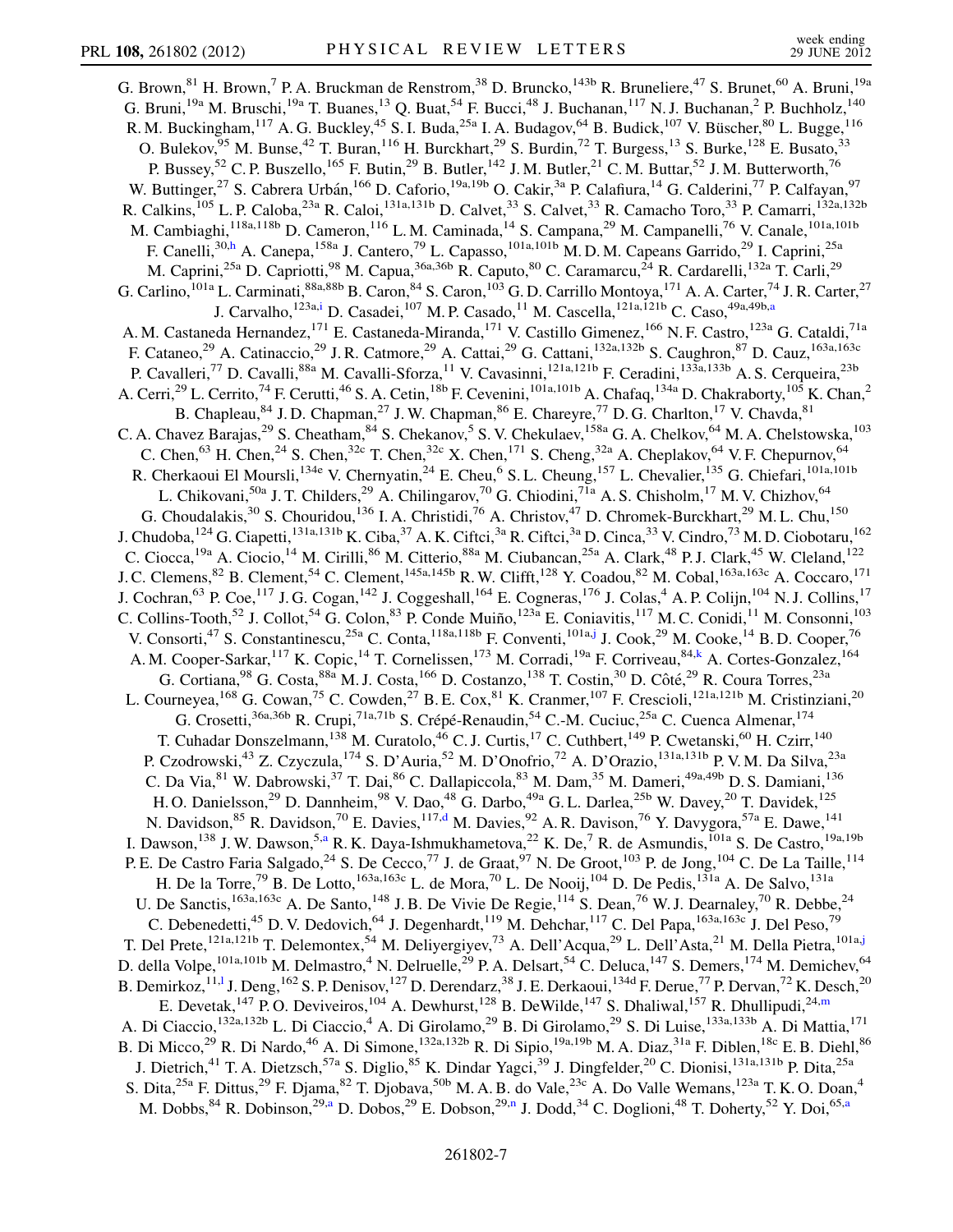<span id="page-7-1"></span><span id="page-7-0"></span>J. Dolejsi,<sup>125</sup> I. Dolenc,<sup>73</sup> Z. Dolez[a](#page-17-3)l,<sup>125</sup> B. A. Dolgoshein,<sup>95,a</sup> T. Dohmae,<sup>154</sup> M. Donadelli,<sup>23d</sup> M. Donega,<sup>119</sup> J. Donini,<sup>33</sup> J. Dopke,<sup>29</sup> A. Doria,<sup>101a</sup> A. Dos Anjos,<sup>171</sup> M. Dosil,<sup>11</sup> A. Dotti,<sup>121a,121b</sup> M. T. Dova,<sup>69</sup> J. D. Dowell,<sup>17</sup> A. D. Doxiadis,<sup>104</sup> A. T. Doyle,<sup>52</sup> Z. Drasal,<sup>125</sup> J. Drees,<sup>173</sup> N. Dressnandt,<sup>119</sup> H. Drevermann,<sup>29</sup> C. Driouichi,<sup>35</sup> M. Dris,<sup>9</sup> J. Dubbert,<sup>98</sup> S. Dube,<sup>14</sup> E. Duchovni,<sup>170</sup> G. Duckeck,<sup>97</sup> A. Dudarev,<sup>29</sup> F. Dudziak,<sup>63</sup> M. Dührssen,<sup>29</sup> I. P. Duerdoth, <sup>81</sup> L. Duflot, <sup>114</sup> M-A. Dufour, <sup>84</sup> M. Dunford, <sup>29</sup> H. Duran Yildiz, <sup>3a</sup> R. Duxfield, <sup>138</sup> M. Dwuznik, <sup>37</sup> F. Dydak,<sup>29</sup> M. Düren,<sup>51</sup> W. L. Ebenstein,<sup>44</sup> J. Ebke,<sup>97</sup> S. Eckweiler,<sup>80</sup> K. Edmonds,<sup>80</sup> C. A. Edwards,<sup>75</sup> N. C. Edwards,<sup>52</sup> W. Ehrenfeld,<sup>41</sup> T. Ehrich,<sup>98</sup> T. Eifert,<sup>142</sup> G. Eigen,<sup>13</sup> K. Einsweiler,<sup>14</sup> E. Eisenhandler,<sup>74</sup> T. Ekelof,<sup>165</sup> M. El Kacimi,<sup>134c</sup> M. Ellert,<sup>165</sup> S. Elles,<sup>4</sup> F. Ellinghaus,<sup>80</sup> K. Ellis,<sup>74</sup> N. Ellis,<sup>29</sup> J. Elmsheuser,<sup>97</sup> M. Elsing,<sup>29</sup> D. Emeliyanov,<sup>128</sup> R. Engelmann,<sup>147</sup> A. Engl,<sup>97</sup> B. Epp,<sup>61</sup> A. Eppig,<sup>86</sup> J. Erdmann,<sup>53</sup> A. Ereditato,<sup>16</sup> D. Eriksson,<sup>145a</sup> J. Ernst,<sup>1</sup> M. Ernst,<sup>24</sup> J. Ernwein,<sup>135</sup> D. Errede,<sup>164</sup> S. Errede,<sup>164</sup> E. Ertel,<sup>80</sup> M. Escalier,<sup>114</sup> C. Escobar,<sup>122</sup> X. Espinal Curull,<sup>11</sup> B. Esposito,<sup>46</sup> F. Etienne,<sup>82</sup> A. I. Etienvre,<sup>135</sup> E. Etzion,<sup>152</sup> D. Evangelakou,<sup>53</sup> H. Evans,<sup>60</sup> L. Fabbri,<sup>19a,19b</sup> C. Fabre,<sup>29</sup> R. M. Fakhrutdinov,<sup>127</sup> S. Falciano,<sup>131a</sup> Y. Fang,<sup>171</sup> M. Fanti,<sup>88a,88b</sup> A. Farbin,<sup>7</sup> A. Farilla,<sup>133a</sup> J. Farley,<sup>147</sup> T. Farooque,<sup>157</sup> S.M. Farrington,<sup>117</sup> P. Farthouat,<sup>29</sup> P. Fassnacht,<sup>29</sup> D. Fassouliotis,<sup>8</sup> B. Fatholahzadeh,<sup>157</sup> A. Favareto,<sup>88a,88b</sup> L. Fayard,<sup>114</sup> S. Fazio,<sup>36a,36b</sup> R. Febbraro,<sup>33</sup> P. Federic,<sup>143a</sup> O. L. Fedin, <sup>120</sup> W. Fedorko, <sup>87</sup> M. Fehling-Kaschek, <sup>47</sup> L. Feligioni, <sup>82</sup> D. Fellmann, <sup>5</sup> C. Feng, <sup>32d</sup> E. J. Feng, <sup>30</sup> A. B. Fenyuk,<sup>127</sup> J. Ferencei,<sup>143b</sup> J. Ferland,<sup>92</sup> W. Fernando,<sup>108</sup> S. Ferrag,<sup>52</sup> J. Ferrando,<sup>52</sup> V. Ferrara,<sup>41</sup> A. Ferrari,<sup>165</sup> P. Ferrari,<sup>104</sup> R. Ferrari,<sup>118a</sup> D. E. Ferreira de Lima,<sup>52</sup> A. Ferrer,<sup>166</sup> M. L. Ferrer,<sup>46</sup> D. Ferrere,<sup>48</sup> C. Ferretti,<sup>86</sup> A. Ferretto Parodi,<sup>49a,49b</sup> M. Fiascaris,<sup>30</sup> F. Fiedler,<sup>80</sup> A. Filipčič,<sup>73</sup> A. Filippas,<sup>9</sup> F. Filthaut,<sup>103</sup> M. Fincke-Keeler,<sup>168</sup> M. C. N. Fiolhais, <sup>123a[,i](#page-17-8)</sup> L. Fiorini, <sup>166</sup> A. Firan,<sup>39</sup> G. Fischer, <sup>41</sup> P. Fischer, <sup>20</sup> M. J. Fisher, <sup>108</sup> M. Flech1, <sup>47</sup> I. Fleck, <sup>140</sup> J. Fleckner,  $80$  P. Fleischmann,  $172$  S. Fleischmann,  $173$  T. Flick,  $173$  A. Floderus,  $78$  L. R. Flores Castillo,  $171$ M. J. Flowerdew,<sup>98</sup> M. Fokitis,<sup>9</sup> T. Fonseca Martin,<sup>16</sup> D. A. Forbush,<sup>137</sup> A. Formica,<sup>135</sup> A. Forti,<sup>81</sup> D. Fortin,<sup>158a</sup> J. M. Foster,  $81$  D. Fournier,  $114$  A. Foussat,  $29$  A. J. Fowler,  $44$  K. Fowler,  $136$  H. Fox,  $70$  P. Francavilla,  $11$ S. Franchino,  $^{118a,118b}$  D. Francis,  $^{29}$  T. Frank,  $^{170}$  M. Franklin,  $^{56}$  S. Franz,  $^{29}$  M. Fraternali,  $^{118a,118b}$  S. Fratina,  $^{119}$ S. T. French,<sup>27</sup> F. Friedrich,<sup>43</sup> R. Froeschl,<sup>29</sup> D. Froidevaux,<sup>29</sup> J. A. Frost,<sup>27</sup> C. Fukunaga,<sup>155</sup> E. Fullana Torregrosa,<sup>29</sup> J. Fuster,<sup>166</sup> C. Gabaldon,<sup>29</sup> O. Gabizon,<sup>170</sup> T. Gadfort,<sup>24</sup> S. Gadomski,<sup>48</sup> G. Gagliardi,<sup>49a,49b</sup> P. Gagnon,<sup>60</sup> C. Galea,<sup>97</sup> E. J. Gallas,  $^{117}$  V. Gallo,  $^{16}$  B. J. Gallop,  $^{128}$  P. Gallus,  $^{124}$  K. K. Gan,  $^{108}$  Y. S. Gao,  $^{142,f}$  $^{142,f}$  $^{142,f}$  V. A. Gapienko,  $^{127}$ A. Gaponenko,<sup>14</sup> F. Garberson,<sup>174</sup> M. Garcia-Sciveres,<sup>14</sup> C. García,<sup>166</sup> J. E. García Navarro,<sup>166</sup> R. W. Gardner,<sup>30</sup> N. Garelli,<sup>29</sup> H. Garitaonandia,<sup>104</sup> V. Garonne,<sup>29</sup> J. Garvey,<sup>17</sup> C. Gatti,<sup>46</sup> G. Gaudio,<sup>118a</sup> B. Gaur,<sup>140</sup> L. Gauthier,<sup>135</sup> 1. L. Gavrilenko,  $^{93}$  C. Gay,  $^{167}$  G. Gaycken,  $^{20}$  J-C. Gayde,  $^{29}$  E. N. Gazis,  $^{9}$  P. Ge,  $^{32d}$  C. N. P. Gee,  $^{128}$  D. A. A. Geerts,  $^{104}$ Ch. Geich-Gimbel,<sup>20</sup> K. Gellerstedt,<sup>145a,145b</sup> C. Gemme,<sup>49a</sup> A. Gemmell,<sup>52</sup> M. H. Genest,<sup>54</sup> S. Gentile,<sup>131a,131b</sup> M. George,<sup>53</sup> S. George,<sup>75</sup> P. Gerlach,<sup>173</sup> A. Gershon,<sup>152</sup> C. Geweniger,<sup>57a</sup> H. Ghazlane,<sup>134b</sup> N. Ghodbane,<sup>33</sup> B. Giacobbe,<sup>19a</sup> S. Giagu,<sup>131a,131b</sup> V. Giakoumopoulou,<sup>8</sup> V. Giangiobbe,<sup>11</sup> F. Gianotti,<sup>29</sup> B. Gibbard,<sup>24</sup> A. Gibson,<sup>157</sup> S. M. Gibson,<sup>29</sup> L. M. Gilbert,<sup>117</sup> V. Gilewsky,<sup>90</sup> D. Gillberg,<sup>28</sup> A. R. Gillman,<sup>128</sup> D. M. Gingrich,<sup>2[,e](#page-17-4)</sup> J. Ginzburg,<sup>152</sup> N. Giokaris,<sup>8</sup> M. P. Giordani, <sup>163c</sup> R. Giordano, <sup>101a,101b</sup> F. M. Giorgi, <sup>15</sup> P. Giovannini, <sup>98</sup> P. F. Giraud, <sup>135</sup> D. Giugni, <sup>88a</sup> M. Giunta, <sup>92</sup> P. Giusti, <sup>19a</sup> B. K. Gjelsten, <sup>116</sup> L. K. Gladilin, <sup>96</sup> C. Glasman, <sup>79</sup> J. Glatzer, <sup>47</sup> A. Glazov, <sup>41</sup> K. W. Glitza, <sup>173</sup> G. L. Glonti,<sup>64</sup> J. R. Goddard,<sup>74</sup> J. Godfrey,<sup>141</sup> J. Godlewski,<sup>29</sup> M. Goebel,<sup>41</sup> T. Göpfert,<sup>43</sup> C. Goeringer,<sup>80</sup> C. Gössling,<sup>42</sup> T. Göttfert,<sup>98</sup> S. Goldfarb,<sup>86</sup> T. Golling,<sup>174</sup> A. Gomes,<sup>123a,[c](#page-17-1)</sup> L. S. Gomez Fajardo,<sup>41</sup> R. Gonçalo,<sup>75</sup> J. Goncalves Pinto Firmino Da Costa,<sup>41</sup> L. Gonella,<sup>20</sup> A. Gonidec,<sup>29</sup> S. Gonzalez,<sup>171</sup> S. González de la Hoz,<sup>166</sup> G. Gonzalez Parra,  $^{11}$  M. L. Gonzalez Silva,  $^{26}$  S. Gonzalez-Sevilla,  $^{48}$  J. J. Goodson,  $^{147}$  L. Goossens,  $^{29}$ P. A. Gorbounov,  $94$  H. A. Gordon,  $24$  I. Gorelov,  $102$  G. Gorfine,  $173$  B. Gorini,  $29$  E. Gorini,  $71a,71b$  A. Goris̆ek,  $73$ E. Gornicki,<sup>38</sup> S. A. Gorokhov,<sup>127</sup> V. N. Goryachev,<sup>127</sup> B. Gosdzik,<sup>41</sup> M. Gosselink,<sup>104</sup> M. I. Gostkin,<sup>64</sup> I. Gough Eschrich,<sup>162</sup> M. Gouighri,<sup>134a</sup> D. Goujdami,<sup>134c</sup> M. P. Goulette,<sup>48</sup> A. G. Goussiou,<sup>137</sup> C. Goy,<sup>4</sup> S. Gozpinar,<sup>22</sup> I. Grabowska-Bold,<sup>37</sup> P. Grafström,<sup>29</sup> K-J. Grahn,<sup>41</sup> F. Grancagnolo,<sup>71a</sup> S. Grancagnolo,<sup>15</sup> V. Grassi,  $^{147}$  V. Gratchev,  $^{120}$  N. Grau,  $^{34}$  H. M. Gray,  $^{29}$  J. A. Gray,  $^{147}$  E. Graziani,  $^{133a}$  O. G. Grebenyuk,  $^{120}$ T. Greenshaw,<sup>72</sup> Z. D. Greenwood,<sup>24,[m](#page-17-12)</sup> K. Gregersen,<sup>35</sup> I. M. Gregor,<sup>41</sup> P. Grenier,<sup>142</sup> J. Griffiths,<sup>137</sup> N. Grigalashvili,<sup>64</sup> A. A. Grillo,<sup>136</sup> S. Grinstein,<sup>11</sup> Y. V. Grishkevich,<sup>96</sup> J.-F. Grivaz,<sup>114</sup> M. Groh,<sup>98</sup> E. Gross,<sup>170</sup> J. Grosse-Knetter,<sup>53</sup> J. Groth-Jensen,<sup>170</sup> K. Grybel,<sup>140</sup> V. J. Guarino,<sup>5</sup> D. Guest,<sup>174</sup> C. Guicheney,<sup>33</sup> A. Guida,<sup>71a,71b</sup> S. Guind[o](#page-17-14)n,<sup>53</sup> H. Guler,<sup>84,o</sup> J. Gunther,<sup>124</sup> B. Guo,<sup>157</sup> J. Guo,<sup>34</sup> A. Gupta,<sup>30</sup> Y. Gusakov,<sup>64</sup> V. N. Gushchin,<sup>127</sup> P. Gutierrez,<sup>110</sup> N. Guttman,<sup>152</sup> O. Gutzwiller,<sup>171</sup> C. Guyot,<sup>135</sup> C. Gwenlan,<sup>117</sup> C. B. Gwilliam,<sup>72</sup> A. Haas,<sup>142</sup> S. Haas,<sup>29</sup> C. Haber,<sup>14</sup> H. K. Hadavand,<sup>39</sup> D. R. Hadley,<sup>17</sup> P. Haefner,<sup>98</sup> F. Hahn,<sup>29</sup> S. Haider,<sup>29</sup> Z. Hajduk,<sup>38</sup> H. Hakobyan,<sup>175</sup> D. Hall,<sup>117</sup> J. Haller,<sup>53</sup> K. Hamacher,<sup>173</sup> P. Hamal,<sup>112</sup> M. Hamer,<sup>53</sup> A. Hamilton,<sup>144b[,p](#page-17-15)</sup>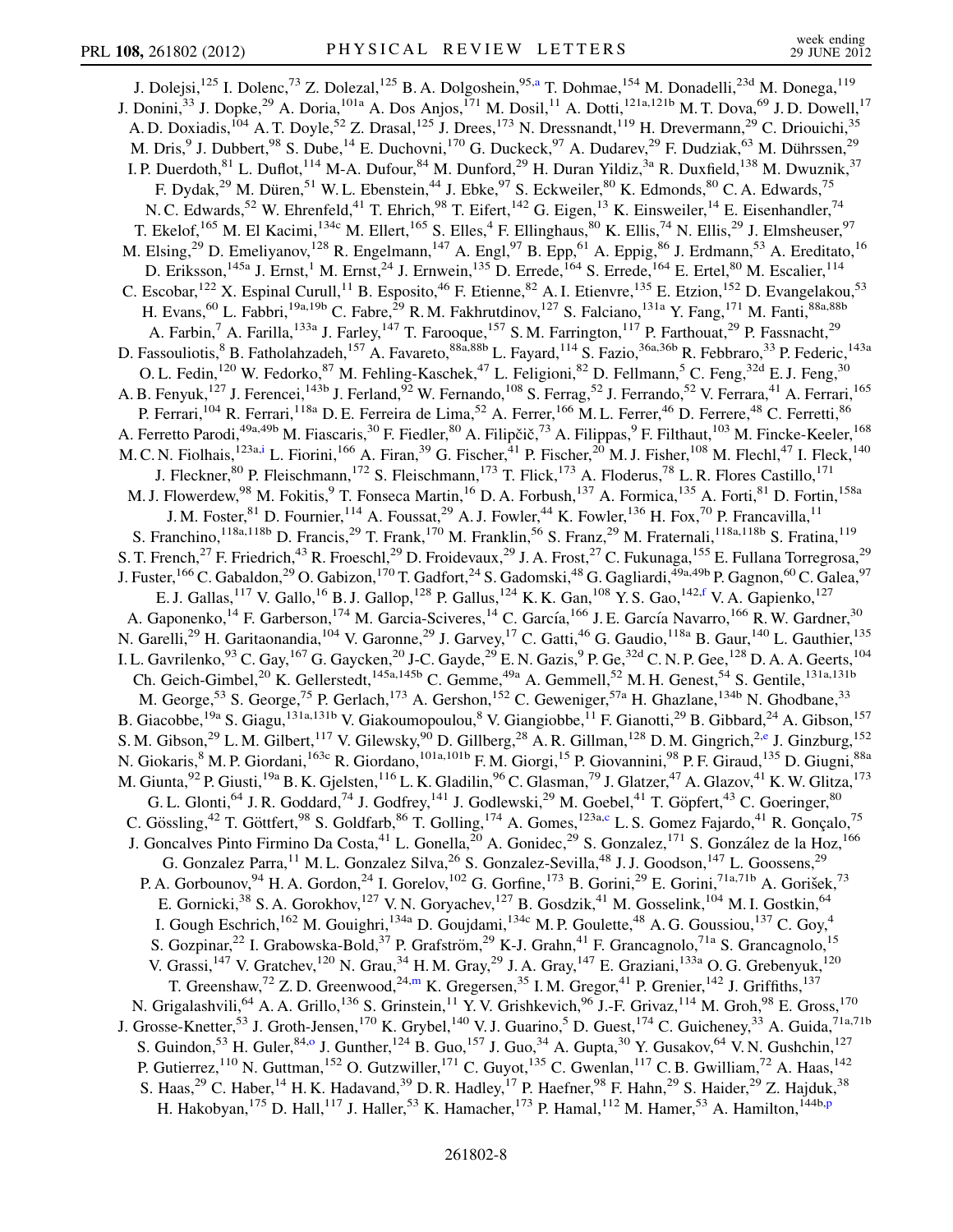<span id="page-8-1"></span><span id="page-8-0"></span>S. Hamilton,<sup>160</sup> H. Han,<sup>32a</sup> L. Han,<sup>32b</sup> K. Hanagaki,<sup>115</sup> K. Hanawa,<sup>159</sup> M. Hance,<sup>14</sup> C. Handel,<sup>80</sup> P. Hanke,<sup>57a</sup> J. R. Hansen,<sup>35</sup> J. B. Hansen,<sup>35</sup> J. D. Hansen,<sup>35</sup> P. H. Hansen,<sup>35</sup> P. Hansson,<sup>142</sup> K. Hara,<sup>159</sup> G. A. Hare,<sup>136</sup> T. Harenberg,<sup>173</sup> S. Harkusha,<sup>89</sup> D. Harper,<sup>86</sup> R. D. Harrington,<sup>45</sup> O. M. Harris,<sup>137</sup> K. Harrison,<sup>17</sup> J. Hartert,<sup>47</sup> F. Hartjes, $^{104}$  T. Haruyama, $^{65}$  A. Harvey, $^{55}$  S. Hasegawa, $^{100}$  Y. Hasegawa, $^{139}$  S. Hassani, $^{135}$  M. Hatch, $^{29}$  D. Hauff, $^{98}$ S. Haug,<sup>16</sup> M. Hauschild,<sup>29</sup> R. Hauser,<sup>87</sup> M. Havranek,<sup>20</sup> B. M. Hawes,<sup>117</sup> C. M. Hawkes,<sup>17</sup> R. J. Hawkings,<sup>29</sup> A. D. Hawkins,<sup>78</sup> D. Hawkins,<sup>162</sup> T. Hayakawa,<sup>66</sup> T. Hayashi,<sup>159</sup> D. Hayden,<sup>75</sup> H. S. Hayward,<sup>72</sup> S. J. Haywood,<sup>128</sup> E. Hazen,<sup>21</sup> M. He,<sup>32d</sup> S. J. Head,<sup>17</sup> V. Hedberg,<sup>78</sup> L. Heelan,<sup>7</sup> S. Heim,<sup>87</sup> B. Heinemann,<sup>14</sup> S. Heisterkamp,<sup>35</sup> L. Helary,<sup>4</sup> C. Heller,<sup>97</sup> M. Heller,<sup>29</sup> S. Hellman,<sup>145a,145b</sup> D. Hellmich,<sup>20</sup> C. Helsens,<sup>11</sup> R. C. W. Henderson,<sup>70</sup> M. Henke,<sup>57a</sup> A. Henrichs,<sup>53</sup> A. M. Henriques Correia,<sup>29</sup> S. Henrot-Versille,<sup>114</sup> F. Henry-Couannier,<sup>82</sup> C. Hensel,<sup>53</sup> T. Henß,<sup>173</sup> C. M. Hernandez,<sup>7</sup> Y. Hernández Jiménez,<sup>166</sup> R. Herrberg,<sup>15</sup> A. D. Hershenhorn,<sup>151</sup> G. Herten,<sup>47</sup> R. Hertenberger,<sup>97</sup> L. Hervas,<sup>29</sup> G. G. Hesketh,<sup>76</sup> N. P. Hessey,<sup>104</sup> E. Higón-Rodriguez,<sup>166</sup> D. Hill,<sup>5[,a](#page-17-3)</sup> J. C. Hill,<sup>27</sup> N. Hill,<sup>5</sup> K. H. Hiller,<sup>41</sup> S. Hillert,<sup>20</sup> S. J. Hillier,<sup>17</sup> I. Hinchliffe,<sup>14</sup> E. Hines,<sup>119</sup> M. Hirose,<sup>115</sup> F. Hirsch,<sup>42</sup> D. Hirschbuehl,<sup>173</sup> J. Hobbs,<sup>147</sup> N. Hod,<sup>152</sup> M. C. Hodgkinson,<sup>138</sup> P. Hodgson,<sup>138</sup> A. Hoecker,<sup>29</sup> M. R. Hoeferkamp,<sup>102</sup> J. Hoffman,<sup>39</sup> D. Hoffmann,<sup>82</sup> M. Hohlfeld,<sup>80</sup> M. Holder,<sup>140</sup> S. O. Holmgren,<sup>145a</sup> T. Holy,<sup>126</sup> J. L. Holzbauer, <sup>87</sup> Y. Homma, <sup>66</sup> T. M. Hong, <sup>119</sup> L. Hooft van Huysduynen, <sup>107</sup> T. Horazdovsky, <sup>126</sup> C. Horn, <sup>142</sup> S. Horner,<sup>47</sup> J-Y. Hostachy,<sup>54</sup> S. Hou,<sup>150</sup> M. A. Houlden,<sup>72</sup> A. Hoummada,<sup>134a</sup> J. Howarth,<sup>81</sup> D. F. Howell,<sup>117</sup> I. Hristova,<sup>15</sup> J. Hrivnac,<sup>114</sup> I. Hruska,<sup>124</sup> T. Hryn'ova,<sup>4</sup> P.J. Hsu,<sup>80</sup> S.-C. Hsu,<sup>14</sup> G.S. Huang,<sup>110</sup> Z. Hubacek,<sup>126</sup> F. Hubaut,  $82$  F. Huegging,  $20$  A. Huettmann,  $41$  T. B. Huffman,  $117$  E. W. Hughes,  $34$  G. Hughes,  $70$  R. E. Hughes-Jones,  $81$ M. Huhtinen,<sup>29</sup> P. Hurst,<sup>56</sup> M. Hurwitz,<sup>14</sup> U. Husemann,<sup>41</sup> N. Huseynov,<sup>64[,q](#page-17-16)</sup> J. Huston,<sup>87</sup> J. Huth,<sup>56</sup> G. Iacobucci,<sup>48</sup> G. Iakovidis,<sup>9</sup> M. Ibbotson,<sup>81</sup> I. Ibragimov,<sup>140</sup> R. Ichimiya,<sup>66</sup> L. Iconomidou-Fayard,<sup>114</sup> J. Idarraga,<sup>114</sup> P. Iengo,<sup>101a</sup> O. Igonkina,  $^{104}$  Y. Ikegami,  $^{65}$  M. Ikeno,  $^{65}$  Y. Ilchenko,  $^{39}$  D. Iliadis,  $^{153}$  N. Ilic,  $^{157}$  M. Imori,  $^{154}$  T. Ince,  $^{20}$ J. Inigo-Golfin,<sup>29</sup> P. Ioannou,<sup>8</sup> M. Iodice,<sup>133a</sup> V. Ippolito,<sup>131a,131b</sup> A. Irles Quiles,<sup>166</sup> C. Isaksson,<sup>165</sup> A. Ishikawa,<sup>66</sup> M. Ishino,<sup>67</sup> R. Ishmukhametov,<sup>39</sup> C. Issever,<sup>117</sup> S. Istin,<sup>18a</sup> A. V. Ivashin,<sup>127</sup> W. Iwanski,<sup>38</sup> H. Iwasaki,<sup>65</sup> J. M. Izen,<sup>40</sup> V. Izzo,<sup>101a</sup> B. Jackson,<sup>119</sup> J. N. Jackson,<sup>72</sup> P. Jackson,<sup>142</sup> M. R. Jaekel,<sup>29</sup> V. Jain,<sup>60</sup> K. Jakobs,<sup>47</sup> S. Jakobsen,<sup>35</sup> J. Jakubek,<sup>126</sup> D. K. Jana,<sup>110</sup> E. Jankowski,<sup>157</sup> E. Jansen,<sup>76</sup> H. Jansen,<sup>29</sup> A. Jantsch,<sup>98</sup> M. Janus,<sup>20</sup> G. Jarlskog,<sup>78</sup> L. Jeanty, $^{56}$  K. Jelen, $^{37}$  I. Jen-La Plante, $^{30}$  P. Jenni, $^{29}$  A. Jeremie, $^4$  P. Jež, $^{35}$  S. Jézéquel, $^4$  M. K. Jha, $^{19a}$  H. Ji, $^{171}$  W. Ji, $^{80}$ J. Jia,<sup>147</sup> Y. Jiang,<sup>32b</sup> M. Jimenez Belenguer,<sup>41</sup> G. Jin,<sup>32b</sup> S. Jin,<sup>32a</sup> O. Jinnouchi,<sup>156</sup> M. D. Joergensen,<sup>35</sup> D. Joffe,<sup>39</sup> L. G. Johansen,<sup>13</sup> M. Johansen,<sup>145a,145b</sup> K. E. Johansson,<sup>145a</sup> P. Johansson,<sup>138</sup> S. Johnert,<sup>41</sup> K. A. Johns,<sup>6</sup> K. Jon-And,  $^{145a,145b}$  G. Jones,  $^{117}$  R. W. L. Jones,  $^{70}$  T. W. Jones,  $^{76}$  T. J. Jones,  $^{72}$  O. Jonsson,  $^{29}$  C. Joram,  $^{29}$ P. M. Jorge,<sup>123a</sup> J. Joseph,<sup>14</sup> J. Jovicevic,<sup>146</sup> T. Jovin,<sup>12b</sup> X. Ju,<sup>171</sup> C. A. Jung,<sup>42</sup> R. M. Jungst,<sup>29</sup> V. Juranek,<sup>124</sup> P. Jussel,<sup>61</sup> A. Juste Rozas,<sup>11</sup> V. V. Kabachenko,<sup>127</sup> S. Kabana,<sup>16</sup> M. Kaci,<sup>166</sup> A. Kaczmarska,<sup>38</sup> P. Kadlecik,<sup>35</sup> M. Kado,<sup>114</sup> H. Kagan,<sup>108</sup> M. Kagan,<sup>56</sup> S. Kaiser,<sup>98</sup> E. Kajomovitz,<sup>151</sup> S. Kalinin,<sup>173</sup> L. V. Kalinovskaya,<sup>64</sup> S. Kama,<sup>39</sup> N. Kanaya, <sup>154</sup> M. Kaneda,<sup>29</sup> S. Kaneti,<sup>27</sup> T. Kanno, <sup>156</sup> V. A. Kantserov,<sup>95</sup> J. Kanzaki,<sup>65</sup> B. Kaplan, <sup>174</sup> A. Kapliy,<sup>30</sup> J. Kaplon,<sup>29</sup> D. Kar,<sup>43</sup> M. Karagounis,<sup>20</sup> M. Karagoz,<sup>117</sup> M. Karnevskiy,<sup>41</sup> K. Karr,<sup>5</sup> V. Kartvelishvili,<sup>70</sup> A. N. Karyukhin,<sup>127</sup> L. Kashif,<sup>171</sup> G. Kasieczka,<sup>57b</sup> R. D. Kass,<sup>108</sup> A. Kastanas,<sup>13</sup> M. Kataoka,<sup>4</sup> Y. Kataoka,<sup>154</sup> E. Katsoufis,<sup>9</sup> J. Katzy,<sup>41</sup> V. Kaushik,<sup>6</sup> K. Kawagoe,<sup>66</sup> T. Kawamoto,<sup>154</sup> G. Kawamura,<sup>80</sup> M. S. Kayl,<sup>104</sup> V. A. Kazanin,<sup>106</sup> M. Y. Kazarinov,<sup>64</sup> R. Keeler,<sup>168</sup> R. Kehoe,<sup>39</sup> M. Keil,<sup>53</sup> G. D. Kekelidze,<sup>64</sup> J. Kennedy,<sup>97</sup> C. J. Kenney,<sup>142</sup> M. Kenyon,<sup>52</sup> O. Kepka,<sup>124</sup> N. Kerschen,<sup>29</sup> B. P. Kerševan,<sup>73</sup> S. Kersten,<sup>173</sup> K. Kessoku,<sup>154</sup> J. Keung, <sup>157</sup> F. Khalil-zada, <sup>10</sup> H. Khandanyan, <sup>164</sup> A. Khanov, <sup>111</sup> D. Kharchenko, <sup>64</sup> A. Khodinov, <sup>95</sup> A. G. Kholodenko, <sup>127</sup> A. Khomich, <sup>57a</sup> T. J. Khoo, <sup>27</sup> G. Khoriauli, <sup>20</sup> A. Khoroshilov, <sup>173</sup> N. Khovanskiy, <sup>64</sup> V. Khovanskiy,  $94$  E. Khramov,  $^{64}$  J. Khubua,  $^{50b}$  H. Kim,  $^{145a,145b}$  M. S. Kim,  $^{2}$  S. H. Kim,  $^{159}$  N. Kimura,  $^{169}$  O. Kind,  $^{15}$ B. T. King,<sup>72</sup> M. King,<sup>66</sup> R. S. B. King,<sup>117</sup> J. Kirk,<sup>128</sup> L. E. Kirsch,<sup>22</sup> A. E. Kiryunin,<sup>98</sup> T. Kishimoto,<sup>66</sup> D. Kisielewska,<sup>37</sup> T. Kittelmann,<sup>122</sup> A. M. Kiver,<sup>127</sup> E. Kladiva,<sup>143b</sup> J. Klaiber-Lodewigs,<sup>42</sup> M. Klein,<sup>72</sup> U. Klein,<sup>72</sup> K. Kleinknecht,<sup>80</sup> M. Klemetti,<sup>84</sup> A. Klier,<sup>170</sup> P. Klimek,<sup>145a,145b</sup> A. Klimentov,<sup>24</sup> R. Klingenberg,<sup>42</sup> J. A. Klinger,<sup>81</sup> E. B. Klinkby,<sup>35</sup> T. Klioutchnikova,<sup>29</sup> P. F. Klok,<sup>103</sup> S. Klous,<sup>104</sup> E.-E. Kluge,<sup>57a</sup> T. Kluge,<sup>72</sup> P. Kluit,<sup>104</sup> S. Kluth,<sup>98</sup> N. S. Knecht,<sup>157</sup> E. Kneringer,<sup>61</sup> J. Knobloch,<sup>29</sup> E.B.F.G. Knoops,<sup>82</sup> A. Knue,<sup>53</sup> B. R. Ko,<sup>44</sup> T. Kobayashi,<sup>154</sup> M. Kobel,<sup>43</sup> M. Kocian,<sup>142</sup> P. Kodys,<sup>125</sup> K. Köneke,<sup>29</sup> A. C. König,<sup>103</sup> S. Koenig,<sup>80</sup> L. Köpke,<sup>80</sup> F. Koetsveld,<sup>103</sup> P. Koevesarki,<sup>20</sup> T. Koffas,<sup>28</sup> E. Koffeman,<sup>104</sup> L. A. Kogan,<sup>117</sup> F. Kohn,<sup>53</sup> Z. Kohout,<sup>126</sup> T. Kohriki,<sup>65</sup> T. Koi,<sup>142</sup> T. Kokott,<sup>20</sup> G. M. Kolachev,<sup>106</sup> H. Kolanoski,<sup>15</sup> V. Kolesnikov,<sup>64</sup> I. Koletsou,<sup>88a</sup> J. Koll,<sup>87</sup> M. Kollefrath,<sup>47</sup> S. D. Kolya, <sup>81</sup> A. A. Komar, <sup>93</sup> Y. Komori, <sup>154</sup> T. Kondo, <sup>65</sup> T. Kono, <sup>41[,r](#page-17-17)</[s](#page-17-18)up> A. I. Kononov, <sup>47</sup> R. Konoplich, <sup>107,s</sup> N. Konstantinidis,<sup>76</sup> A. Kootz,<sup>173</sup> S. Koperny,<sup>37</sup> K. Korcyl,<sup>38</sup> K. Kordas,<sup>153</sup> V. Koreshev,<sup>127</sup> A. Korn,<sup>117</sup> A. Korol,<sup>106</sup>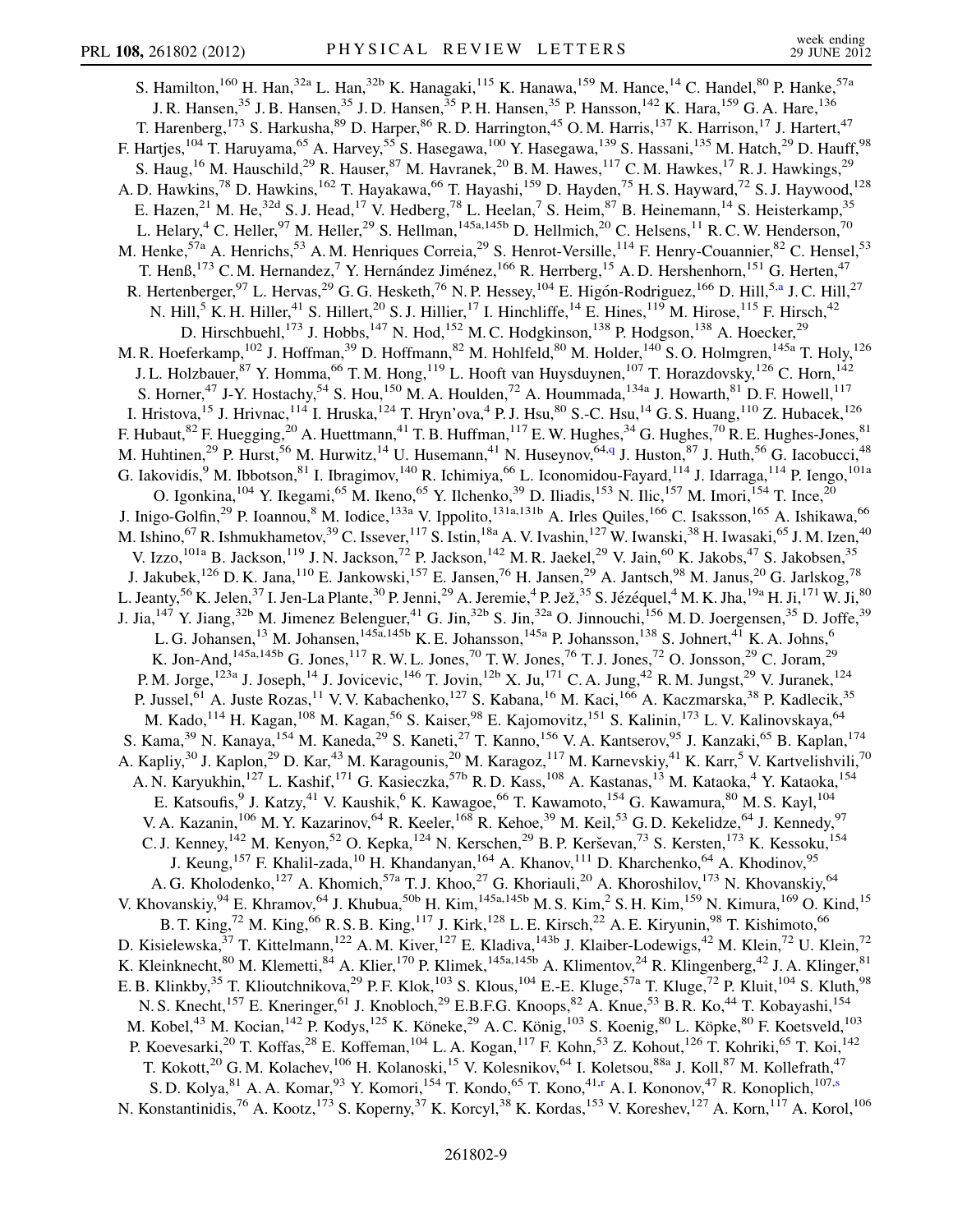<span id="page-9-1"></span><span id="page-9-0"></span>I. Korolkov, <sup>11</sup> E. V. Korolkova, <sup>138</sup> V. A. Korotkov, <sup>127</sup> O. Kortner, <sup>98</sup> S. Kortner, <sup>98</sup> V. V. Kostyukhin, <sup>20</sup> M. J. Kotamäki,<sup>29</sup> S. Kotov,<sup>98</sup> V. M. Kotov,<sup>64</sup> A. Kotwal,<sup>44</sup> C. Kourkoumelis,<sup>8</sup> V. Kouskoura,<sup>153</sup> A. Koutsman,<sup>158a</sup> R. Kowalewski, <sup>168</sup> T. Z. Kowalski, <sup>37</sup> W. Kozanecki, <sup>135</sup> A. S. Kozhin, <sup>127</sup> V. Kral, <sup>126</sup> V. A. Kramarenko, <sup>96</sup> G. Kramberger,<sup>73</sup> M. W. Krasny,<sup>77</sup> A. Krasznahorkay,<sup>107</sup> J. Kraus,<sup>87</sup> J. K. Kraus,<sup>20</sup> A. Kreisel,<sup>152</sup> F. Krejci,<sup>126</sup> J. Kretzschmar,<sup>72</sup> N. Krieger,<sup>53</sup> P. Krieger,<sup>157</sup> K. Kroeninger,<sup>53</sup> H. Kroha,<sup>98</sup> J. Kroll,<sup>119</sup> J. Kroseberg,<sup>20</sup> J. Krstic,<sup>12a</sup> U. Kruchonak, <sup>64</sup> H. Krüger, <sup>20</sup> T. Kruker, <sup>16</sup> N. Krumnack, <sup>63</sup> Z. V. Krumshteyn, <sup>64</sup> A. Kruth, <sup>20</sup> T. Kubota, <sup>85</sup> S. Kuday, <sup>3a</sup> S. Kuehn,<sup>47</sup> A. Kugel,<sup>57c</sup> T. Kuhl,<sup>41</sup> D. Kuhn,<sup>61</sup> V. Kukhtin,<sup>64</sup> Y. Kulchitsky,<sup>89</sup> S. Kuleshov,<sup>31b</sup> C. Kummer,<sup>97</sup> M. Kuna,<sup>77</sup> N. Kundu,<sup>117</sup> J. Kunkle,<sup>119</sup> A. Kupco,<sup>124</sup> H. Kurashige,<sup>66</sup> M. Kurata,<sup>159</sup> Y. A. Kurochkin,<sup>89</sup> V. Kus,<sup>124</sup> E. S. Kuwertz, <sup>146</sup> M. Kuze, <sup>156</sup> J. Kvita, <sup>141</sup> R. Kwee, <sup>15</sup> A. La Rosa, <sup>48</sup> L. La Rotonda, <sup>36a, 36b</sup> L. Labarga, <sup>79</sup> J. Labbe, <sup>4</sup> S. Lablak,<sup>134a</sup> C. Lacasta,<sup>166</sup> F. Lacava,<sup>131a,131b</sup> H. Lacker,<sup>15</sup> D. Lacour,<sup>77</sup> V. R. Lacuesta,<sup>166</sup> E. Ladygin,<sup>64</sup> R. Lafaye,<sup>4</sup> B. Laforge,<sup>77</sup> T. Lagouri,<sup>79</sup> S. Lai,<sup>47</sup> E. Laisne,<sup>54</sup> M. Lamanna,<sup>29</sup> C. L. Lampen,<sup>6</sup> W. Lampl,<sup>6</sup> E. Lancon, <sup>135</sup> U. Landgraf, <sup>47</sup> M. P. J. Landon, <sup>74</sup> J. L. Lane, <sup>81</sup> C. Lange, <sup>41</sup> A. J. Lankford, <sup>162</sup> F. Lanni, <sup>24</sup> K. Lantzsch,<sup>173</sup> S. Laplace,<sup>77</sup> C. Lapoire,<sup>20</sup> J. F. Laporte,<sup>135</sup> T. Lari,<sup>88a</sup> A. V. Larionov,<sup>127</sup> A. Larner,<sup>117</sup> C. Lasseur,<sup>29</sup> M. Lassnig,<sup>29</sup> P. Laurelli,<sup>46</sup> V. Lavorini,<sup>36a,36b</sup> W. Lavrijsen,<sup>14</sup> P. Laycock,<sup>72</sup> A. B. Lazarev,<sup>64</sup> O. Le Dortz,<sup>77</sup> E. Le Guirriec,<sup>82</sup> C. Le Maner,<sup>157</sup> E. Le Menedeu,<sup>9</sup> C. Lebel,<sup>92</sup> T. LeCompte,<sup>5</sup> F. Ledroit-Guillon,<sup>54</sup> H. Lee,<sup>104</sup> J. S. H. Lee,<sup>115</sup> S. C. Lee,<sup>150</sup> L. Lee,<sup>174</sup> M. Lefebvre,<sup>168</sup> M. Legendre,<sup>135</sup> A. Leger,<sup>48</sup> B. C. LeGeyt,<sup>119</sup> F. Legger,<sup>97</sup> C. Leggett,<sup>14</sup> M. Lehmacher,<sup>20</sup> G. Lehmann Miotto,<sup>29</sup> X. Lei,<sup>6</sup> M. A. L. Leite,<sup>23d</sup> R. Leitner,<sup>125</sup> D. Lellouch,<sup>170</sup> M. Leltchouk,<sup>34</sup> B. Lemmer,<sup>53</sup> V. Lendermann,<sup>57a</sup> K. J. C. Leney,<sup>144b</sup> T. Lenz,<sup>104</sup> G. Lenzen,<sup>173</sup> B. Lenzi,<sup>29</sup> K. Leonhardt,<sup>43</sup> S. Leontsinis,<sup>9</sup> C. Leroy,<sup>92</sup> J-R. Lessard,<sup>168</sup> J. Lesser,<sup>145a</sup> C. G. Lester,<sup>27</sup> A. Leung Fook Cheong,<sup>171</sup> J. Levêque,<sup>4</sup> D. Levin,<sup>86</sup> L. J. Levinson,<sup>170</sup> M. S. Levitski,<sup>127</sup> A. Lewis,<sup>117</sup> G. H. Lewis,<sup>107</sup> A. M. Leyko,<sup>20</sup> M. Ley[t](#page-17-19)on, <sup>15</sup> B. Li, <sup>82</sup> H. Li, <sup>171,t</sup> S. Li, <sup>32b[,u](#page-17-20)</sup> X. Li, <sup>86</sup> Z. Liang, <sup>117[,v](#page-17-21)</sup> H. Liao, <sup>33</sup> B. Liberti, <sup>132a</sup> P. Lichard, <sup>29</sup> M. Lichtnecker,<sup>97</sup> K. Lie,<sup>164</sup> W. Liebig,<sup>13</sup> R. Lifshitz,<sup>151</sup> C. Limbach,<sup>20</sup> A. Limosani,<sup>85</sup> M. Limper,<sup>62</sup> S. C. Lin,<sup>150[,w](#page-17-22)</sup> F. Linde, <sup>104</sup> J. T. Linnemann, <sup>87</sup> E. Lipeles, <sup>119</sup> L. Lipinsky, <sup>124</sup> A. Lipniacka, <sup>13</sup> T. M. Liss, <sup>164</sup> D. Lissauer, <sup>24</sup> A. Lister, <sup>48</sup> A. M. Litke, <sup>136</sup> C. Liu, <sup>28</sup> D. Liu, <sup>150</sup> H. Liu, <sup>86</sup> J. B. Liu, <sup>86</sup> M. Liu, <sup>32b</sup> Y. Liu, <sup>32b</sup> M. Livan, <sup>118a, 118b</sup> S. S. A. Livermore, <sup>117</sup> A. Lleres, <sup>54</sup> J. Llorente Merino, <sup>79</sup> S. L. Lloyd, <sup>74</sup> E. Lobodzinska, <sup>41</sup> P. Loch, <sup>6</sup> W. S. Lockman,<sup>136</sup> T. Loddenkoetter,<sup>20</sup> F. K. Loebinger,<sup>81</sup> A. Loginov,<sup>174</sup> C. W. Loh,<sup>167</sup> T. Lohse,<sup>15</sup> K. Lohwasser,<sup>47</sup> M. Lokajicek,<sup>124</sup> J. Loken,<sup>117</sup> V. P. Lombardo,<sup>4</sup> R. E. Long,<sup>70</sup> L. Lopes,<sup>123a</sup> D. Lopez Mateos,<sup>56</sup> J. Lorenz,<sup>97</sup> N. Lorenzo Martinez, <sup>114</sup> M. Losada, <sup>161</sup> P. Loscutoff, <sup>14</sup> F. Lo Sterzo, <sup>131a,131b</sup> M. J. Losty, <sup>158a</sup> X. Lou,<sup>40</sup> A. Lounis, <sup>114</sup> K. F. Loureiro, <sup>161</sup> J. Love, <sup>21</sup> P. A. Love, <sup>70</sup> A. J. Lowe, <sup>142, [f](#page-17-5)</sup> F. Lu, <sup>32a</sup> H. J. Lubatti, <sup>137</sup> C. Luci, <sup>131a, 131b</sup> A. Lucotte, <sup>54</sup> A. Ludwig,<sup>43</sup> D. Ludwig,<sup>41</sup> I. Ludwig,<sup>47</sup> J. Ludwig,<sup>47</sup> F. Luehring,<sup>60</sup> G. Luijckx,<sup>104</sup> D. Lumb,<sup>47</sup> L. Luminari,<sup>131a</sup> E. Lund,<sup>116</sup> B. Lund-Jensen,<sup>146</sup> B. Lundberg,<sup>78</sup> J. Lundberg,<sup>145a,145b</sup> J. Lundquist,<sup>35</sup> M. Lungwitz,<sup>80</sup> G. Lutz,<sup>98</sup> D. Lynn,<sup>24</sup> J. Lys,<sup>14</sup> E. Lytken,<sup>78</sup> H. Ma,<sup>24</sup> L. L. Ma,<sup>171</sup> J. A. Macana Goia,<sup>92</sup> G. Maccarrone,<sup>46</sup> A. Macchiolo,<sup>98</sup> B. Maček,<sup>73</sup> J. Machado Miguens,<sup>123a</sup> R. Mackeprang,<sup>35</sup> R. J. Madaras,<sup>14</sup> W. F. Mader,<sup>43</sup> R. Maenner,<sup>57c</sup> T. Maeno,<sup>24</sup> P. Mättig,<sup>173</sup> S. Mättig,<sup>41</sup> L. Magnoni,<sup>29</sup> E. Magradze,<sup>53</sup> Y. Mahalalel,<sup>152</sup> K. Mahboubi,<sup>47</sup> G. Mahout,<sup>17</sup> C. Maiani,<sup>131a,131b</sup> C. Maidant[c](#page-17-1)hik,<sup>23a</sup> A. Maio,<sup>123a,c</sup> S. Majewski,<sup>24</sup> Y. Makida,<sup>65</sup> N. Makovec,<sup>114</sup> P. Mal,<sup>135</sup> B. Malaescu,<sup>29</sup> Pa. Malecki,<sup>38</sup> P. Malecki,<sup>38</sup> V. P. Maleev,<sup>120</sup> F. Malek,<sup>54</sup> U. Mallik,<sup>62</sup> D. Malon,<sup>5</sup> C. Malone,<sup>142</sup> S. Maltezos,<sup>9</sup> V. Malyshev,<sup>106</sup> S. Malyukov,<sup>29</sup> R. Mameghani,<sup>97</sup> J. Mamuzic,<sup>12b</sup> A. Manabe,<sup>65</sup> L. Mandelli,<sup>88a</sup> I. Mandić,<sup>73</sup> R. Mandrysch,<sup>15</sup> J. Maneira,<sup>123a</sup> P. S. Mangeard,<sup>87</sup> L. Manhaes de Andrade Filho,<sup>23a</sup> I. D. Manjavidze,<sup>64</sup> A. Mann,<sup>53</sup> P. M. Manning,<sup>136</sup> A. Manousakis-Katsikakis,<sup>8</sup> B. Mansoulie,<sup>135</sup> A. Manz,<sup>98</sup> A. Mapelli,<sup>29</sup> L. Mapelli,<sup>29</sup> L. March,<sup>79</sup> J. F. Marchand,<sup>28</sup> F. Marchese,<sup>132a,132b</sup> G. Marchiori,<sup>77</sup> M. Marcisovsky,<sup>124</sup> C. P. Marino,<sup>168</sup> F. Marroquim,<sup>23a</sup> R. Marshall,<sup>81</sup> Z. Marshall,<sup>29</sup> F. K. Martens,<sup>157</sup> S. Marti-Garcia,<sup>166</sup> A. J. Martin,<sup>174</sup> B. Martin,<sup>29</sup> B. Martin, <sup>87</sup> F. F. Martin, <sup>119</sup> J. P. Martin, <sup>92</sup> Ph. Martin, <sup>54</sup> T. A. Martin, <sup>17</sup> V. J. Martin, <sup>45</sup> B. Martin dit Latour, <sup>48</sup> S. Martin-Haugh,<sup>148</sup> M. Martinez,<sup>11</sup> V. Martinez Outschoorn,<sup>56</sup> A. C. Martyniuk,<sup>168</sup> M. Marx,<sup>81</sup> F. Marzano,<sup>131a</sup> A. Marzin,<sup>110</sup> L. Masetti,<sup>80</sup> T. Mashimo,<sup>154</sup> R. Mashinistov,<sup>93</sup> J. Masik,<sup>81</sup> A. L. Maslennikov,<sup>106</sup> I. Massa,<sup>19a,19b</sup> G. Massaro, <sup>104</sup> N. Massol,<sup>4</sup> P. Mastrandrea, <sup>131a,131b</sup> A. Mastroberardino, <sup>36a,36b</sup> T. Masubuchi, <sup>154</sup> P. Matricon, <sup>114</sup> H. Matsumoto,<sup>154</sup> H. Matsunaga,<sup>154</sup> T. Matsushita,<sup>66</sup> C. Mattravers,<sup>117,[d](#page-17-2)</sup> J. M. Maugain,<sup>29</sup> J. Maurer,<sup>82</sup> S. J. Maxfield,<sup>72</sup> D. A. Maximov,<sup>106[,g](#page-17-6)</sup> E. N. May,<sup>5</sup> A. Mayne,<sup>138</sup> R. Mazini,<sup>150</sup> M. Mazur,<sup>20</sup> M. Mazzanti,<sup>88a</sup> S. P. Mc Kee,<sup>86</sup> A. McCarn, <sup>164</sup> R. L. McCarthy, <sup>147</sup> T. G. McCarthy, <sup>28</sup> N. A. McCubbin, <sup>128</sup> K. W. McFarlane, <sup>55</sup> J. A. Mcfayden,<sup>138</sup> H. McGlone,<sup>52</sup> G. Mchedlidze,<sup>50b</sup> R. A. McLaren,<sup>29</sup> T. Mclaughlan,<sup>17</sup> S. J. McMahon,<sup>128</sup> R. A. McPherson,  $^{168,k}$  $^{168,k}$  $^{168,k}$  A. Meade,  $^{83}$  J. Mechnich,  $^{104}$  M. Mechtel,  $^{173}$  M. Medinnis,  $^{41}$  R. Meera-Lebbai,  $^{110}$ T. Meguro,<sup>115</sup> R. Mehdiyev,<sup>92</sup> S. Mehlhase,<sup>35</sup> A. Mehta,<sup>72</sup> K. Meier,<sup>57a</sup> B. Meirose,<sup>78</sup> C. Melachrinos,<sup>30</sup>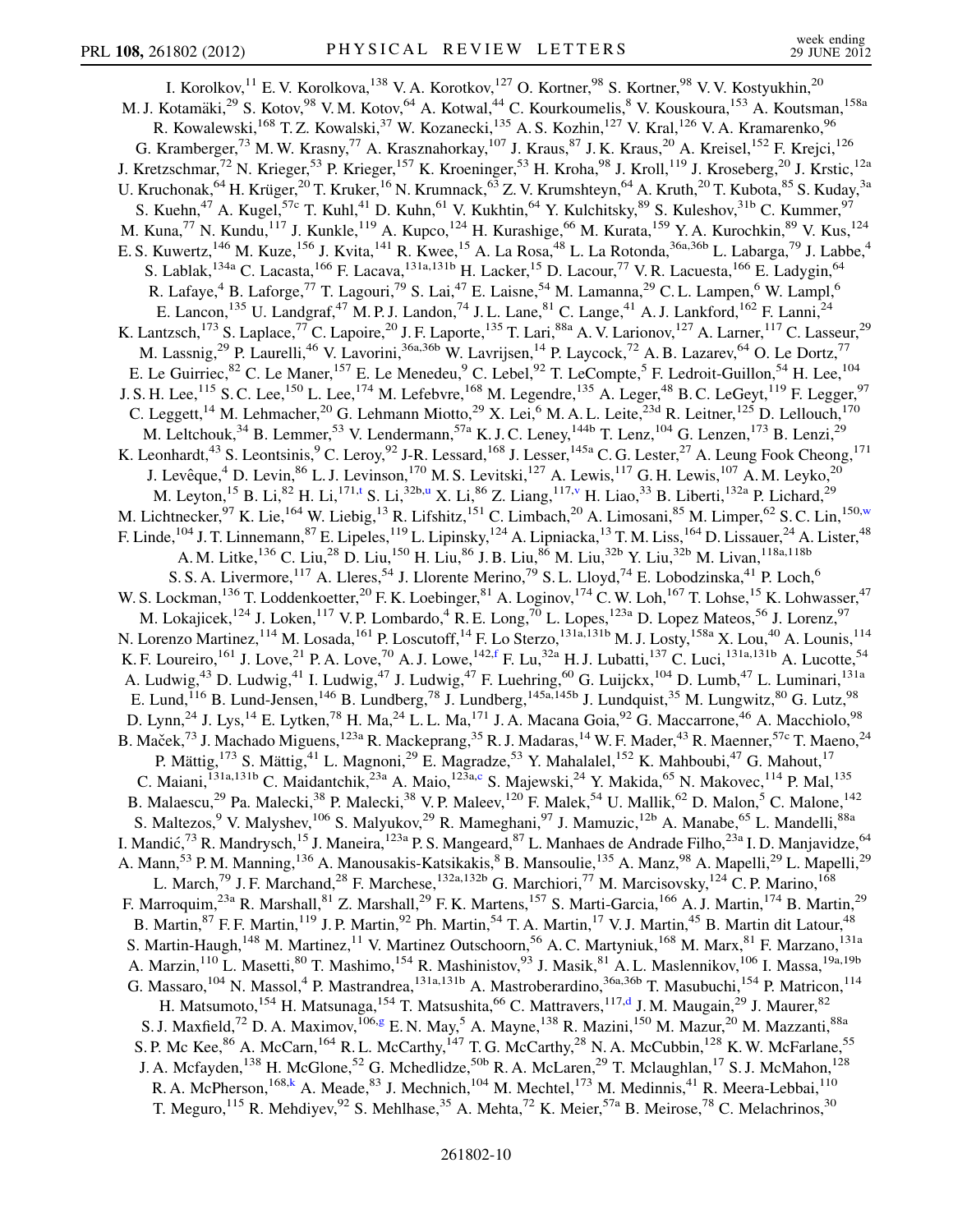<span id="page-10-5"></span><span id="page-10-4"></span><span id="page-10-3"></span><span id="page-10-2"></span><span id="page-10-1"></span><span id="page-10-0"></span>B. R. Mellado Garcia, <sup>171</sup> L. Mendoza Navas, <sup>161</sup> Z. Meng, <sup>150,[t](#page-17-19)</sup> A. Mengarelli, <sup>19a, 19b</sup> S. Menke, <sup>98</sup> C. Menot, <sup>29</sup> E. Meoni,<sup>11</sup> K. M. Mercurio,<sup>56</sup> P. Mermod,<sup>48</sup> L. Merola,<sup>101a,101b</sup> C. Meroni,<sup>88a</sup> F. S. Merritt,<sup>30</sup> H. Merritt,<sup>108</sup> A. Messina,<sup>29</sup> J. Metcalfe,<sup>102</sup> A. S. Mete,<sup>63</sup> C. Meyer,<sup>80</sup> C. Meyer,<sup>30</sup> J-P. Meyer,<sup>135</sup> J. Meyer,<sup>172</sup> J. Meyer,<sup>53</sup> T. C. Meyer,<sup>29</sup> W. T. Meyer,<sup>63</sup> J. Miao,<sup>32d</sup> S. Michal,<sup>29</sup> L. Micu,<sup>25a</sup> R. P. Middleton,<sup>128</sup> S. Migas,<sup>72</sup> L. Mijović,<sup>41</sup> G. Mikenberg, <sup>170</sup> M. Mikestikova, <sup>124</sup> M. Mikuž, <sup>73</sup> D. W. Miller, <sup>30</sup> R. J. Miller, <sup>87</sup> W. J. Mills, <sup>167</sup> C. Mills, <sup>56</sup> A. Milov,<sup>170</sup> D. A. Milstead,<sup>145a,145b</sup> D. Milstein,<sup>170</sup> A. A. Minaenko,<sup>127</sup> M. Miñano Moya,<sup>166</sup> I. A. Minashvili,<sup>64</sup> A. I. Mincer,<sup>107</sup> B. Mindur,<sup>37</sup> M. Mineev,<sup>64</sup> Y. Ming,<sup>171</sup> L. M. Mir,<sup>11</sup> G. Mirabelli,<sup>131a</sup> L. Miralles Verge,<sup>11</sup> A. Misiejuk,<sup>75</sup> J. Mitrevski,<sup>136</sup> G. Y. Mitrofanov,<sup>127</sup> V. A. Mitsou,<sup>166</sup> S. Mitsui,<sup>65</sup> P. S. Miyagawa,<sup>138</sup> K. Miyazaki,<sup>66</sup> J. U. Mjörnmark,<sup>78</sup> T. Moa,<sup>145a,145b</sup> P. Mockett,<sup>137</sup> S. Moed,<sup>56</sup> V. Moeller,<sup>27</sup> K. Mönig,<sup>41</sup> N. Möser,<sup>20</sup> S. Moh[a](#page-17-3)patra,<sup>147</sup> W. Mohr,<sup>47</sup> S. Mohrdieck-Möck,<sup>98</sup> A. M. Moisseev,<sup>127,a</sup> R. Moles-Valls,<sup>166</sup> J. Molina-Perez,<sup>29</sup> J. Monk,<sup>76</sup> E. Monnier,<sup>82</sup> S. Montesano,<sup>88a,88b</sup> F. Monticelli,<sup>69</sup> S. Monzani,<sup>19a,19b</sup> R. W. Moore,<sup>2</sup> G. F. Moorhead,<sup>85</sup> C. Mora Herrera,<sup>48</sup> A. Moraes,<sup>52</sup> N. Morange,<sup>135</sup> J. Morel,<sup>53</sup> G. Morello,<sup>36a,36b</sup> D. Moreno,<sup>80</sup> M. Moreno Llácer,<sup>166</sup> P. Morettini,<sup>49a</sup> M. Morgenstern,<sup>43</sup> M. Morii,<sup>56</sup> J. Morin,<sup>74</sup> A. K. Morley,<sup>29</sup> G. Mornacchi,<sup>29</sup> S. V. Morozov,<sup>95</sup> J. D. Morris,<sup>74</sup> L. Morvaj,<sup>100</sup> H. G. Moser,<sup>98</sup> M. Mosidze,<sup>50b</sup> J. Moss,<sup>108</sup> R. Mount,<sup>142</sup> E. Mountricha,<sup>9,[x](#page-17-23)</sup> S. V. Mouraviev, <sup>93</sup> E. J. W. Moyse, <sup>83</sup> M. Mudrinic, <sup>12b</sup> F. Mueller, <sup>57a</sup> J. Mueller, <sup>122</sup> K. Mueller, <sup>20</sup> T. A. Müller, <sup>97</sup> T. Mueller,<sup>80</sup> D. Muenstermann,<sup>29</sup> A. Muir,<sup>167</sup> Y. Munwes,<sup>152</sup> W. J. Murray,<sup>128</sup> I. Mussche,<sup>104</sup> E. Musto,<sup>101a,101b</sup> A. G. Myagkov,<sup>127</sup> M. Myska,<sup>124</sup> J. Nadal,<sup>11</sup> K. Nagai,<sup>159</sup> K. Nagano,<sup>65</sup> A. Nagarkar,<sup>108</sup> Y. Nagasaka,<sup>59</sup> M. Nagel,<sup>98</sup> A. M. Nairz,<sup>29</sup> Y. Nakahama,<sup>29</sup> K. Nakamura,<sup>154</sup> T. Nakamura,<sup>154</sup> I. Nakano,<sup>109</sup> G. Nanava,<sup>20</sup> A. Napier,<sup>160</sup> R. Narayan,  $57b$  M. Nash,  $76, d$  N. R. Nation,  $21$  T. Nattermann,  $20$  T. Naumann,  $41$  G. Navarro,  $161$  H. A. Neal,  $86$  E. Nebot,  $79$ P.Yu. Nechaeva,<sup>93</sup> T. J. Neep,<sup>81</sup> A. Negri,<sup>118a,118b</sup> G. Negri,<sup>29</sup> S. Nektarijevic,<sup>48</sup> A. Nelson,<sup>162</sup> S. Nelson,<sup>142</sup> T. K. Nelson,<sup>142</sup> S. Nemecek,<sup>124</sup> P. Nemeth[y](#page-17-24),<sup>107</sup> A. A. Nepomuceno,<sup>23a</sup> M. Nessi,<sup>29,y</sup> M. S. Neubauer,<sup>164</sup> A. Neusiedl,<sup>80</sup> R. M. Neves,<sup>107</sup> P. Nevski,<sup>24</sup> P. R. Newman,<sup>17</sup> V. Nguyen Thi Hong,<sup>135</sup> R. B. Nickerson,<sup>117</sup> R. Nicolaidou,<sup>135</sup> L. Nicolas,<sup>138</sup> B. Nicquevert,<sup>29</sup> F. Niedercorn,<sup>114</sup> J. Nielsen,<sup>136</sup> T. Niinikoski,<sup>29</sup> N. Nikiforou,<sup>34</sup> A. Nikiforov,<sup>15</sup> V. Nikolaenko,<sup>127</sup> K. Nikolaev,<sup>64</sup> I. Nikolic-Audit,<sup>77</sup> K. Nikolics,<sup>48</sup> K. Nikolopoulos,<sup>24</sup> H. Nilsen,<sup>47</sup> P. Nilsson,<sup>7</sup> Y. Ninomiya, <sup>154</sup> A. Nisati, <sup>131a</sup> T. Nishiyama, <sup>66</sup> R. Nisius, <sup>98</sup> L. Nodulman, <sup>5</sup> M. Nomachi, <sup>115</sup> I. Nomidis,<sup>153</sup> M. Nordberg,<sup>29</sup> B. Nordkvist,<sup>145a,145b</sup> P. R. Norton,<sup>128</sup> J. Novakova,<sup>125</sup> M. Nozaki,<sup>65</sup> L. Nozka,<sup>112</sup> I. M. Nugent,<sup>158a</sup> A.-E. Nuncio-Quiroz,<sup>20</sup> G. Nunes Hanninger,<sup>85</sup> T. Nunnemann,<sup>97</sup> E. Nurse,<sup>76</sup> B. J. O'Brien,<sup>45</sup> S. W. O'Ne[a](#page-17-3)le,<sup>17,a</sup> D. C. O'Neil,<sup>141</sup> V. O'Shea,<sup>52</sup> L. B. Oakes,<sup>97</sup> F. G. Oakham,<sup>28[,e](#page-17-4)</sup> H. Oberlack,<sup>98</sup> J. Ocariz,<sup>77</sup> A. Ochi,<sup>66</sup> S. Oda,<sup>154</sup> S. Odaka,<sup>65</sup> J. Odier,<sup>82</sup> H. Ogren,<sup>60</sup> A. Oh,<sup>81</sup> S. H. Oh,<sup>44</sup> C. C. Ohm,<sup>145a,145b</sup> T. Ohshima,<sup>100</sup> H. Ohshita,<sup>139</sup> T. Ohsugi,<sup>58</sup> S. Okada,<sup>66</sup> H. Okawa,<sup>162</sup> Y. Okumura,<sup>100</sup> T. Okuyama,<sup>154</sup> A. Olariu,<sup>25a</sup> M. Olcese,<sup>49a</sup> A. G. Olchevski, <sup>64</sup> S. A. Olivares Pino, <sup>31a</sup> M. Oliveira, <sup>123a[,i](#page-17-8)</sup> D. Oliveira Damazio, <sup>24</sup> E. Oliver Garcia, <sup>166</sup> D. Olivito, <sup>119</sup> A. Olszewski,<sup>38</sup> J. Olszowska,<sup>38</sup> C. Omachi,<sup>66</sup> A. Onofre,<sup>123a[,z](#page-17-25)</sup> P. U. E. Onyisi,<sup>30</sup> C. J. Oram,<sup>158a</sup> M. J. Oreglia,<sup>30</sup> Y. Oren,<sup>152</sup> D. Orestano,<sup>133a,133b</sup> I. Orlov,<sup>106</sup> C. Oropeza Barrera,<sup>52</sup> R. S. Orr,<sup>157</sup> B. Osculati,<sup>49a,49b</sup> R. Ospanov,<sup>119</sup> C. Osuna,  $^{11}$  G. Otero y Garzon,  $^{26}$  J. P. Ottersbach,  $^{104}$  M. Ouchrif,  $^{134d}$  E. A. Ouellette,  $^{168}$  F. Ould-Saada,  $^{116}$ A. Ouraou,<sup>135</sup> Q. Ouyang,<sup>32a</sup> A. Ovcharova,<sup>14</sup> M. Owen,<sup>81</sup> S. Owen,<sup>138</sup> V. E. Ozcan,<sup>18a</sup> N. Ozturk,<sup>7</sup> A. Pacheco Pages,<sup>11</sup> C. Padilla Aranda,<sup>11</sup> S. Pagan Griso,<sup>14</sup> E. Paganis,<sup>138</sup> F. Paige,<sup>24</sup> P. Pais,<sup>83</sup> K. Pajchel,<sup>116</sup> G. Palacino,<sup>158b</sup> C. P. Paleari,<sup>6</sup> S. Palestini,<sup>29</sup> D. Pallin,<sup>33</sup> A. Palma,<sup>123a</sup> J. D. Palmer,<sup>17</sup> Y. B. Pan,<sup>171</sup> E. Panagiotopoulou,<sup>9</sup> B. Panes,<sup>31a</sup> N. Panikashvili,<sup>86</sup> S. Panitkin,<sup>24</sup> D. Pantea,<sup>25a</sup> M. Panuskova,<sup>124</sup> V. Paolone,<sup>122</sup> A. Papadelis,<sup>145a</sup> Th.D. Papadopoulou,<sup>9</sup> A. Paramonov,<sup>5</sup> D. Paredes Hernandez,<sup>33</sup> W. Park,<sup>24,[aa](#page-17-26)</sup> M. A. Parker,<sup>27</sup> F. Parodi,<sup>49a,49b</sup> J. A. Parsons,<sup>34</sup> U. Parzefall,<sup>47</sup> E. Pasqualucci,<sup>131a</sup> S. Passaggio,<sup>49a</sup> A. Passeri,<sup>133a</sup> F. Pastore,<sup>133a</sup>,<sup>133b</sup> Fr. Pastore,<sup>75</sup> G. Pásztor,<sup>48,[bb](#page-17-27)</sup> S. Pataraia,<sup>173</sup> N. Patel,<sup>149</sup> J. R. Pater,<sup>81</sup> S. Patricelli,<sup>101a,101b</sup> T. Pauly,<sup>29</sup> M. Pecsy,<sup>143a</sup> M. I. Pedraza Morales,<sup>171</sup> S. V. Peleganchuk,<sup>106</sup> H. Peng,<sup>32b</sup> R. Pengo,<sup>29</sup> B. Penning,<sup>30</sup> A. Penson,<sup>34</sup> J. Penwell,<sup>60</sup> M. Perantoni,<sup>23a</sup> K. Perez,<sup>34[,cc](#page-17-28)</sup> T. Perez Cavalcanti,<sup>41</sup> E. Perez Codina,<sup>11</sup> M. T. Pérez García-Estañ,<sup>166</sup> V. Perez Reale,<sup>34</sup> L. Perini,<sup>88a,88b</sup> H. Pernegger,<sup>29</sup> R. Perrino,<sup>71a</sup> P. Perrodo,<sup>4</sup> S. Persembe,<sup>3a</sup> A. Perus,<sup>114</sup> V. D. Peshekhonov, <sup>64</sup> K. Peters, <sup>29</sup> B. A. Petersen, <sup>29</sup> J. Petersen, <sup>29</sup> T. C. Petersen, <sup>35</sup> E. Petit, <sup>4</sup> A. Petridis, <sup>153</sup> C. Petridou,<sup>153</sup> E. Petrolo,<sup>131a</sup> F. Petrucci,<sup>133a,133b</sup> D. Petschull,<sup>41</sup> M. Petteni,<sup>141</sup> R. Pezoa,<sup>31b</sup> A. Phan,<sup>85</sup> P. W. Phillips,<sup>128</sup> G. Piacquadio,<sup>29</sup> A. Picazio,<sup>48</sup> E. Piccaro,<sup>74</sup> M. Piccinini,<sup>19a,19b</sup> S. M. Piec,<sup>41</sup> R. Piegaia,<sup>26</sup> D. T. Pignotti,<sup>108</sup> J. E. Pil[c](#page-17-1)her,<sup>30</sup> A. D. Pilkington,<sup>81</sup> J. Pina,<sup>123a,c</sup> M. Pinamonti,<sup>163a,163c</sup> A. Pinder,<sup>117</sup> J. L. Pinfold,<sup>2</sup> J. Ping,<sup>32c</sup> B. Pinto,<sup>123a</sup> O. Pirotte,<sup>29</sup> C. Pizio,<sup>88a,88b</sup> M. Plamondon,<sup>168</sup> M.-A. Pleier,<sup>24</sup> A. V. Pleskach,<sup>127</sup> A. Poblaguev,<sup>24</sup> S. Poddar,<sup>57a</sup> F. Podlyski,<sup>33</sup> L. Poggioli,<sup>114</sup> T. Poghosyan,<sup>20</sup> M. Pohl,<sup>48</sup> F. Polci,<sup>54</sup> G. Polesello,<sup>118a</sup> A. Policicchio,<sup>36a,36b</sup> A. Polini,<sup>19a</sup> J. Poll,<sup>74</sup> V. Polychronakos,<sup>24</sup> D. M. Pomarede,<sup>135</sup> D. Pomeroy,<sup>22</sup> K. Pommès,<sup>29</sup>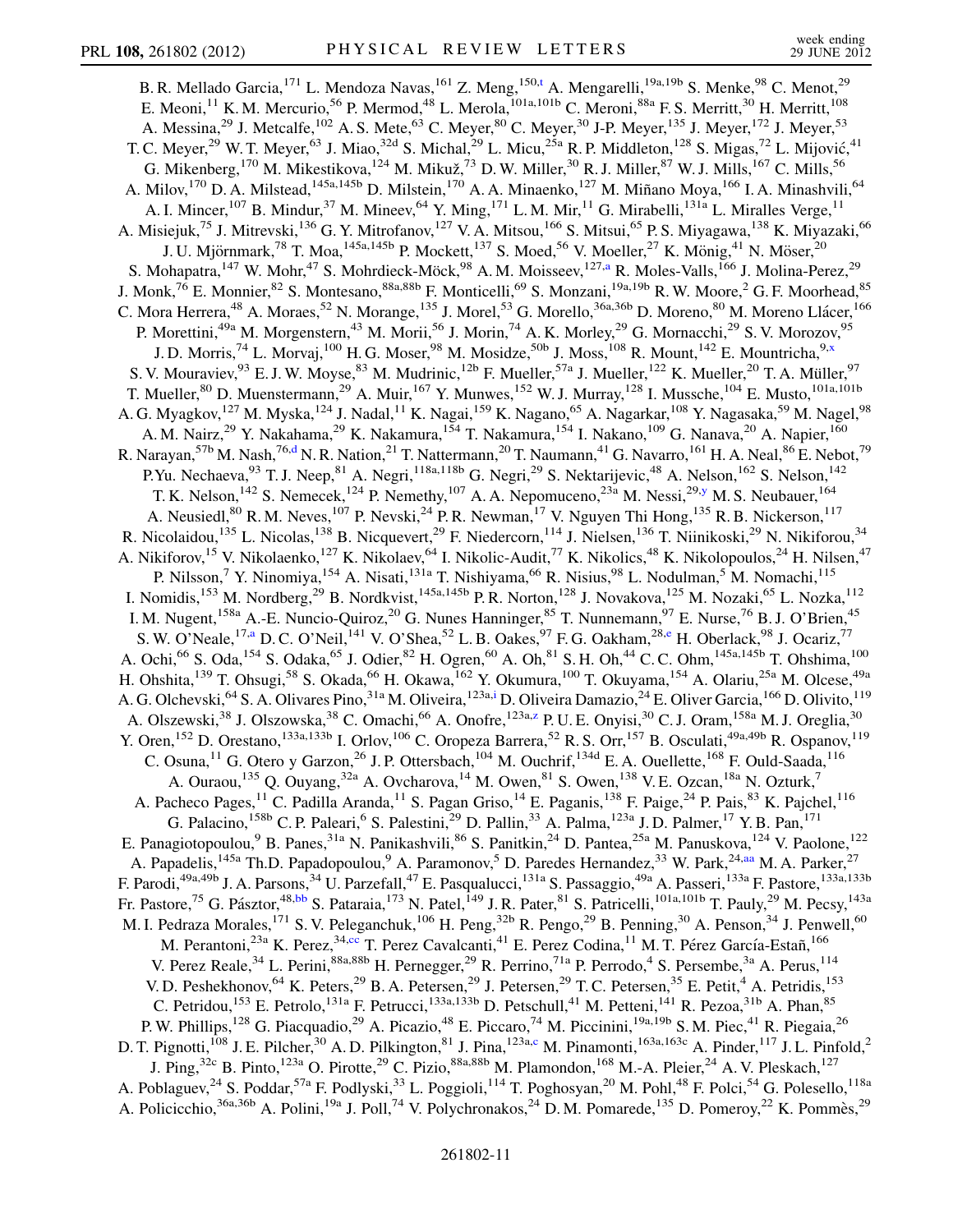<span id="page-11-1"></span><span id="page-11-0"></span>L. Pontecorvo, <sup>131a</sup> B. G. Pope, <sup>87</sup> G. A. Popeneciu, <sup>25a</sup> D. S. Popovic, <sup>12a</sup> A. Poppleton, <sup>29</sup> X. Portell Bueso, <sup>29</sup> C. Posch,<sup>21</sup> G. E. Pospelov,<sup>98</sup> S. Pospisil,<sup>126</sup> I. N. Potrap,<sup>98</sup> C. J. Potter,<sup>148</sup> C. T. Potter,<sup>113</sup> G. Poulard,<sup>29</sup> J. Poveda,<sup>171</sup> V. Pozdnyakov,<sup>64</sup> R. Prabhu,<sup>76</sup> P. Pralavorio,<sup>82</sup> A. Pranko,<sup>14</sup> S. Prasad,<sup>29</sup> R. Pravahan,<sup>7</sup> S. Prell,<sup>63</sup> K. Pretzl,<sup>16</sup> L. Pribyl,<sup>29</sup> D. Price,<sup>60</sup> J. Price,<sup>72</sup> L. E. Price,<sup>5</sup> M. J. Price,<sup>29</sup> D. Prieur,<sup>122</sup> M. Primavera,<sup>71a</sup> K. Prokofiev,<sup>107</sup> F. Prokoshin,<sup>31b</sup> S. Protopopescu,<sup>24</sup> J. Proudfoot,<sup>5</sup> X. Prudent,<sup>43</sup> M. Przybycien,<sup>37</sup> H. Przysiezniak,<sup>4</sup> S. Psoroulas,<sup>20</sup> E. Ptacek,<sup>113</sup> E. Pueschel,<sup>83</sup> J. Purdham,<sup>86</sup> M. Purohit,<sup>24[,aa](#page-17-26)</sup> P. Puzo,<sup>114</sup> Y. Pylypchenko,<sup>62</sup> J. Qian,<sup>86</sup> Z. Qian,<sup>82</sup> Z. Qin,<sup>41</sup> A. Quadt,<sup>53</sup> D. R. Quarrie,<sup>14</sup> W. B. Quayle,<sup>171</sup> F. Quinonez,<sup>31a</sup> M. Raas,<sup>103</sup> V. Radescu,<sup>57b</sup> B. Radics,<sup>20</sup> P. Radloff,<sup>113</sup> T. Rador,<sup>18a</sup> F. Ragusa,<sup>88a,88b</sup> G. Rahal,<sup>176</sup> A. M. Rahimi,<sup>108</sup> D. Rahm,<sup>24</sup> S. Rajagopalan,<sup>24</sup> M. Rammensee,<sup>47</sup> M. Rammes,<sup>140</sup> A. S. Randle-Conde,<sup>39</sup> K. Randrianarivony,<sup>28</sup> P. N. Ratoff,<sup>70</sup> F. Rauscher,<sup>97</sup> T. C. Rave,<sup>47</sup> M. Raymond,<sup>29</sup> A. L. Read,<sup>116</sup> D. M. Rebuzzi,<sup>118a,118b</sup> A. Redelbach,<sup>172</sup> G. Redlinger,<sup>24</sup> R. Reece,<sup>119</sup> K. Reeves,<sup>40</sup> A. Reichold,<sup>104</sup> E. Reinherz-Aronis,<sup>152</sup> A. Reinsch,<sup>113</sup> I. Reisinger,<sup>42</sup> C. Rembser,<sup>29</sup> Z. L. Ren,<sup>150</sup> A. Renaud,<sup>114</sup> M. Rescigno,<sup>131a</sup> S. Resconi,<sup>88a</sup> B. Resende,<sup>135</sup> P. Reznicek,<sup>97</sup> R. Rezvani,<sup>157</sup> A. Richards,<sup>76</sup> R. Richter,<sup>98</sup> E. Richter-Was,<sup>4,[dd](#page-17-29)</sup> M. Ridel,<sup>77</sup> M. Rijpstra,<sup>104</sup> M. Rijssenbeek,<sup>147</sup> A. Rimoldi,<sup>118a,118b</sup> L. Rinaldi,<sup>19a</sup> R. R. Rios,<sup>39</sup> I. Riu,<sup>11</sup> G. Rivoltella, <sup>88a, 88b</sup> F. Rizatdinova, <sup>111</sup> E. Rizvi, <sup>74</sup> S. H. Robertson, <sup>84, k</sup> A. Robichaud-Veronneau,<sup>117</sup> D. Robinson,<sup>27</sup> J. E. M. Robinson,<sup>76</sup> A. Robson,<sup>52</sup> J. G. Rocha de Lima,<sup>105</sup> C. Roda,<sup>121a,121b</sup> D. Roda Dos Santos,<sup>29</sup> D. Rodriguez,<sup>161</sup> A. Roe,<sup>53</sup> S. Roe,<sup>29</sup> O. Røhne,<sup>116</sup> V. Rojo,<sup>1</sup> S. Rolli,<sup>160</sup> A. Romaniouk,<sup>95</sup> M. Romano,<sup>19a,19b</sup> V.M. Romanov,<sup>64</sup> G. Romeo,<sup>26</sup> E. Romero Adam,<sup>166</sup> L. Roos,<sup>77</sup> E. Ros,<sup>166</sup> S. Rosati,<sup>131a</sup> K. Rosbach,<sup>48</sup> A. Rose,<sup>148</sup> M. Rose,<sup>75</sup> G. A. Rosenbaum,<sup>157</sup> E. I. Rosenberg,<sup>63</sup> P. L. Rosendahl,<sup>13</sup> O. Rosenthal,  $^{140}$  L. Rosselet,  $^{48}$  V. Rossetti,  $^{11}$  E. Rossi,  $^{131a,131b}$  L. P. Rossi,  $^{49a}$  M. Rotaru,  $^{25a}$  I. Roth,  $^{170}$  J. Rothberg,  $^{137}$ D. Rousseau, <sup>114</sup> C. R. Royon, <sup>135</sup> A. Rozanov, <sup>82</sup> Y. Rozen, <sup>151</sup> X. Ruan, <sup>32a[,ee](#page-17-30)</sup> I. Rubinskiy, <sup>41</sup> B. Ruckert, <sup>97</sup> N. Ruckstuhl,<sup>104</sup> V. I. Rud,<sup>96</sup> C. Rudolph,<sup>43</sup> G. Rudolph,<sup>61</sup> F. Rühr,<sup>6</sup> F. Ruggieri,<sup>133a,133b</sup> A. Ruiz-Martinez,<sup>63</sup> V. Rumi[a](#page-17-3)ntsev, <sup>90,a</sup> L. Rumyantsev, <sup>64</sup> K. Runge, <sup>47</sup> Z. Rurikova, <sup>47</sup> N. A. Rusakovich, <sup>64</sup> J. P. Rutherfoord, <sup>6</sup> C. Ruwiedel,<sup>14</sup> P. Ruzicka,<sup>124</sup> Y. F. Ryabov,<sup>120</sup> V. Ryadovikov,<sup>127</sup> P. Ryan,<sup>87</sup> M. Rybar,<sup>125</sup> G. Rybkin,<sup>114</sup> N. C. Ryder, <sup>117</sup> S. Rzaeva, <sup>10</sup> A. F. Saavedra, <sup>149</sup> I. Sadeh, <sup>152</sup> H.F-W. Sadrozinski, <sup>136</sup> R. Sadykov, <sup>64</sup> F. Safai Tehrani,<sup>131a</sup> H. Sakamoto,<sup>154</sup> G. Salamanna,<sup>74</sup> A. Salamon,<sup>132a</sup> M. Saleem,<sup>110</sup> D. Salihagic,<sup>98</sup> A. Salnikov,<sup>142</sup> J. Salt,<sup>166</sup> B. M. Salvachua Ferrando,<sup>5</sup> D. Salvatore,<sup>36a,36b</sup> F. Salvatore,<sup>148</sup> A. Salvucci,<sup>103</sup> A. Salzburger,<sup>29</sup> D. Sampsonidis,<sup>153</sup> B. H. Samset,<sup>116</sup> A. Sanchez,<sup>101a,101b</sup> V. Sanchez Martinez,<sup>166</sup> H. Sandaker,<sup>13</sup> H. G. Sander,<sup>80</sup> M. P. Sanders, <sup>97</sup> M. Sandhoff, <sup>173</sup> T. Sandoval, <sup>27</sup> C. Sandoval, <sup>161</sup> R. Sandstroem, <sup>98</sup> S. Sandvoss, <sup>173</sup> D. P. C. Sankey, <sup>128</sup> A. Sansoni,<sup>46</sup> C. Santamarina Rios,<sup>84</sup> C. Santoni,<sup>33</sup> R. Santonico,<sup>132a,132b</sup> H. Santos,<sup>123a</sup> J. G. Saraiva,<sup>123a</sup> T. Sarangi,<sup>171</sup> E. Sarkisyan-Grinbaum,<sup>7</sup> F. Sarri,<sup>121a,121b</sup> G. Sartisohn,<sup>173</sup> O. Sasaki,<sup>65</sup> N. Sasao,<sup>67</sup> I. Satsounk[e](#page-17-4)vitch,  $^{89}$  G. Sauvage,  $^{4}$  E. Sauvan,  $^{4}$  J. B. Sauvan,  $^{114}$  P. Savard,  $^{157,e}$  V. Savinov,  $^{122}$  D. O. Savu,  $^{29}$ L. Sawyer,<sup>24,[m](#page-17-12)</sup> D. H. Saxon,<sup>52</sup> L. P. Says,<sup>33</sup> C. Sbarra,<sup>19a</sup> A. Sbrizzi,<sup>19a,19b</sup> O. Scallon,<sup>92</sup> D. A. Scannicchio,<sup>162</sup> M. Scarcella,<sup>149</sup> J. Schaarschmidt,<sup>114</sup> P. Schacht,<sup>98</sup> U. Schäfer,<sup>80</sup> S. Schaepe,<sup>20</sup> S. Schaetzel,<sup>57b</sup> A. C. Schaffer,<sup>114</sup> D. Schaile,<sup>97</sup> R. D. Schamberger,<sup>147</sup> A. G. Schamov,<sup>106</sup> V. Scharf,<sup>57a</sup> V. A. Schegelsky,<sup>120</sup> D. Scheirich,<sup>86</sup> M. Schernau,<sup>162</sup> M. I. Scherzer,<sup>34</sup> C. Schiavi,<sup>49a,49b</sup> J. Schieck,<sup>97</sup> M. Schioppa,<sup>36a,36b</sup> S. Schlenker,<sup>29</sup> J. L. Schlereth,<sup>5</sup> E. Schmidt,<sup>47</sup> K. Schmieden,<sup>20</sup> C. Schmitt,<sup>80</sup> S. Schmitt,<sup>57b</sup> M. Schmitz,<sup>20</sup> A. Schöning,<sup>57b</sup> M. Schott,<sup>29</sup> D. Schouten,<sup>158a</sup> J. Schovancova,<sup>124</sup> M. Schram,<sup>84</sup> C. Schroeder,<sup>80</sup> N. Schroer,<sup>57c</sup> G. Schuler,<sup>29</sup> M. J. Schultens,<sup>20</sup> J. Schultes,<sup>173</sup> H.-C. Schultz-Coulon,<sup>57a</sup> H. Schulz,<sup>15</sup> J. W. Schumacher,<sup>20</sup> M. Schumacher,<sup>47</sup> B. A. Schumm,<sup>136</sup> Ph. Schune,<sup>135</sup> C. Schwanenberger,<sup>81</sup> A. Schwartzman,<sup>142</sup> Ph. Schwemling,<sup>77</sup> R. Schwienhorst,<sup>87</sup> R. Schwierz,<sup>43</sup> J. Schwindling,<sup>135</sup> T. Schwindt,<sup>20</sup> M. Schwoerer,<sup>4</sup> W. G. Scott,<sup>128</sup> J. Searcy,<sup>113</sup> G. Sedov,<sup>41</sup> E. Sedykh,<sup>120</sup> E. Segura,<sup>11</sup> S. C. Seidel,<sup>102</sup> A. Seiden,<sup>136</sup> F. Seifert,<sup>43</sup> J. M. Seixas,<sup>23a</sup> G. Sekhniaidze,<sup>101a</sup> K. E. Selbach,<sup>45</sup> D. M. Seliverstov,<sup>120</sup> B. Sellden,<sup>145a</sup> G. Sellers,<sup>72</sup> M. Seman,<sup>143b</sup> N. Semprini-Cesari,<sup>19a,19b</sup> C. Serfon,<sup>97</sup> L. Serin,<sup>114</sup> L. Serkin,<sup>53</sup> R. Seuster, <sup>98</sup> H. Severini, <sup>110</sup> M. E. Sevior, <sup>85</sup> A. Sfyrla, <sup>29</sup> E. Shabalina, <sup>53</sup> M. Shamim, <sup>113</sup> L. Y. Shan, <sup>32a</sup> J. T. Shank, <sup>21</sup> Q. T. Shao,<sup>85</sup> M. Shapiro,<sup>14</sup> P. B. Shatalov,<sup>94</sup> L. Shaver,<sup>6</sup> K. Shaw,<sup>163a,163c</sup> D. Sherman,<sup>174</sup> P. Sherwood,<sup>76</sup> A. Shibata, <sup>107</sup> H. Shichi, <sup>100</sup> S. Shimizu, <sup>29</sup> M. Shimojima, <sup>99</sup> T. Shin, <sup>55</sup> M. Shiyakova, <sup>64</sup> A. Shmeleva, <sup>93</sup> M. J. Shochet,<sup>30</sup> D. Short,<sup>117</sup> S. Shrestha,<sup>63</sup> E. Shulga,<sup>95</sup> M. A. Shupe,<sup>6</sup> P. Sicho,<sup>124</sup> A. Sidoti,<sup>131a</sup> F. Siegert,<sup>47</sup> Dj. Sijacki,<sup>12a</sup> O. Silbert,<sup>170</sup> J. Silva,<sup>123a</sup> Y. Silver,<sup>152</sup> D. Silverstein,<sup>142</sup> S. B. Silverstein,<sup>145a</sup> V. Simak,<sup>126</sup> O. Simard,<sup>135</sup> Lj. Simic,<sup>12a</sup> S. Simion,<sup>114</sup> B. Simmons,<sup>76</sup> M. Simonyan,<sup>35</sup> P. Sinervo,<sup>157</sup> N. B. Sinev,<sup>113</sup> V. Sipica,<sup>140</sup> G. Siragusa,<sup>172</sup> A. Sircar,<sup>24</sup> A. N. Sisakyan,<sup>64</sup> S.Yu. Sivoklokov,<sup>96</sup> J. Sjölin,<sup>145a,145b</sup> T. B. Sjursen,<sup>13</sup> L. A. Skinnari,<sup>14</sup> H. P. Skottowe,<sup>56</sup> K. Skovpen,<sup>106</sup> P. Skubic,<sup>110</sup> N. Skvorodnev,<sup>22</sup> M. Slater,<sup>17</sup> T. Slavicek,<sup>126</sup> K. Sliwa,<sup>160</sup> J. Sloper,<sup>29</sup> V. Smakhtin,<sup>170</sup> B. H. Smart,<sup>45</sup> S.Yu. Smirnov,<sup>95</sup> Y. Smirnov,<sup>95</sup> L. N. Smirnova,<sup>96</sup> O. Smirnova,<sup>78</sup> B. C. Smith,<sup>56</sup>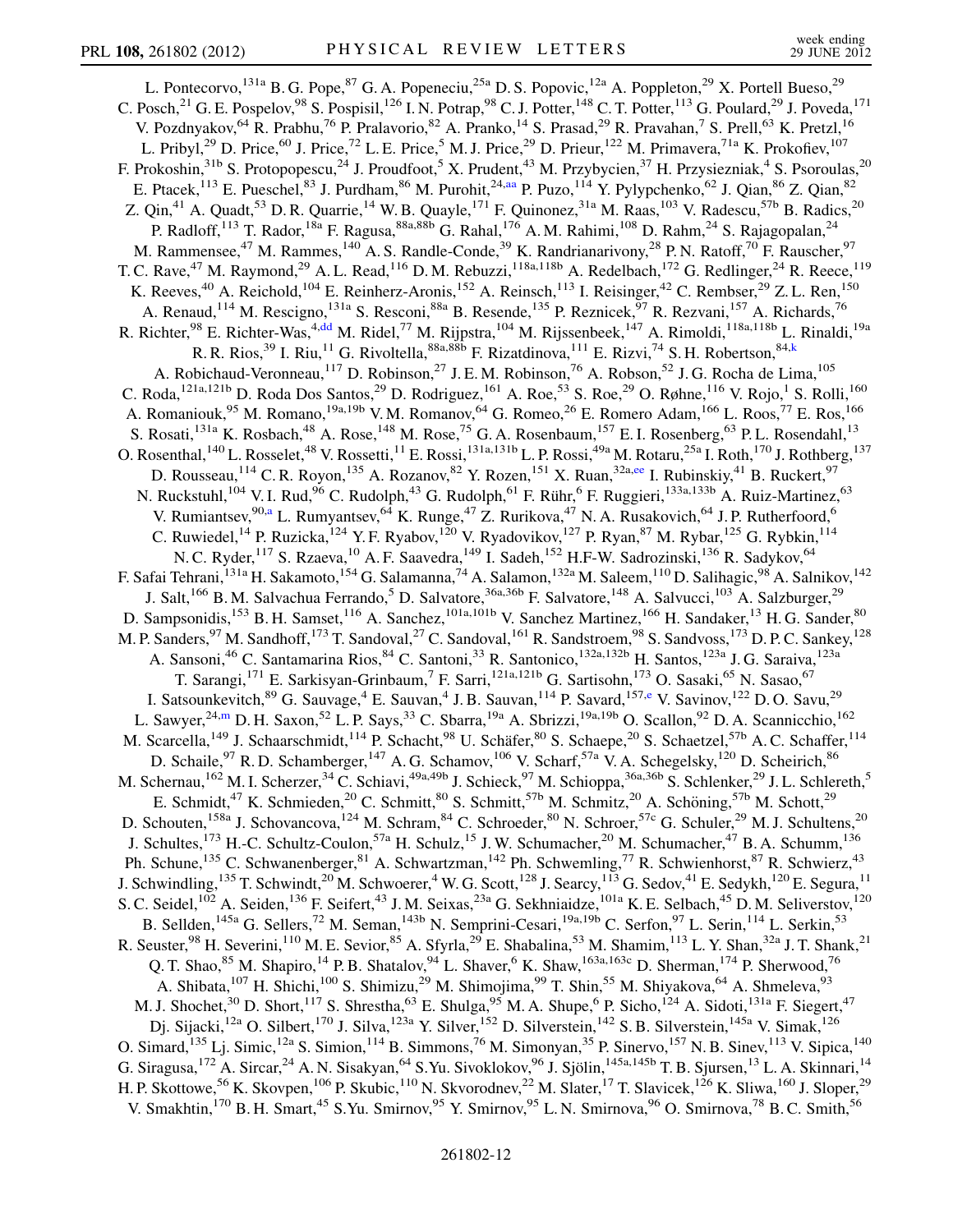<span id="page-12-1"></span><span id="page-12-0"></span>D. Smith,<sup>142</sup> K. M. Smith,<sup>52</sup> M. Smizanska,<sup>70</sup> K. Smolek,<sup>126</sup> A. A. Snesarev,<sup>93</sup> S. W. Snow,<sup>81</sup> J. Snow,<sup>110</sup> J. Snuverink,<sup>104</sup> S. Snyder,<sup>24</sup> M. Soares,<sup>123a</sup> R. Sobie,<sup>168[,k](#page-17-10)</sup> J. Sodomka,<sup>126</sup> A. Soffer,<sup>152</sup> C. A. Solans,<sup>166</sup> M. Solar,<sup>126</sup> J. Solc,<sup>126</sup> E. Soldatov,<sup>95</sup> U. Soldevila,<sup>166</sup> E. Solfaroli Camillocci,<sup>131a,131b</sup> A. A. Solodkov,<sup>127</sup> O. V. Solovyanov,<sup>127</sup> N. Soni,<sup>2</sup> V. Sopko,<sup>126</sup> B. Sopko,<sup>126</sup> M. Sosebee,<sup>7</sup> R. Soualah,<sup>163a,163c</sup> A. Soukharev,<sup>106</sup> S. Spagnolo,<sup>71a,71b</sup> F. Spanò,<sup>75</sup> R. Spighi,<sup>19a</sup> G. Spigo,<sup>29</sup> F. Spila,<sup>131a,131b</sup> R. Spiwoks,<sup>29</sup> M. Spousta,<sup>125</sup> T. Spreitzer,<sup>157</sup> B. Spurlock,<sup>7</sup> R. D. St. Denis,<sup>52</sup> J. Stahlman,<sup>119</sup> R. Stamen,<sup>57a</sup> E. Stanecka,<sup>38</sup> R. W. Stanek,<sup>5</sup> C. Stanescu,<sup>133a</sup> S. Stapnes,<sup>116</sup> E. A. Starchenko,<sup>127</sup> J. Stark,<sup>54</sup> P. Staroba,<sup>124</sup> P. Starovoitov,<sup>90</sup> A. Staude,<sup>97</sup> P. Stavina,<sup>143a</sup> G. Steele,<sup>52</sup> P. Steinbach,<sup>43</sup> P. Steinberg,<sup>24</sup> I. Stekl,<sup>126</sup> B. Stelzer,<sup>141</sup> H. J. Stelzer,<sup>87</sup> O. Stelzer-Chilton,<sup>158a</sup> H. Stenzel,<sup>51</sup> S. Stern,<sup>98</sup> K. Stevenson,<sup>74</sup> G. A. Stewart,<sup>29</sup> J. A. Stillings,<sup>20</sup> M. C. Stockton,<sup>84</sup> K. Stoerig,<sup>47</sup> G. Stoicea,<sup>25a</sup> S. Stonjek,<sup>98</sup> P. Strachota,<sup>125</sup> A. R. Stradling,<sup>7</sup> A. Straessner,<sup>43</sup> J. Strandberg,<sup>146</sup> S. Strandberg,<sup>145a,145b</sup> A. Strandlie,<sup>116</sup> M. Str[a](#page-17-3)ng,<sup>108</sup> E. Strauss,<sup>142</sup> M. Strauss,<sup>110</sup> P. Strizenec,<sup>143b</sup> R. Ströhmer,<sup>172</sup> D. M. Strom,<sup>113</sup> J. A. Strong,<sup>75,a</sup> R. Stroynowski,<sup>39</sup> J. Strube,<sup>128</sup> B. Stugu,<sup>13</sup> I. Stumer,<sup>24,[a](#page-17-3)</sup> J. Stupak,<sup>147</sup> P. Sturm,<sup>173</sup> N. A. Styles,<sup>41</sup> D. A. Soh,<sup>150[,v](#page-17-21)</sup> D. Su,<sup>142</sup> HS. Subramania,<sup>2</sup> A. Succurro,<sup>11</sup> Y. Sugaya,<sup>115</sup> T. Sugimoto,<sup>100</sup> C. Suhr,<sup>105</sup> K. Suita,<sup>66</sup> M. Suk,<sup>125</sup> V. V. Sulin, <sup>93</sup> S. Sultansoy, <sup>3d</sup> T. Sumida, <sup>67</sup> X. Sun, <sup>54</sup> J. E. Sundermann, <sup>47</sup> K. Suruliz, <sup>138</sup> S. Sushkov, <sup>11</sup> G. Susinno,<sup>36a,36b</sup> M. R. Sutton,<sup>148</sup> Y. Suzuki,<sup>65</sup> Y. Suzuki,<sup>66</sup> M. Svatos,<sup>124</sup> Yu.M. Sviridov,<sup>127</sup> S. Swedish,<sup>167</sup> I. Sykora,<sup>143a</sup> T. Sykora,<sup>125</sup> B. Szeless,<sup>29</sup> J. Sánchez,<sup>166</sup> D. Ta,<sup>104</sup> K. Tackmann,<sup>41</sup> A. Taffard,<sup>162</sup> R. Tafirout,<sup>158a</sup> N. Taiblum, <sup>152</sup> Y. Takahashi, <sup>100</sup> H. Takai, <sup>24</sup> R. Takashima, <sup>68</sup> H. Takeda, <sup>66</sup> T. Takeshita, <sup>139</sup> Y. Takubo, <sup>65</sup> M. Talby, <sup>82</sup> A. Talyshev,  $^{106,g}$  $^{106,g}$  $^{106,g}$  M. C. Tamsett,  $^{24}$  J. Tanaka,  $^{154}$  R. Tanaka,  $^{114}$  S. Tanaka,  $^{130}$  S. Tanaka,  $^{65}$  Y. Tanaka,  $^{99}$ A. J. Tanasijczuk,<sup>141</sup> K. Tani,<sup>66</sup> N. Tannoury,<sup>82</sup> G. P. Tappern,<sup>29</sup> S. Tapprogge,<sup>80</sup> D. Tardif,<sup>157</sup> S. Tarem,<sup>151</sup> F. Tarrade,<sup>28</sup> G. F. Tartarelli,<sup>88a</sup> P. Tas,<sup>125</sup> M. Tasevsky,<sup>124</sup> E. Tassi,<sup>36a,36b</sup> M. Tatarkhanov,<sup>14</sup> Y. Tayalati,<sup>134d</sup> C. Taylor,<sup>76</sup> F. E. Taylor,<sup>91</sup> G. N. Taylor,<sup>85</sup> W. Taylor,<sup>158b</sup> M. Teinturier,<sup>114</sup> M. Teixeira Dias Castanheira,<sup>74</sup> P. Teixeira-Dias,<sup>75</sup> K. K. Temming,<sup>47</sup> H. Ten Kate,<sup>29</sup> P. K. Teng,<sup>150</sup> S. Terada,<sup>65</sup> K. Terashi,<sup>154</sup> J. Terron,<sup>79</sup> M. Testa,<sup>46</sup> R. J. Teuscher, <sup>157,[k](#page-17-10)</sup> J. Thadome, <sup>173</sup> J. Therhaag, <sup>20</sup> T. Theveneaux-Pelzer, <sup>77</sup> M. Thioye, <sup>174</sup> S. Thoma, <sup>47</sup> J. P. Thomas, <sup>17</sup> E. N. Thompson,<sup>34</sup> P. D. Thompson,<sup>17</sup> P. D. Thompson,<sup>157</sup> A. S. Thompson,<sup>52</sup> L. A. Thomsen,<sup>35</sup> E. Thomson,<sup>119</sup> M. Thomson,<sup>27</sup> R. P. Thun,<sup>86</sup> F. Tian,<sup>34</sup> M. J. Tibbetts,<sup>14</sup> T. Tic,<sup>124</sup> V. O. Tikhomirov,<sup>93</sup> Y. A. Tikhonov,<sup>106,[g](#page-17-6)</sup> S. Timoshenko,<sup>95</sup> P. Tipton,<sup>174</sup> F. J. Tique Aires Viegas,<sup>29</sup> S. Tisserant,<sup>82</sup> B. Toczek,<sup>37</sup> T. Todorov,<sup>4</sup> S. Todorova-Nova,<sup>160</sup> B. Toggerson,<sup>162</sup> J. Tojo,<sup>65</sup> S. Tokár,<sup>143a</sup> K. Tokunaga,<sup>66</sup> K. Tokushuku,<sup>65</sup> K. Tollefson,<sup>87</sup> M. Tomoto,<sup>100</sup> L. Tompkins,<sup>30</sup> K. Toms,<sup>102</sup> G. Tong,<sup>32a</sup> A. Tonoyan,<sup>13</sup> C. Topfel,<sup>16</sup> N.D. Topilin,<sup>64</sup> I. Torchiani,<sup>29</sup> E. Torrence,<sup>113</sup> H. Torres,<sup>77</sup> E. Torró Pastor,<sup>166</sup> J. Toth,<sup>82,[bb](#page-17-27)</sup> F. Touchard,<sup>82</sup> D. R. Tovey,<sup>138</sup> T. Trefzger,<sup>172</sup> L. Tremblet,<sup>29</sup> A. Tricoli,<sup>29</sup> I. M. Trigger,<sup>158a</sup> S. Trincaz-Duvoid,<sup>77</sup> T. N. Trinh,<sup>77</sup> M. F. Tripiana,<sup>69</sup> W. Trischuk,<sup>157</sup> A. Trivedi,<sup>24,[aa](#page-17-26)</sup> B. Trocmé,<sup>54</sup> C. Troncon,<sup>88a</sup> M. Trottier-McDonald,<sup>141</sup> M. Trzebinski,<sup>38</sup> A. Trzupek,<sup>38</sup> C. Tsarouchas,<sup>29</sup> J.C-L. Tseng,<sup>117</sup> M. Tsiakiris,<sup>104</sup> P. V. Tsiareshka,<sup>89</sup> D. Tsionou,<sup>4[,ff](#page-17-31)</sup> G. Tsipolitis,<sup>9</sup> V. Tsiskaridze,<sup>47</sup> E. G. Tskhadadze,<sup>50a</sup> I. I. Tsukerman,<sup>94</sup> V. Tsulaia,<sup>14</sup> J.-W. Tsung,<sup>20</sup> S. Tsuno,<sup>65</sup> D. Tsybychev,<sup>147</sup> A. Tua,<sup>138</sup> A. Tudorache,<sup>25a</sup> V. Tudorache,<sup>25a</sup> J. M. Tuggle,<sup>30</sup> M. Turala,<sup>38</sup> D. Turecek,<sup>126</sup> I. Turk Cakir,<sup>3e</sup> E. Turlay,<sup>104</sup> R. Turra,  $88a,88b$  P. M. Tuts,  $34$  A. Tykhonov,  $73$  M. Tylmad,  $145a,145b$  M. Tyndel,  $128$  G. Tzanakos,  $8$  K. Uchida,  $20$ I. Ueda,<sup>154</sup> R. Ueno,<sup>28</sup> M. Ugland,<sup>13</sup> M. Uhlenbrock,<sup>20</sup> M. Uhrmacher,<sup>53</sup> F. Ukegawa,<sup>159</sup> G. Unal,<sup>29</sup> D. G. Underwood,<sup>5</sup> A. Undrus,<sup>24</sup> G. Unel,<sup>162</sup> Y. Unno,<sup>65</sup> D. Urbaniec,<sup>34</sup> G. Usai,<sup>7</sup> M. Uslenghi,<sup>118a,118b</sup> L. Vacavant, <sup>82</sup> V. Vacek, <sup>126</sup> B. Vachon, <sup>84</sup> S. Vahsen, <sup>14</sup> J. Valenta, <sup>124</sup> P. Valente, <sup>131a</sup> S. Valentinetti, <sup>19a, 19b</sup> S. Valkar, <sup>125</sup> E. Valladolid Gallego,<sup>166</sup> S. Vallecorsa,<sup>151</sup> J. A. Valls Ferrer,<sup>166</sup> H. van der Graaf,<sup>104</sup> E. van der Kraaij,<sup>104</sup> R. Van Der Leeuw,<sup>104</sup> E. van der Poel,<sup>104</sup> D. van der Ster,<sup>29</sup> N. van Eldik,<sup>83</sup> P. van Gemmeren,<sup>5</sup> Z. van Kesteren,<sup>104</sup> I. van Vulpen, <sup>104</sup> M. Vanadia, <sup>98</sup> W. Vandelli, <sup>29</sup> G. Vandoni, <sup>29</sup> A. Vaniachine, <sup>5</sup> P. Vankov, <sup>41</sup> F. Vannucci, <sup>77</sup> F. Varela Rodriguez,<sup>29</sup> R. Vari,<sup>131a</sup> E. W. Varnes,<sup>6</sup> D. Varouchas,<sup>14</sup> A. Vartapetian,<sup>7</sup> K. E. Varvell,<sup>149</sup> V. I. Vassilakopoulos,<sup>55</sup> F. Vazeille,<sup>33</sup> T. Vazquez Schroeder,<sup>53</sup> G. Vegni,<sup>88a,88b</sup> J. J. Veillet,<sup>114</sup> C. Vellidis,<sup>8</sup> F. Veloso,<sup>123a</sup> R. Veness,<sup>29</sup> S. Veneziano,<sup>131a</sup> A. Ventura,<sup>71a,71b</sup> D. Ventura,<sup>137</sup> M. Venturi,<sup>47</sup> N. Venturi,<sup>157</sup> V. V[e](#page-17-4)rcesi,<sup>118a</sup> M. Verducci,<sup>137</sup> W. Verkerke,<sup>104</sup> J.C. Vermeulen,<sup>104</sup> A. Vest,<sup>43</sup> M.C. Vetterli,<sup>141,e</sup> I. Vichou,<sup>164</sup> T. Vickey, <sup>144b,[gg](#page-17-32)</sup> O. E. Vickey Boeriu, <sup>144b</sup> G. H. A. Viehhauser, <sup>117</sup> S. Viel, <sup>167</sup> M. Villa, <sup>19a, 19b</sup> M. Villaplana Perez, <sup>166</sup> E. Vilucchi, <sup>46</sup> M. G. Vincter, <sup>28</sup> E. Vinek, <sup>29</sup> V. B. Vinogradov, <sup>64</sup> M. Virchaux, <sup>135[,a](#page-17-3)</sup> J. Virzi, <sup>14</sup> O. Vitells, <sup>170</sup> M. Viti, <sup>41</sup> I. Vivarelli,<sup>47</sup> F. Vives Vaque,<sup>2</sup> S. Vlachos,<sup>9</sup> D. Vladoiu,<sup>97</sup> M. Vlasak,<sup>126</sup> N. Vlasov,<sup>20</sup> A. Vogel,<sup>20</sup> P. Vokac,<sup>126</sup> G. Volpi,<sup>46</sup> M. Volpi,<sup>85</sup> G. Volpini,<sup>88a</sup> H. von der Schmitt,<sup>98</sup> J. von Loeben,<sup>98</sup> H. von Radziewski,<sup>47</sup> E. von Toerne,<sup>20</sup> V. Vorobel,<sup>125</sup> A. P. Vorobiev,<sup>127</sup> V. Vorwerk,<sup>11</sup> M. Vos,<sup>166</sup> R. Voss,<sup>29</sup> T. T. Voss,<sup>173</sup> J. H. Vossebeld,<sup>72</sup> N. Vranjes,<sup>135</sup> M. Vranjes Milosavljevic, <sup>104</sup> V. Vrba, <sup>124</sup> M. Vreeswijk, <sup>104</sup> T. Vu Anh, <sup>47</sup> R. Vuillermet, <sup>29</sup> I. Vukotic, <sup>114</sup>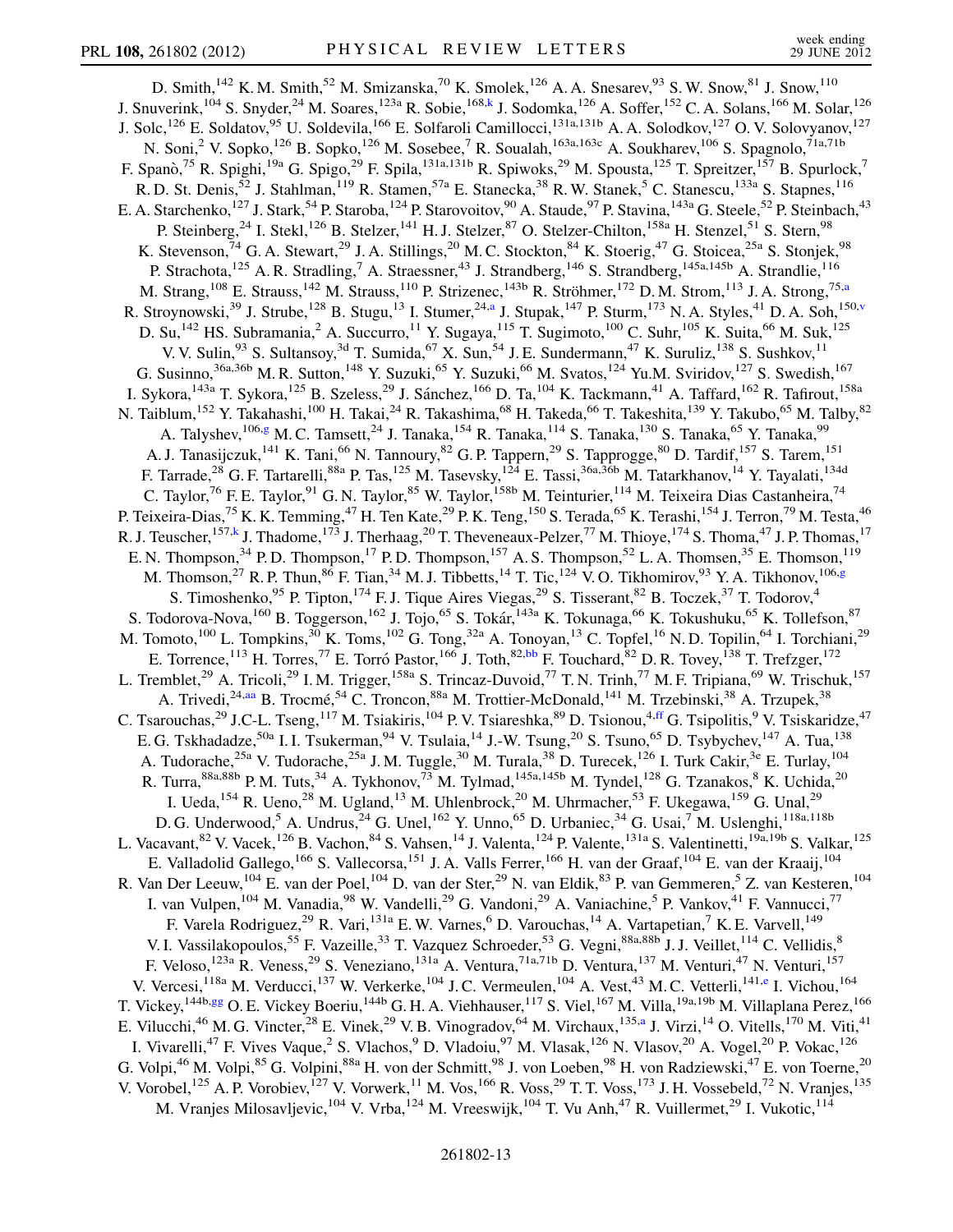<span id="page-13-1"></span>W. Wagner,<sup>173</sup> P. Wagner,<sup>119</sup> H. Wahlen,<sup>173</sup> J. Wakabayashi,<sup>100</sup> J. Walbersloh,<sup>42</sup> S. Walch,<sup>86</sup> J. Walder,<sup>70</sup> R. Walker,<sup>97</sup> W. Walkowiak,<sup>140</sup> R. Wall,<sup>174</sup> P. Waller,<sup>72</sup> C. Wang,<sup>44</sup> H. Wang,<sup>171</sup> H. Wang,<sup>32b[,hh](#page-17-33)</sup> J. Wang,<sup>150</sup> J. Wang,<sup>54</sup> J. C. Wang,<sup>137</sup> R. Wang,<sup>102</sup> S. M. Wang,<sup>150</sup> A. Warburton,<sup>84</sup> C. P. Ward,<sup>27</sup> M. Warsinsky,<sup>47</sup> P. M. Watkins,<sup>17</sup> A. T. Watson,<sup>17</sup> I. J. Watson,<sup>149</sup> M. F. Watson,<sup>17</sup> G. Watts,<sup>137</sup> S. Watts,<sup>81</sup> A. T. Waugh,<sup>149</sup> B. M. Waugh,<sup>76</sup> M. Weber,<sup>128</sup> M. S. Weber,<sup>16</sup> P. Weber,<sup>53</sup> A. R. Weidberg,<sup>117</sup> P. Weigell,<sup>98</sup> J. Weingarten,<sup>53</sup> C. Weiser,<sup>47</sup> H. Wellenstein,<sup>22</sup> P. S. Wells,<sup>29</sup> T. Wenaus,<sup>24</sup> D. Wendland,<sup>15</sup> S. Wendler,<sup>122</sup> Z. Weng,<sup>150,[v](#page-17-21)</sup> T. Wengler,<sup>29</sup> S. Wenig,<sup>29</sup> N. Wermes,  $^{20}$  M. Werner,  $^{47}$  P. Werner,  $^{29}$  M. Werth,  $^{162}$  M. Wessels,  $^{57a}$  C. Weydert,  $^{54}$  K. Whalen,  $^{28}$ S. J. Wheeler-Ellis,<sup>162</sup> S. P. Whitaker,<sup>21</sup> A. White,<sup>7</sup> M. J. White,<sup>85</sup> S. R. Whitehead,<sup>117</sup> D. Whiteson,<sup>162</sup> D. Whittington,<sup>60</sup> F. Wicek,<sup>114</sup> D. Wicke,<sup>173</sup> F. J. Wickens,<sup>128</sup> W. Wiedenmann,<sup>171</sup> M. Wielers,<sup>128</sup> P. Wienemann,<sup>20</sup> C. Wiglesworth,<sup>74</sup> L. A. M. Wiik-Fuchs,<sup>47</sup> P. A. Wijeratne,<sup>76</sup> A. Wildauer,<sup>166</sup> M. A. Wildt,<sup>41[,r](#page-17-17)</sup> I. Wilhelm,<sup>125</sup> H. G. Wilkens,<sup>29</sup> J. Z. Will,<sup>97</sup> E. Williams,<sup>34</sup> H. H. Williams,<sup>119</sup> W. Willis,<sup>34</sup> S. Willocq,<sup>83</sup> J. A. Wilson,<sup>17</sup> M. G. Wilson,<sup>142</sup> A. Wilson,<sup>86</sup> I. Wingerter-Seez,<sup>4</sup> S. Winkelmann,<sup>47</sup> F. Winklmeier,<sup>29</sup> M. Wittgen,<sup>142</sup> M. W. Wolter,<sup>38</sup> H. Wolters,<sup>123a[,i](#page-17-8)</sup> W. C. Wong,<sup>40</sup> G. Wooden,<sup>86</sup> B. K. Wosiek,<sup>38</sup> J. Wotschack,<sup>29</sup> M. J. Woudstra,<sup>83</sup> K. W. Wozniak, $^{38}$  K. Wraight, $^{52}$  C. Wright, $^{52}$  M. Wright, $^{52}$  B. Wrona, $^{72}$  S. L. Wu, $^{171}$  X. Wu, $^{48}$  Y. Wu, $^{32b,ii}$  $^{32b,ii}$  $^{32b,ii}$  E. Wulf, $^{34}$ R. Wunstorf,<sup>42</sup> B. M. Wynne,<sup>45</sup> S. Xella,<sup>35</sup> M. Xiao,<sup>135</sup> S. Xie,<sup>47</sup> Y. Xie,<sup>32a</sup> C. Xu,<sup>32b[,x](#page-17-23)</sup> D. Xu,<sup>138</sup> G. Xu,<sup>32a</sup> B. Yabsley, <sup>149</sup> S. Yacoob, <sup>144b</sup> M. Yamada, <sup>65</sup> H. Yamaguchi, <sup>154</sup> A. Yamamoto, <sup>65</sup> K. Yamamoto, <sup>63</sup> S. Yamamoto, <sup>154</sup> T. Yamamura,<sup>154</sup> T. Yamanaka,<sup>154</sup> J. Yamaoka,<sup>44</sup> T. Yamazaki,<sup>154</sup> Y. Yamazaki,<sup>66</sup> Z. Yan,<sup>21</sup> H. Yang,<sup>86</sup> U. K. Yang,<sup>81</sup> Y. Yang,<sup>60</sup> Y. Yang,<sup>32a</sup> Z. Yang,<sup>145a,145b</sup> S. Yanush,<sup>90</sup> Y. Yao,<sup>14</sup> Y. Yasu,<sup>65</sup> G. V. Ybeles Smit,<sup>129</sup> J. Ye,<sup>39</sup> S. Ye,<sup>24</sup> M. Yilmaz,<sup>3c</sup> R. Yoosoofmiya,<sup>122</sup> K. Yorita,<sup>169</sup> R. Yoshida,<sup>5</sup> C. Young,<sup>142</sup> S. Youssef,<sup>21</sup> D. Yu,<sup>24</sup> J. Yu,<sup>7</sup> J. Yu,<sup>111</sup> L. Yuan,<sup>32a,[jj](#page-17-35)</sup> A. Yurkewicz,<sup>105</sup> B. Zabinski,<sup>38</sup> V. G. Zaets,<sup>127</sup> R. Zaidan,<sup>62</sup> A. M. Zaitsev,<sup>127</sup> Z. Zajacova,<sup>29</sup> L. Zanello,<sup>131a,131b</sup> A. Zaytsev,<sup>106</sup> C. Zeitnitz,<sup>173</sup> M. Zeller,<sup>174</sup> M. Zeman,<sup>124</sup> A. Zemla,<sup>38</sup> C. Zendler,<sup>20</sup> O. Zenin,<sup>127</sup> T. Ženiš,<sup>143a</sup> Z. Zinonos,<sup>121a,121b</sup> S. Zenz,<sup>14</sup> D. Zerwas,<sup>114</sup> G. Zevi della Porta,<sup>56</sup> Z. Zhan,<sup>32d</sup> D. Zhang,<sup>32b,[hh](#page-17-33)</sup> H. Zhang, $^{87}$  J. Zhang, $^5$  X. Zhang, $^{32d}$  Z. Zhang, $^{114}$  L. Zhao, $^{107}$  T. Zhao, $^{137}$  Z. Zhao, $^{32b}$  A. Zhemchugov, $^{64}$  S. Zheng, $^{32a}$ J. Zhong,<sup>117</sup> B. Zhou,<sup>86</sup> N. Zhou,<sup>162</sup> Y. Zhou,<sup>150</sup> C. G. Zhu,<sup>32d</sup> H. Zhu,<sup>41</sup> J. Zhu,<sup>86</sup> Y. Zhu,<sup>32b</sup> X. Zhuang,<sup>97</sup> V. Zhuravlov,<sup>98</sup> D. Zieminska,<sup>60</sup> R. Zimmermann,<sup>20</sup> S. Zimmermann,<sup>20</sup> S. Zimmermann,<sup>47</sup> M. Ziolkowski,<sup>140</sup> R. Zitoun,<sup>4</sup> L. Živković,<sup>34</sup> V. V. Zmouchko,<sup>127,[a](#page-17-3)</sup> G. Zobernig,<sup>171</sup> A. Zoccoli,<sup>19a,19b</sup> Y. Zolnierowski,<sup>4</sup> A. Zsenei,<sup>29</sup> M. zur Nedden,  $^{15}$  V. Zutshi,  $^{105}$  and L. Zwalinski<sup>29</sup>

(ATLAS Collaboration)

<span id="page-13-2"></span><sup>1</sup>University at Albany, Albany, New York, USA<sup>2</sup><br>Penartmant of Physics, University of Albarta, Edmonton, Al

<span id="page-13-0"></span><sup>2</sup>Department of Physics, University of Alberta, Edmonton, Alberta, Canada<sup>3a</sup>Department of Physics, Ankara University, Ankara, Turkey<sup>3b</sup>Department of Physics, Dumlupinar University, Kutahya, Turkey<sup>36</sup>Department of Phys

<sup>4</sup>LAPP, CNRS/IN2P3 and Université de Savoie, Annecy-le-Vieux, France

 ${}^{5}$ High Energy Physics Division, Argonne National Laboratory, Argonne, Illinois, USA

 ${}^{6}$ Department of Physics, University of Arizona, Tucson, Arizona, USA

<sup>7</sup>Department of Physics, The University of Texas at Arlington, Arlington, Texas, USA  $8$ Physics Department, University of Athens, Athens, Greece

 $^{9}$ Physics Department, National Technical University of Athens, Zografou, Greece

<sup>10</sup>Institute of Physics, Azerbaijan Academy of Sciences, Baku, Azerbaijan<br><sup>11</sup>Institut de Física d'Altes Energies and Departament de Física de la Universitat Autònoma de Barcelona

and ICREA, Barcelona, Spain<br><sup>12a</sup>Institute of Physics, University of Belgrade, Belgrade, Serbia<br><sup>12b</sup>Vinca Institute of Nuclear Sciences, University of Belgrade, Belgrade, Serbia<br><sup>13</sup>Department for Physics and Technology,

 $18b$ Division of Physics, Dogus University, Istanbul, Turkey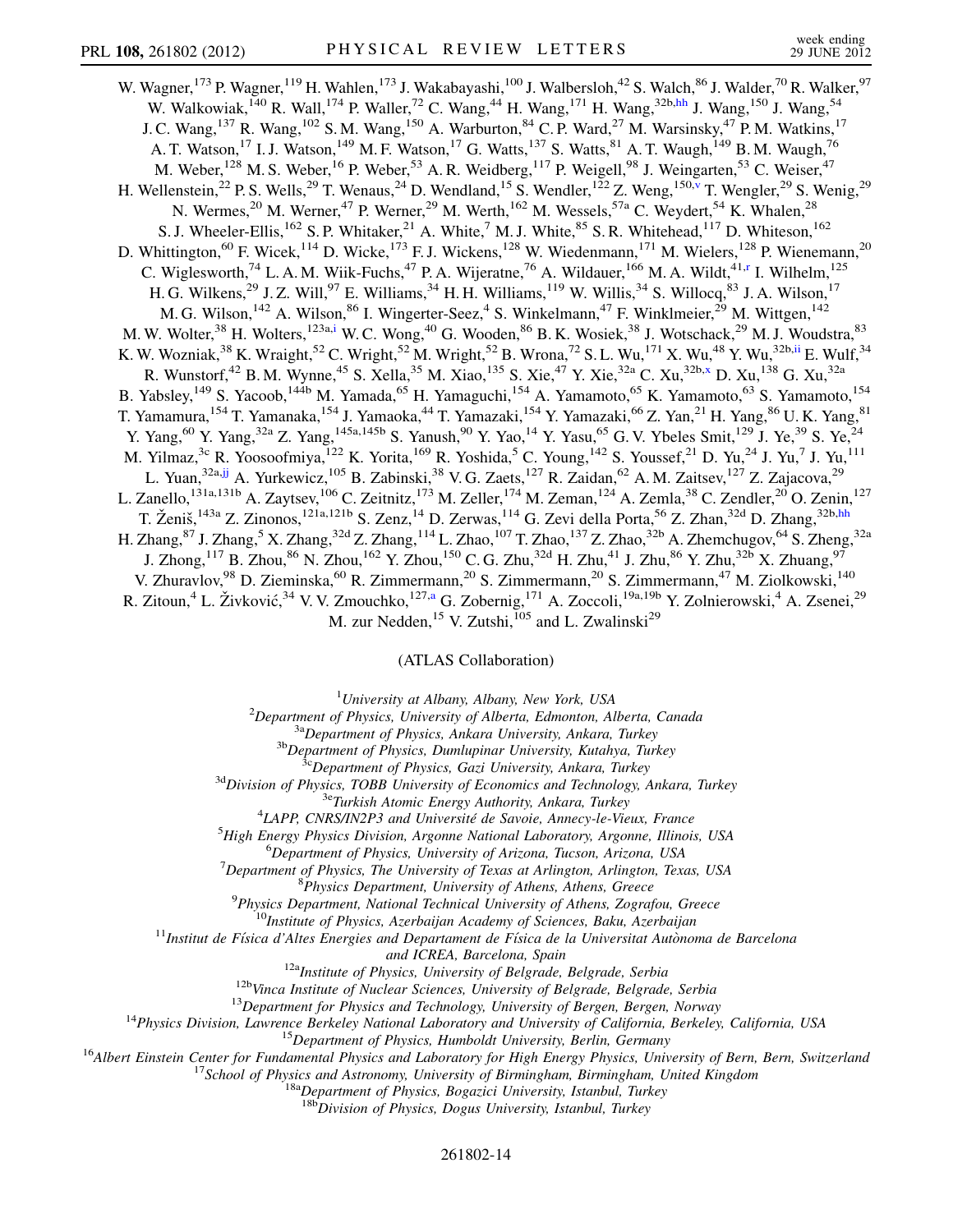<sup>18c</sup>Department of Physics Engineering, Gaziantep University, Gaziantep, Turkey<br><sup>18d</sup>Department of Physics, Istanbul Technical University, Istanbul, Turkey <sup>19b</sup>Dipartimento di Fisica, Università di Bologna, Bologna, Italy<br><sup>19b</sup>Dipartimento di Fisica, Università di Bologna, Bologna, Italy<br><sup>20</sup>Physikalisches Institut, University of Bonn, Bonn, Germany<br><sup>21</sup>Department of Physic <sup>24</sup>Physics Department, Brookhaven National Laboratory, Upton, New York, USA <sup>25a</sup>National Institute of Physics and Nuclear Engineering, Bucharest, Romania<br><sup>25b</sup>University Politehnica Bucharest, Bucharest, Romania<br><sup>25c</sup>West University in Timisoara, Timisoara, Romania <sup>26</sup>Departamento de Física, Universidad de Buenos Aires, Buenos Aires, Argentina<br><sup>27</sup>Cavendish Laboratory, University of Cambridge, Cambridge, United Kingdom<br><sup>28</sup>Department of Physics, Carleton University, Ottawa, Ontario and CNRSJIN2P3, Aubiere Cedex, France<br>
<sup>34</sup>Nevis Laboratory, Columbia University, Irvington, New York, USA<br>
<sup>35</sup>Niels Bohr Institute, University of Copenhagen, Kobenhavn, Denmark<br>
<sup>36</sup>Niels Bohr Institute, University of C <sup>50a</sup>E. Andronikashvili Institute of Physics, Tbilisi State University, Tbilisi, Georgia<br><sup>50b</sup>High Energy Physics Institute, Tbilisi State University, Tbilisi, Georgia<br><sup>51</sup>II Physikalisches Institut, Justus-Liebig-Univers Folytechnique de Grenoble, Grenoble, France<br>
<sup>55</sup>Department of Physics, Hampton University, Hampton, Virginia, USA<br>
<sup>56</sup>Laboratory for Particle Physics and Cosmology, Harvard University, Cambridge, Massachusetts, USA<br>
<sup>57a</sup>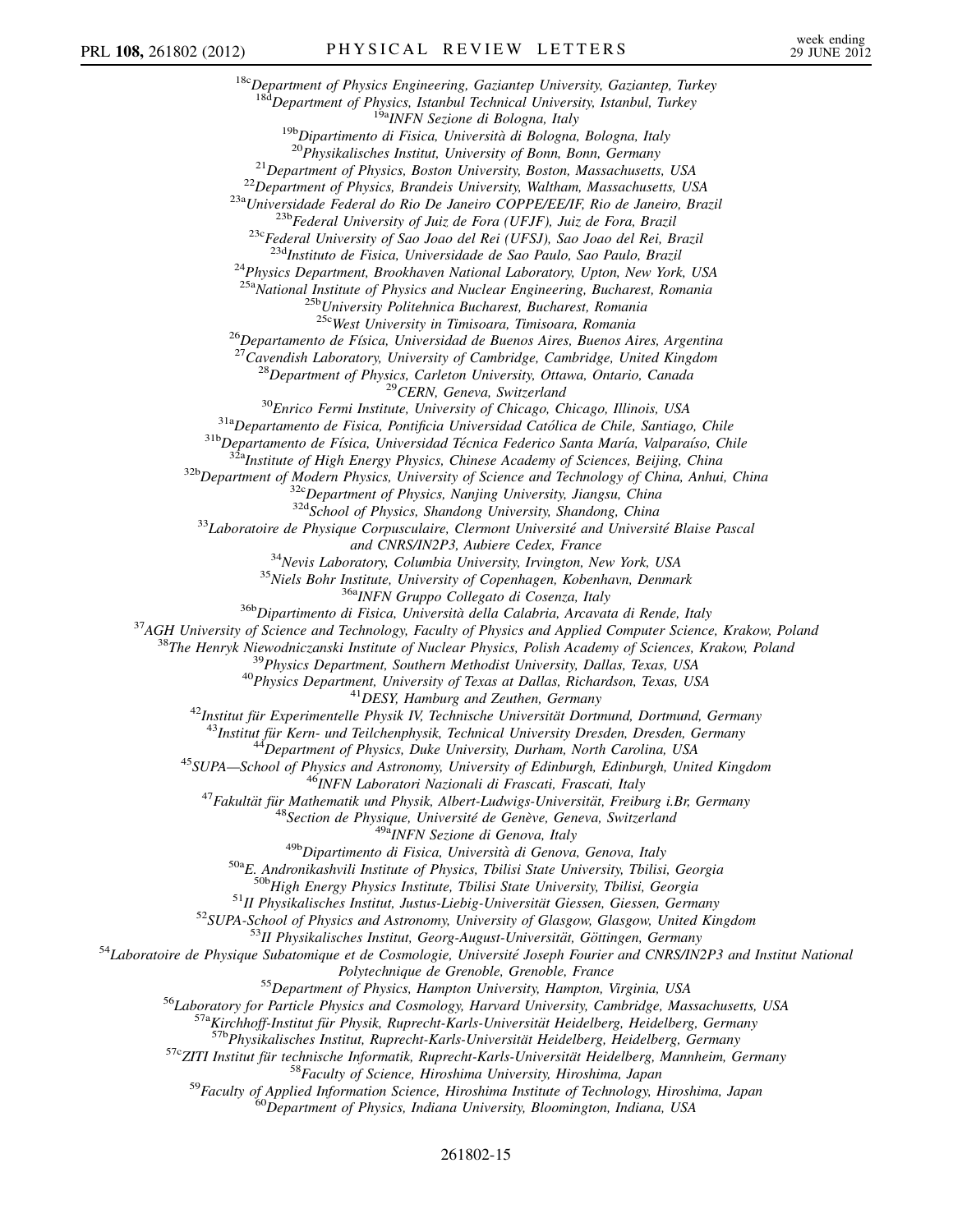<sup>61</sup>Institut für Astro- und Teilchenphysik, Leopold-Franzens-Universität, Innsbruck, Austria<br><sup>62</sup>University of Iowa, Iowa City, Iowa, USA<br><sup>63</sup>Department of Physics and Astronomy, Iowa State University, Ames, Iowa, USA<br><sup>64</sup> <sup>69</sup>Instituto de Física La Plata, Universidad Nacional de La Plata and CONICET, La Plata, Argentina<br><sup>70</sup>Physics Department, Lancaster University, Lancaster, United Kingdom <sup>70</sup>Physics Department, Lancaster University, Lancaster, United Kingdom<br>
<sup>71</sup><sup>to</sup>Physics Departmento di Fisica, Università del Salento, Lecce, Italy<br>
<sup>71</sup> Dipartimento di Fisica, Università del Salento, Lecce, Italy<br>
<sup>72</sup> <sup>85</sup>School of Physics, University of Melbourne, Victoria, Australia<br><sup>86</sup>Department of Physics, The University of Michigan, Ann Arbor, Michigan, USA<br><sup>87</sup>Department of Physics and Astronomy, Michigan State University, East L <sup>94</sup>Institute for Theoretical and Experimental Physics (ITEP), Moscow, Russia  $^{95}$ Moscow Engineering and Physics Institute (MEPhI), Moscow, Russia <sup>95</sup>Moscow Engineering and Physics Institute (MEPhI), Moscow, Russia<br>
<sup>95</sup>Moscow Engineering and Physics, Lomonosov Moscow State University, Moscow, Russia<br>
<sup>97</sup> Fakultidi für Physik, Ludwig-Maximilians-Universität München <sup>115</sup>Graduate School of Science, Osaka University, Osaka, Japan<br><sup>116</sup>Department of Physics, University of Oslo, Oslo, Norway<br><sup>117</sup>Department of Physics, Oxford University, Oxford, United Kingdom<br><sup>118a</sup>INFN Sezione di Pavi 261802-16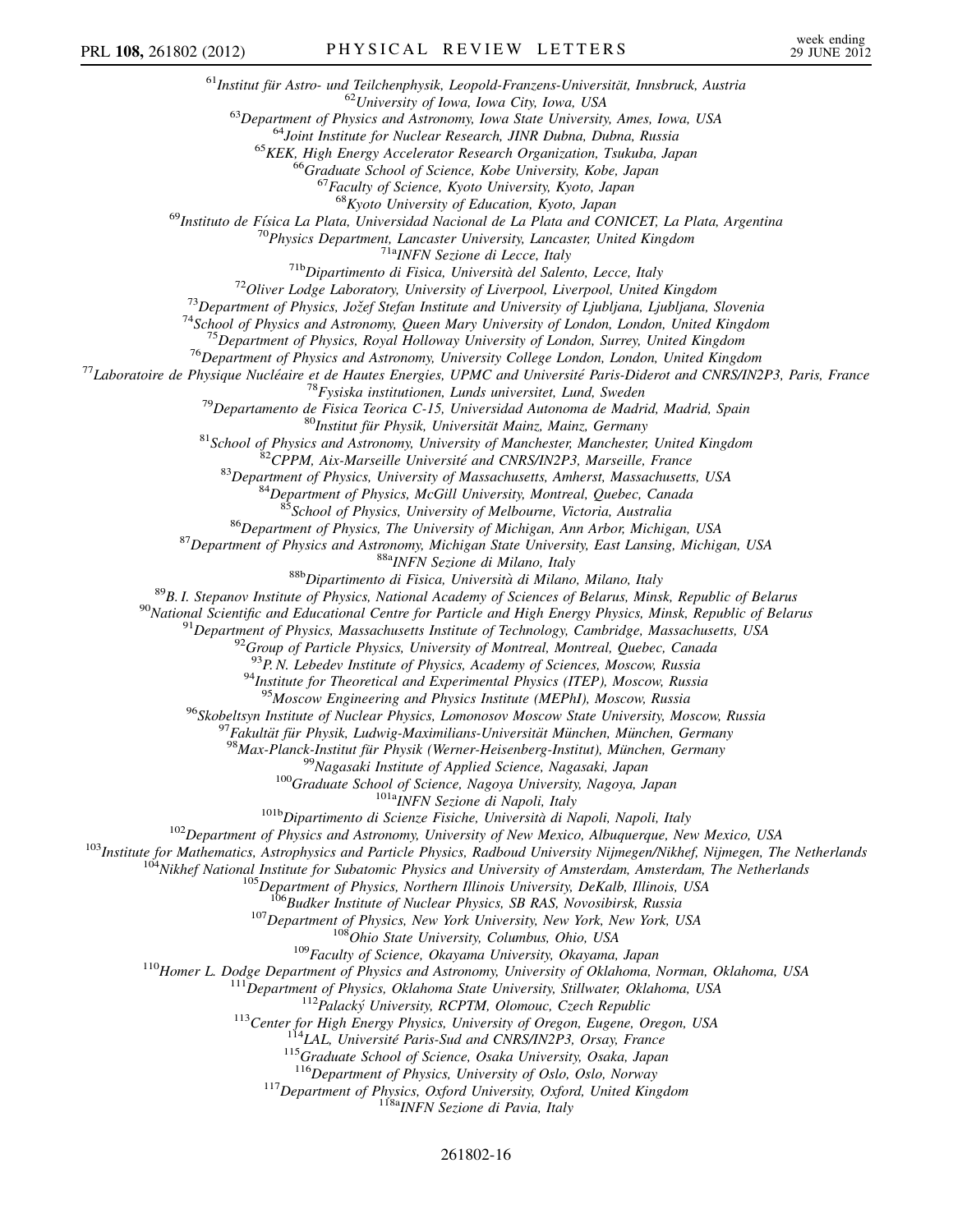<sup>118b</sup>Dipartimento di Fisica, Università di Pavia, Pavia, Italy<br><sup>119</sup>Department of Physics, University of Pennsylvania, Philadelphia, Pennsylvania, USA<br><sup>120</sup>Petersburg Nuclear Physics Institute, Gatchina, Russia<br><sup>121b</sup>Dip

<sup>123a</sup>Laboratorio de Instrumentacao e Fisica Experimental de Particulas—LIP, Lisboa, Portugal<br>
<sup>123</sup>h Departamento de Fisica Teorica y del Cosmos and CAFPE, Universidad de Granada, Granada, Spain<br>
<sup>124</sup>Institute of Physic

Casablanca, Morocco<br><sup>134b</sup>Centre National de l'Energie des Sciences Techniques Nucleaires, Rabat, Morocco<br><sup>134c</sup>Faculté des Sciences Semlalia, Université Cadi Ayyad, LPHEA-Marrakech, Morocco<br><sup>134d</sup>Faculté des Sciences, Uni

Gif-sur-Yvette, France<br>
<sup>136</sup>Santa Cruz, Institute for Particle Physics, University of California Santa Cruz, Santa Cruz, California, USA<br>
<sup>137</sup>Department of Physics, University of Washington, Seattle, Washington, USA<br>
<sup>13</sup>

<sup>145b</sup>The Oskar Klein Centre, Stockholm, Sweden<br><sup>146</sup>Physics Department, Royal Institute of Technology, Stockholm, Sweden<br><sup>147</sup>Departments of Physics and Astronomy and Chemistry, Stony Brook University, Stony Brook, New Y

<sup>150</sup>Institute of Physics, Academia Sinica, Taipei, Taiwan<br><sup>151</sup>Department of Physics, Technion: Israel Institute of Technology, Haifa, Israel<br><sup>152</sup>Raymond and Beverly Sackler School of Physics and Astronomy, Tel Aviv Univ

<sup>160</sup>Science and Technology Center, Tufts University, Medford, Massachusetts, USA<br><sup>161</sup>Centro de Investigaciones, Universidad Antonio Narino, Bogota, Colombia<br><sup>162</sup>Department of Physics and Astronomy, University of Califo